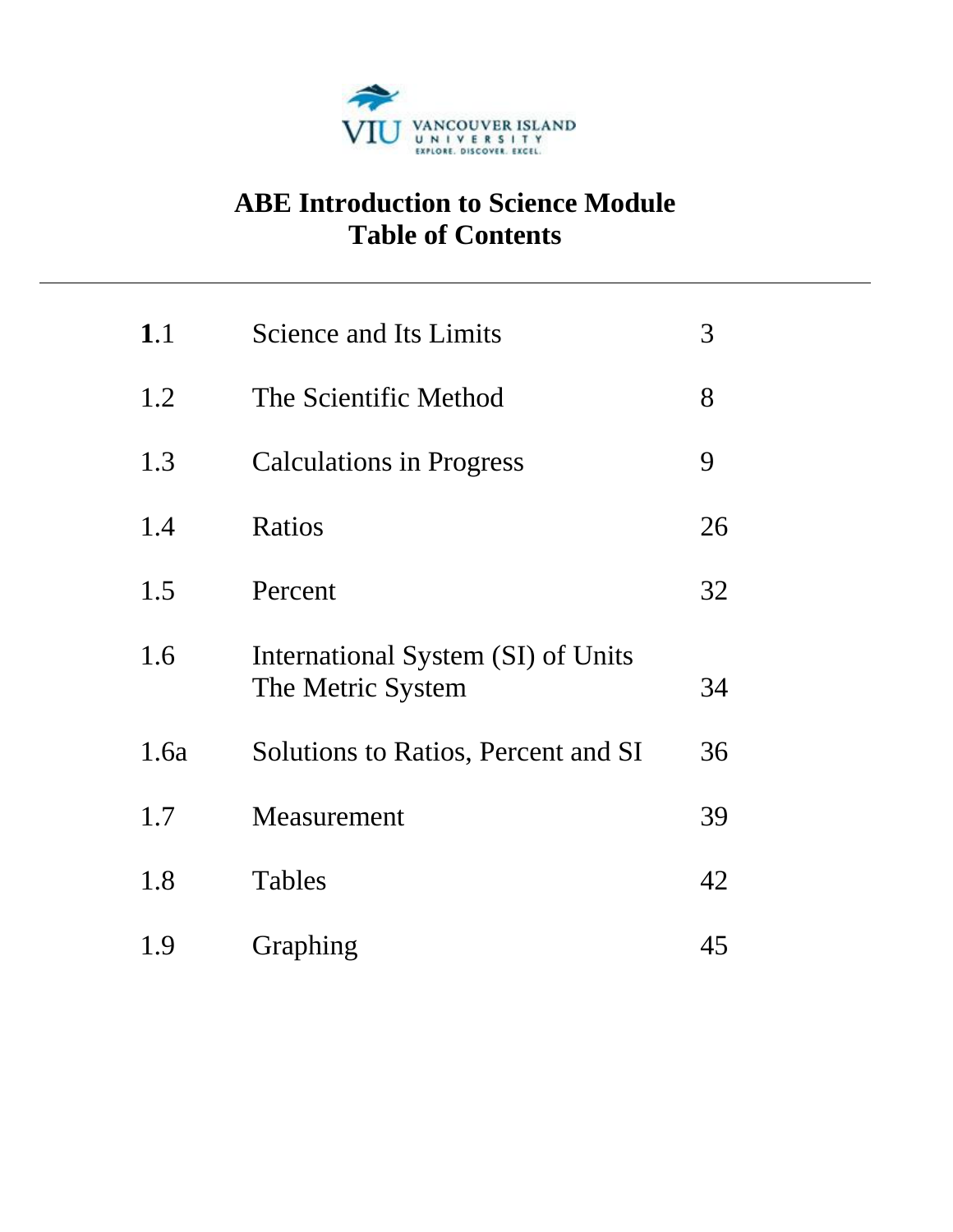

# *Which Table is longer? Answer on next page*

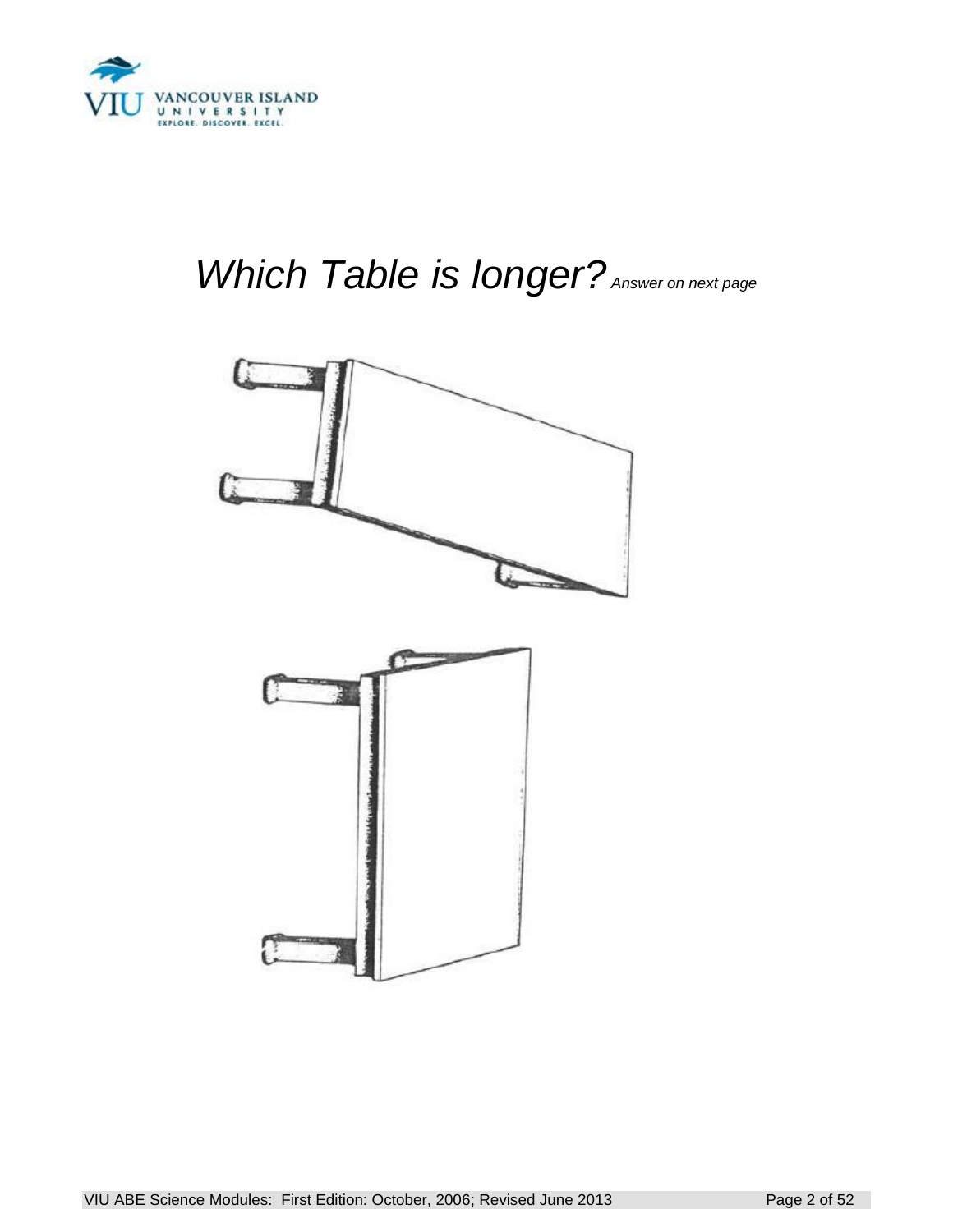

# **Module 1 Introduction to Science Unit 1 Science and Its Limits**

#### **Learning Objectives:**

- To understand what science is
- To understand the limits of science

#### **Learning Materials**

- Reading
- Science Knowledge Survey
- Answer key *Answer: Both tables are the same length!*

# Science Illusion vs. Reality



Not only can your senses be fooled but we can hardly agree among ourselves as to what *sounds* good or *tastes* good. Scientific knowledge tries to use Reason to understand the world and our perceptions of it.

For an example of how easily our senses are fooled go to the website below and do the Blind Spot activity. Everybody has a blind spot and we will use our Reason to figure it out.

Blind Spot Activity  $\Rightarrow$  <http://serendip.brynmawr.edu/bb/blindspot1.html> *- Continue to the bottom of the page for a few more blind spot tests.*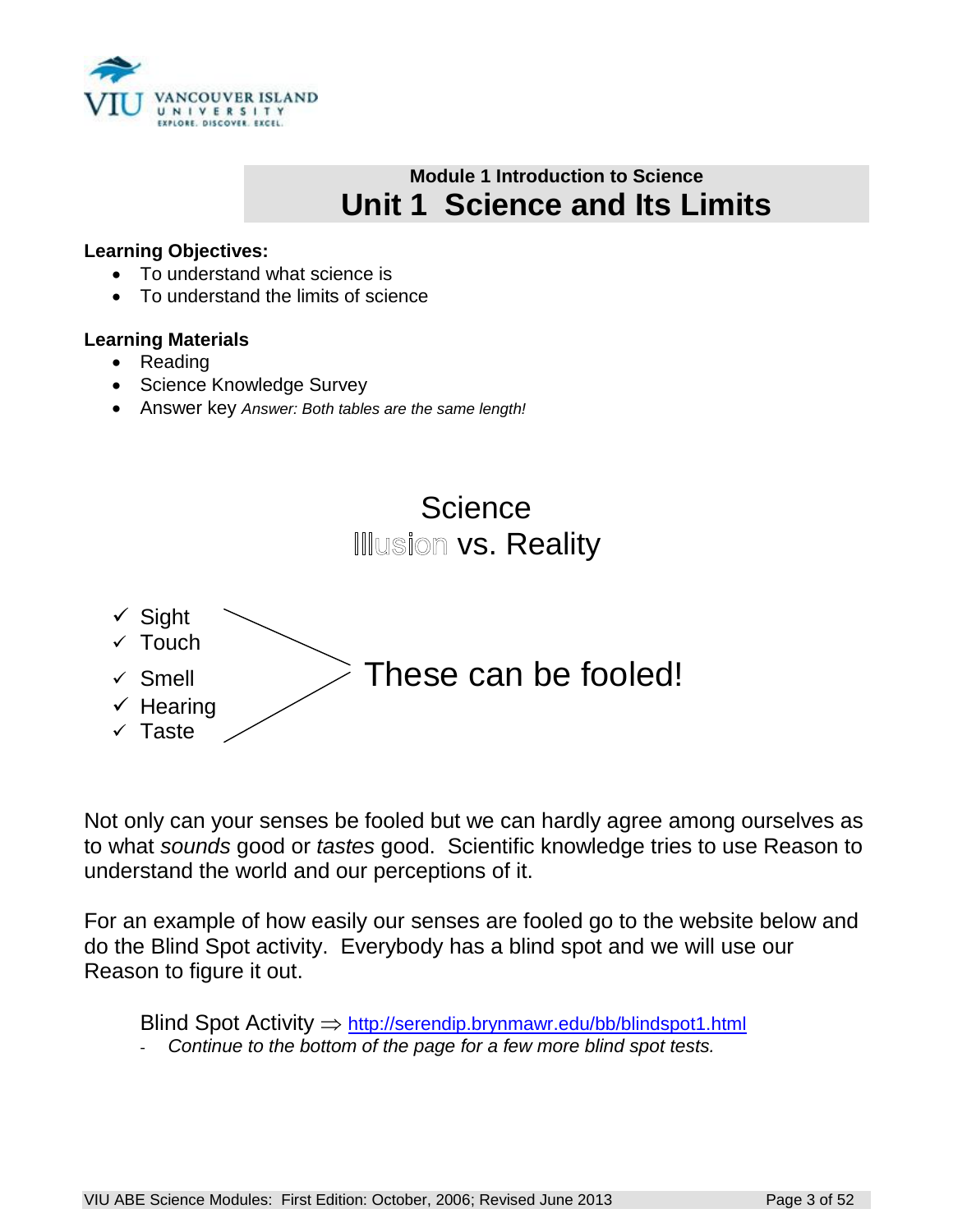

# *Science Knowledge Survey*

*This survey is given to help you identify your understanding about the nature of science and certain basic science concepts. See page 6 for answers.*

- **Answer Key: T=** true, or you agree, (or you lean that way) **F**= false, or you disagree (or you lean this way)
	- 1. \_\_\_\_\_\_\_\_\_Science is primarily a method for inventing new devices.
	- 2. \_\_\_\_\_\_\_Science can prove anything, solve any problem, or answer any question.
	- 3. Science is primarily concerned with understanding how the natural world works.
	- 4. Science involves dealing with many uncertainties.
	- 5. Astrology (predicting your future from the arrangement of starts and planets) is a science.
	- 6. Science requires a lot of creativity.
	- 7. \_\_\_\_\_\_\_\_Science always provides tentative (temporary) answers to questions.
	- 8. A "hypothesis" is just an "educated guess" about anything
	- 9. Scientists can believe in God or a supernatural being and still do good science.
	- 10. Science is most concerned with collecting facts.
	- 11. \_\_\_\_\_\_\_Most engineers and medical doctors are practicing scientists.
	- 12. Something that is "proven scientifically" is considered by scientists as being fact, and therefore no longer subject to change.
	- 13. Science can be done poorly
	- 14. Scientific concepts and discoveries can cause new problems for people.
	- 15. Scientists have solved most of the major mysteries of nature.
	- 16. Science can study things and events from millions of years ago.
	- 17. \_\_\_\_\_\_\_ Knowledge of what science is, what it can do and cannot do, and how it works, is important for all educated people to know.
	- 18. Scientific experimentation usually involves trying something just to see what will happen, without predicting a likely outcome.
	- 19. \_\_\_\_\_\_\_ Anything done scientifically can be relied upon to be accurate and reliable.
	- 20. Scientists assume that nature follows the same "rules" throughout the universe.
	- 21. Scientists often try to disprove their own ideas.
	- 22. Science can be influenced by race, gender, nationality, or religion of the scientist.
	- 23. Different scientists may get different solutions to the same problem.
	- 24. Disagreement between scientists is one of the weaknesses of science.
	- 25. \_\_\_\_\_\_\_ Any study done carefully and based on observation is scientific.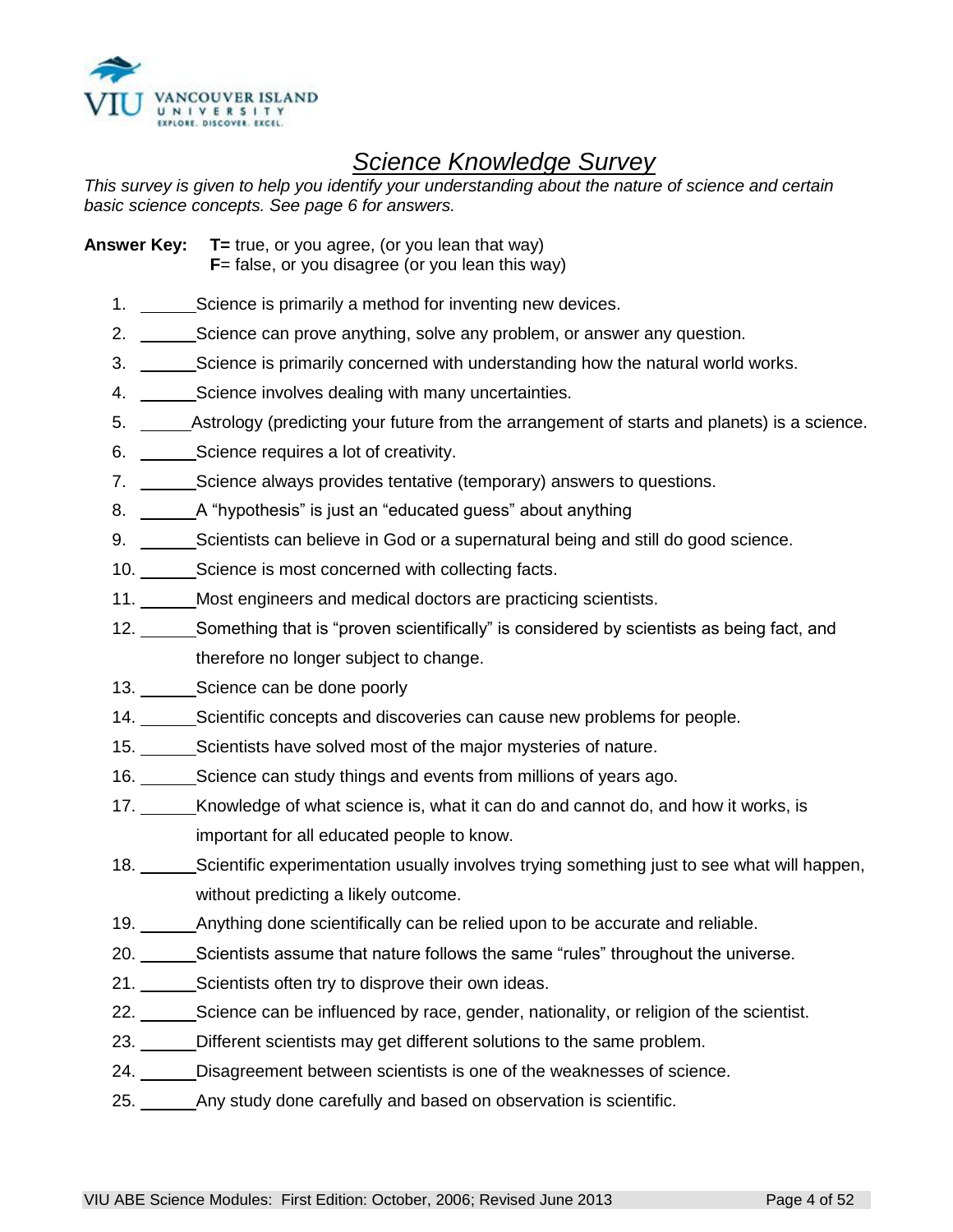

# What Science IS and what it IS NOT

*After reading the following take the Science Knowledge Survey again and see if you do better!* What science is not

### **1. It's not a process in which understanding is based on faith or belief.**

The probable explanations for natural events are always based on observations carefully analyzed and tested. The high confidence we have in science comes from the many successful applications to real-life problems (e.g. in medicine, space exploration, chemistry and technology).

#### **2. It's not a process which can ignore rules.**

Science must follow certain rules; otherwise, it's not science (just as soccer is not soccer if its rules are not followed).

### **3. It's not a process which seeks the truth or facts.**

The goal of science is to come as close as we can to understanding the cause-effect realities of the natural world. It's never "truth" or "facts". "Truth" and "facts" can mean different things to different people.

#### **1. It's not a process which attempts to prove things.**

The process of science, when properly applied, actually attempts to disprove ideas (tentative explanations)... a process called "testing", or "challenging". If the idea survives testing, then it is stronger, and more likely an accurate explanation.

#### **5. It's not a process which produces certainties, or absolute facts.** Science is a process which can only produce "possible" to "highly probable" explanations for natural phenomena; these are never certainties. With new information, tools, or approaches, earlier findings (theories, or even facts) can be replaced by new findings.

**6. It's not a process which can always be relied upon due to its total objectivity and internal self-correction.** Science can be done poorly, just like any other human endeavor. We are all fallible, some of us make fewer mistakes than others, some observe better than others, but we are still subjective in the end. Internal selfcorrection mechanisms in science merely increase the reliability of its product.

### **7. It's not a process which is always properly used.**

Unfortunately, science is all too frequently misused. Because it works so well, there are those who apply the name of science to their efforts to "prove" their favorite cause, even if the rules of science were not followed. Such causes are properly labeled "pseudoscience". Also, some scientists have been known to do fraudulent work, in order to support their pet ideas. Such work is usually exposed sooner or later, due to the peer review system, and the work of other scientists.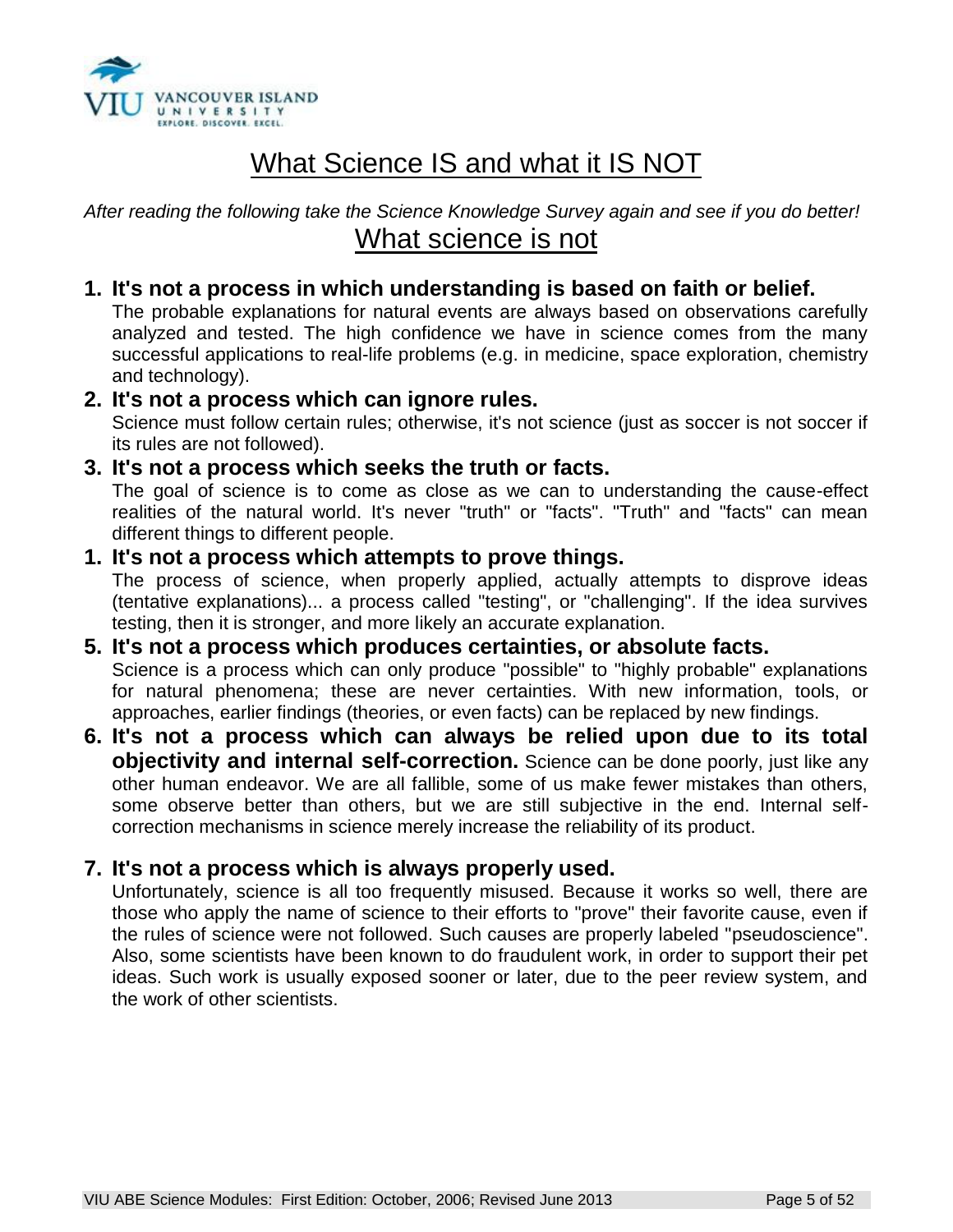

### **8. It is not a process that is free from values, opinions or bias.**

Scientists are people, and although they follow certain rules and try to be as objective as possible, both in their observations and their interpretations, their biases are still there. Unconscious racial bias, gender bias, social status, source of funding, or political leanings can and do influence one's perceptions and interpretations.

### **9. It is not a process in which one solution is as good as another, or is simply a matter of opinion.**

In science, there is a rigorous analysis and fair-test comparison of alternative explanations, using discriminate criteria, for example confirmation of your results by other scientists, leading to one "best" solution. Any experiment one scientist does should be able to be done by another scientist with the same results.

# What Science IS

So, what IS science? It has been defined many ways and its meaning has changed with time. So it is understandable that "Science" is sometimes misunderstood. Some things are called science, when they are not, and some criticisms of science are based on a misunderstanding about what science is. In its most fundamental sense, modern science is a process by which we try to understand how the natural world works and how it came to be that way. This process includes such activities as collecting and studying specimens, making measurements, conducting experiments, and constructing theories that give meaning to all these data and facts. Scientific Knowledge is made up of: Measurement, Observation, Theory, Data, Prediction, and testing hypotheses.

As a process, certain rules must be followed, but *there is no one "scientific method"*, contrary to its popular treatment in textbooks. Scientific understanding can always be challenged, and even changed, with new ways of observing and with different interpretations. The same is true of scientific facts. New tools and techniques have resulted in new observations, sometimes forcing revision of what had been taken as fact in the past.

Science must follow certain rules, such as:

- a. Scientific explanations must be based on careful observations and the testing of hypotheses.
- b. It must be possible to attempt to disprove a hypothesis. Scientific solutions cannot be based merely upon personal opinion, belief, or judgment.
- c. Scientific explanations cannot include supernatural forces (these can never be disproved).
- d. The "best" hypothesis, out of the choices, must be one which best fits several explicit criteria.

If there are so many limitations and uncertainties to science, why is science so useful? It turns out that the limitations are the strengths of science. From the actual use and application of the scientific knowledge to real world problems, we have found that scientific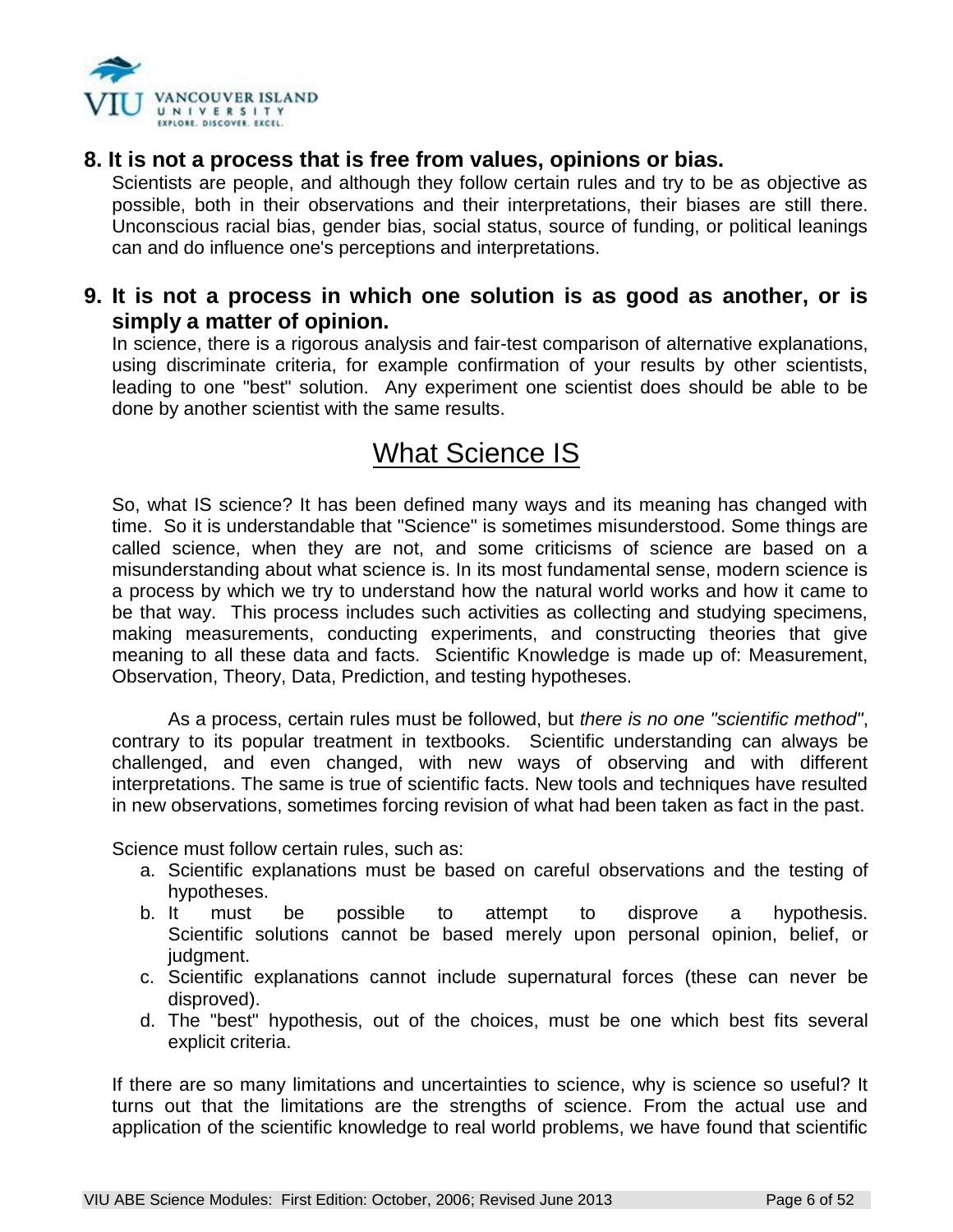

knowledge is the most reliable knowledge we have about the natural world. In other words, most of the time, it works! This has enabled much of our work in modern medicine, agriculture and technology to be as successful as it has been.

# **ANSWERS:**

### **Scientific Knowledge Survey**

| 1. F | 6. T | 11. F | 16. T | 21. T |
|------|------|-------|-------|-------|
| 2. F | 7. T | 12. F | 17. T | 22. T |
| 3. T | 8. F | 13. T | 18. F | 23. T |
| 4. T | 9. T | 14. T | 19. F | 24. F |
|      |      |       |       |       |
|      |      |       |       |       |
| 5. F | 10.F | 15.F  | 20. T | 25.F  |
|      |      |       |       |       |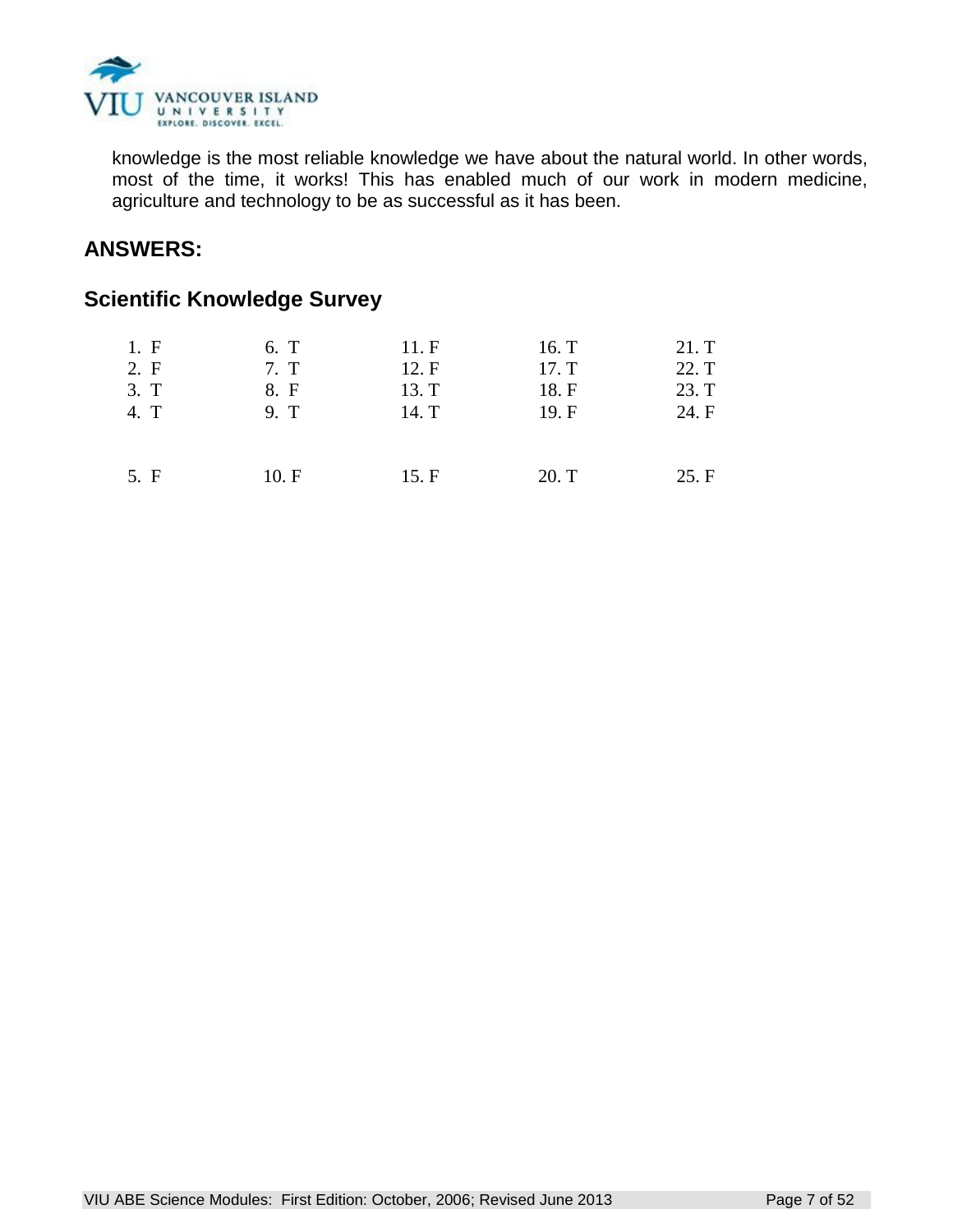

# **Module 1 Introduction to Science Unit 2 The Scientific Method**

#### **Learning Objectives:**

- To understand the purpose of the scientific method
- To identify the parts of the scientific method
- To understand the importance of a controlled experiment

#### **Learning Materials**

- Reading
- Exercise: Case study o Answer key
- Internet reading and experiment: [http://visionlearning.com/library/module\\_viewer.php?mid=45](http://visionlearning.com/library/module_viewer.php?mid=45) (The Leaning Tower of Pisa Experiment)
- Experiment: How Ice Melts.
	- o Exercise and Answer key
- Challenge exercise: Reading: Higher Dose of Flu Vaccine Improves Immune Response in the Elderly
	- o Answer key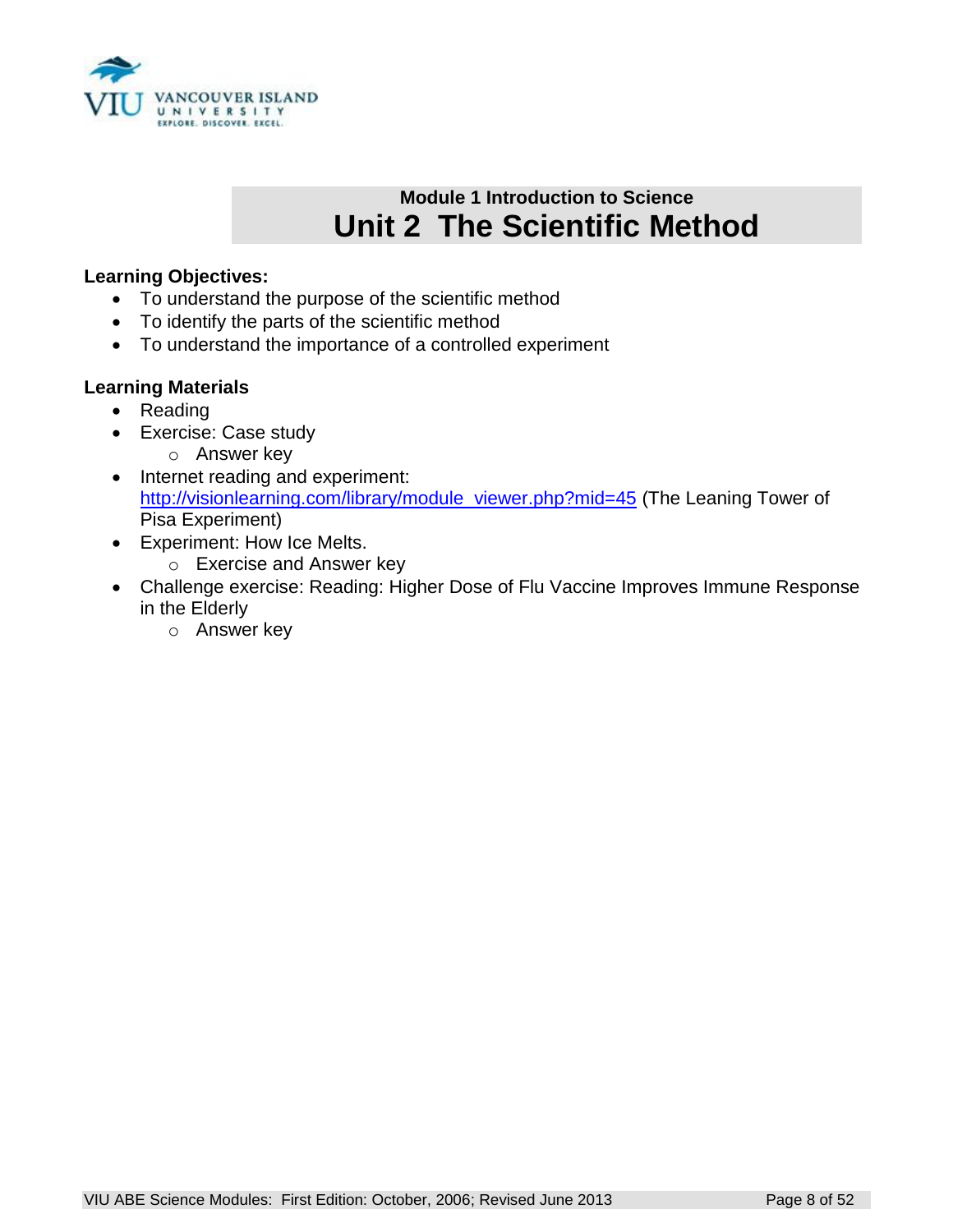

# **Module 1 Introduction to Science Unit 3 Calculations**

#### **Learning Objectives:**

- To be able to add, subtract, multiply, divide and simplify fractions
- To be able to add, subtract, multiply and divide decimals
- To be able to convert fractions to and from decimals
- To understand BEDMAS
- To be able to solve simple equations involving addition, subtraction, multiplication and division

#### **Learning Materials**

- Reading
- Exercises
	- o Answer key

#### **Do I really have to do math?!?!?**

If you want to do science, you just gotta know the math. Here are some basics you will need!

#### **The Basics**

.

We are assuming you know how to add, subtract, multiply and divide. If you don't, you are going to have trouble in your science course and should take a math course first

*A word of advice*... If you need a calculator to add, subtract, multiply or divide simple numbers (like 5 x 12), it's time to learn your times tables! Believe it or not, but relying on a calculator is a BIG handicap when you get into upper level math!

# **Fractions Review**

Recall that the top number in a fraction is the **numerator** and the bottom number is the **denominator**.



# *Simplifying Fractions*

Fractions must always be put in their simplest form. For example, 6  $\frac{2}{5}$  is not simplified. Why? Because 2 and 6

will both divide by 2. A fraction is simplified when there is no number you can divide both numerator and denominator by. To simplify a fraction we just divide:

3 1 2 2 6  $\frac{2}{6}$  $\frac{+2}{2}$  = ÷

# *Adding and Subtracting Fractions*

When you are adding or subtracting fractions you must always find the **lowest common denominator (LCD).**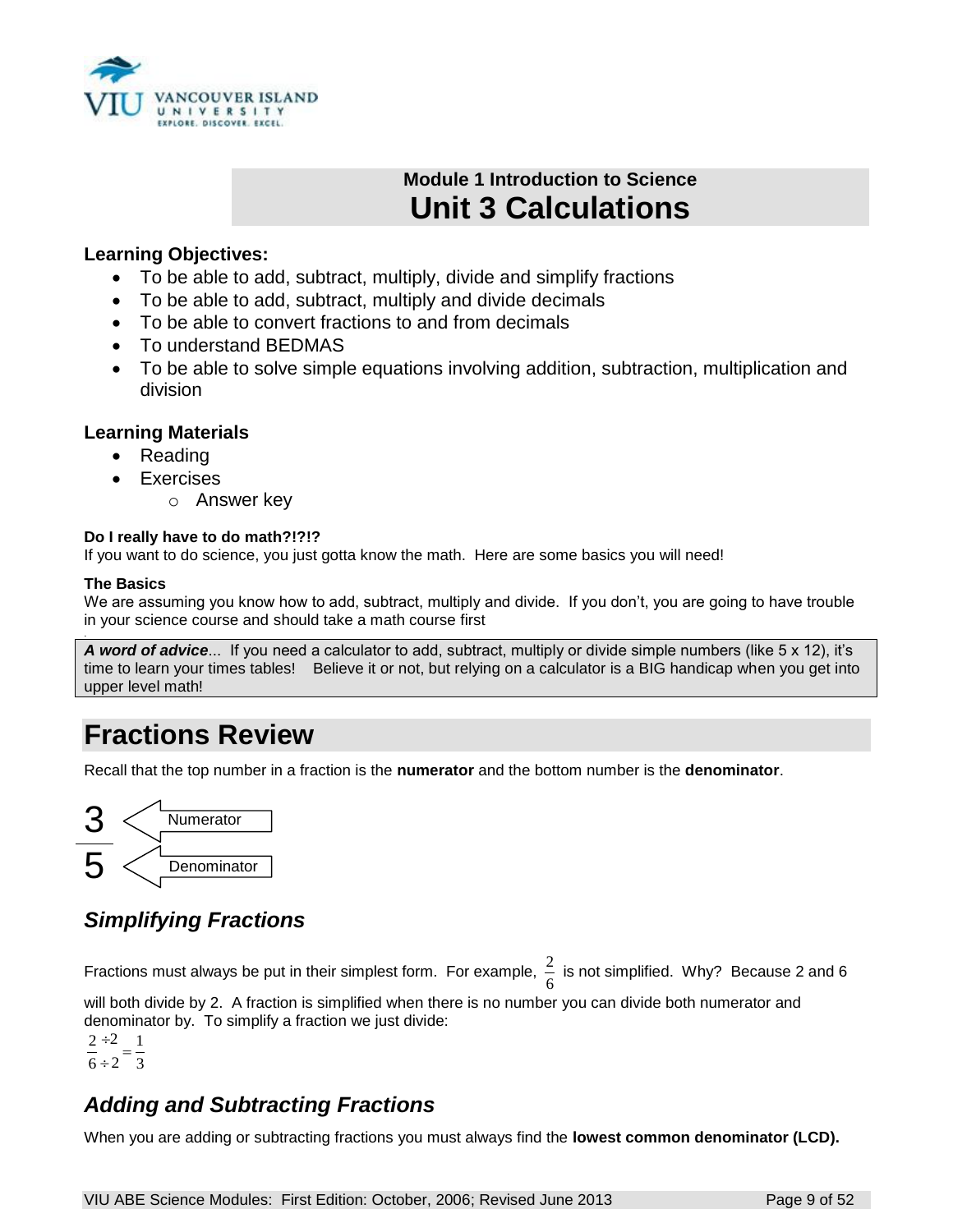

How? There are a few ways to do this; the method below is one easy way that always works! Suppose you want to add  $\frac{3}{10} + \frac{5}{12}$ 5 10  $\frac{3}{2} + \frac{5}{22}$ .

#### **How to find the LCD**

Multiply the larger denominator by 2, 3, etc. until you reach a number that the smaller denominator will go into.

**Example 1**:  $\frac{3}{10} + \frac{5}{12}$ 5 10  $\frac{3}{2}$ +

| $12 \times 2 = 24$ | 10 will not go into 24 |
|--------------------|------------------------|
| $12 \times 3 = 36$ | 10 will not go into 36 |
| $12 \times 4 = 48$ | 10 will not go into 48 |
| $12 \times 5 = 60$ | 10 will go into 60!    |

The LCD of 12 and 10 is 60

Once you find the LCD, convert both fractions to the LCD.  $\frac{3}{2}$ +

The LCD is 60, so we need to convert 10  $\frac{3}{2}$  into something over 60. To convert 10 into 60, you multiply by 6, and

#### **Whatever you do to the denominator, you must do to the numerator.**

So, we multiply both by 6!

| So, we multiply both by 6!                                                                                                   | $\frac{3}{2} \times 6 = \frac{18}{1}$                                                                                                |
|------------------------------------------------------------------------------------------------------------------------------|--------------------------------------------------------------------------------------------------------------------------------------|
|                                                                                                                              | $10 \t6 \t60$                                                                                                                        |
| Now, we convert $\frac{5}{12}$ by multiplying numerator and denominator by $\frac{5}{12} \times \frac{5}{5} = \frac{25}{60}$ |                                                                                                                                      |
| 5:<br>So LCD $(60) = 5$<br>(12)                                                                                              | $\frac{3}{10} + \frac{5}{12} = \frac{3}{10} \times \frac{6}{12} + \frac{5}{12} \times \frac{5}{5} = \frac{18}{60} + \frac{25}{60} =$ |
|                                                                                                                              | 43                                                                                                                                   |
|                                                                                                                              | 60                                                                                                                                   |

12 5

10

Notice the last step is to add the numerators, **and don't change the denominator!**

**Example 2:** 40 13 12  $\frac{7}{2}$  –  $40 \times 2 = 80$  12 will not go into 80  $40 \times 3 = 120$  12 will go into 120

The LCD of 12 and 40 is 120, so the numerator and denominator in the first fraction are multiplied by 10 because 10 x 12 = 120, and the numerator and denominator in the second fraction multiplied by 3: 40 x 3 = 120

40 13 12  $\frac{7}{12} - \frac{13}{40} = \frac{7}{12} \times \frac{10}{10} - \frac{13}{40} \times \frac{3}{3}$ 3 40 13 10 10 12  $\frac{7}{2} \times \frac{10}{10} - \frac{13}{10} \times \frac{3}{10} =$ 120 39 120  $\frac{70}{20} - \frac{39}{100} =$ 120 31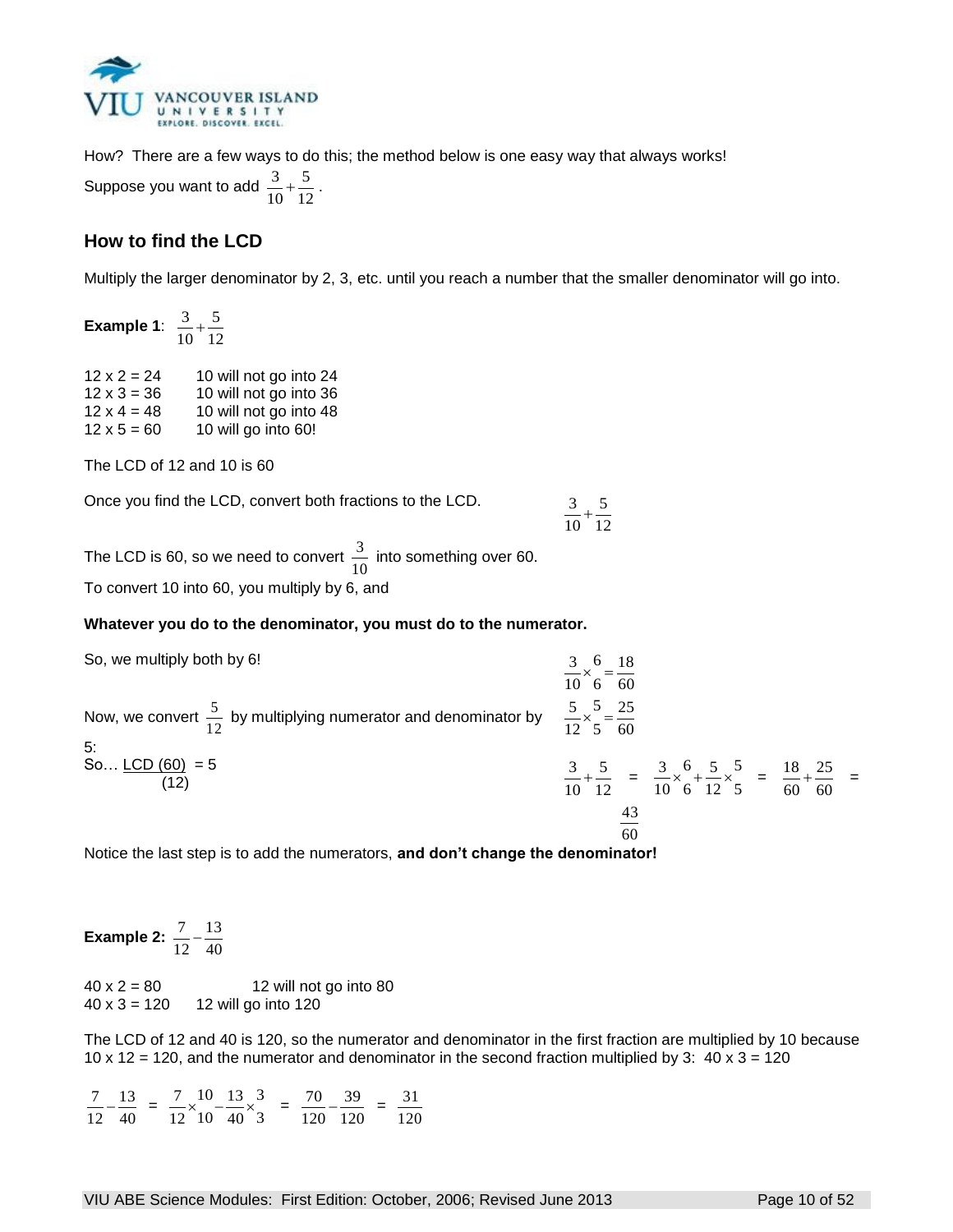

**Example 3:** 4  $\frac{1}{3}$  – 3 $\frac{3}{4}$  $5^{\frac{1}{2}-}$ 

Find the LCD: 4  $\frac{1}{3}$  – 3 $\frac{3}{4}$  $5\frac{1}{3} - 3\frac{3}{4}$  =  $5\frac{4}{12} - 3\frac{9}{12}$  $\frac{4}{12} - 3\frac{9}{12}$  $5\frac{4}{12}$  –

If you subtract the numerators, you get -5! We don't want to go there, so we BORROW 1 from the 5. Instead of 5, think of it as  $4\frac{12}{12}$ . We then add the  $\frac{4}{12}$  $\frac{4}{2}$  to the  $\frac{12}{12}$  $\frac{12}{12}$  to get  $\frac{16}{12}$ 16 Now we have  $4\frac{18}{12} - 3\frac{5}{12}$  $4\frac{16}{12} - 3\frac{9}{12}$ 



8

### *Multiplying Fractions*

This is easy! Just multiply the numerators together and the denominators together!

**Example 1:**  $\frac{2}{3} \times \frac{4}{5} = \frac{6}{15}$ 8 5 4 3  $\frac{2}{3} \times \frac{4}{5} = \frac{8}{15}$  This can also be written as  $\frac{2}{3} \left( \frac{4}{5} \right) = \frac{8}{15}$ 5 4 3  $\frac{2}{2} \left( \frac{4}{7} \right) =$ J  $\left(\frac{4}{7}\right)$ l ſ **Example 2:**  $\frac{2}{5} \times \frac{3}{4} = \frac{10}{20} \div 10 = \frac{1}{2}$ 1 10 10 20 10 4 5 5  $\frac{2}{5} \times \frac{5}{4} = \frac{10 \div 10}{20 \div 10} =$  $\times \frac{5}{1} = \frac{10}{20} \div 10 = \frac{1}{2}$ *Dividing Fractions* Dividing fractions, involves just one extra step! 1. Invert the  $2^{nd}$  fraction 2. Multiply **Example 1:**  $\frac{2}{3} \div \frac{3}{7}$ 3 3  $\frac{2}{2} \div \frac{3}{2}$ Invert the second fraction  $=$   $\frac{2}{3} \times \frac{7}{3}$ 7 3  $=\frac{2}{3} \times \frac{7}{5}$ Multiply the numerators and denominators 9  $=\frac{14}{1}$ 9  $\frac{14}{10}$  This is called an improper fraction because the numerator is bigger than the denominator. This should be converted to a mixed number….. Simplify!

9  $\frac{14}{1}$   $\rightarrow$  14  $\div$  9 = 1 with 5 remainder. So, 9  $\frac{14}{1}$  = 9  $1\frac{5}{5}$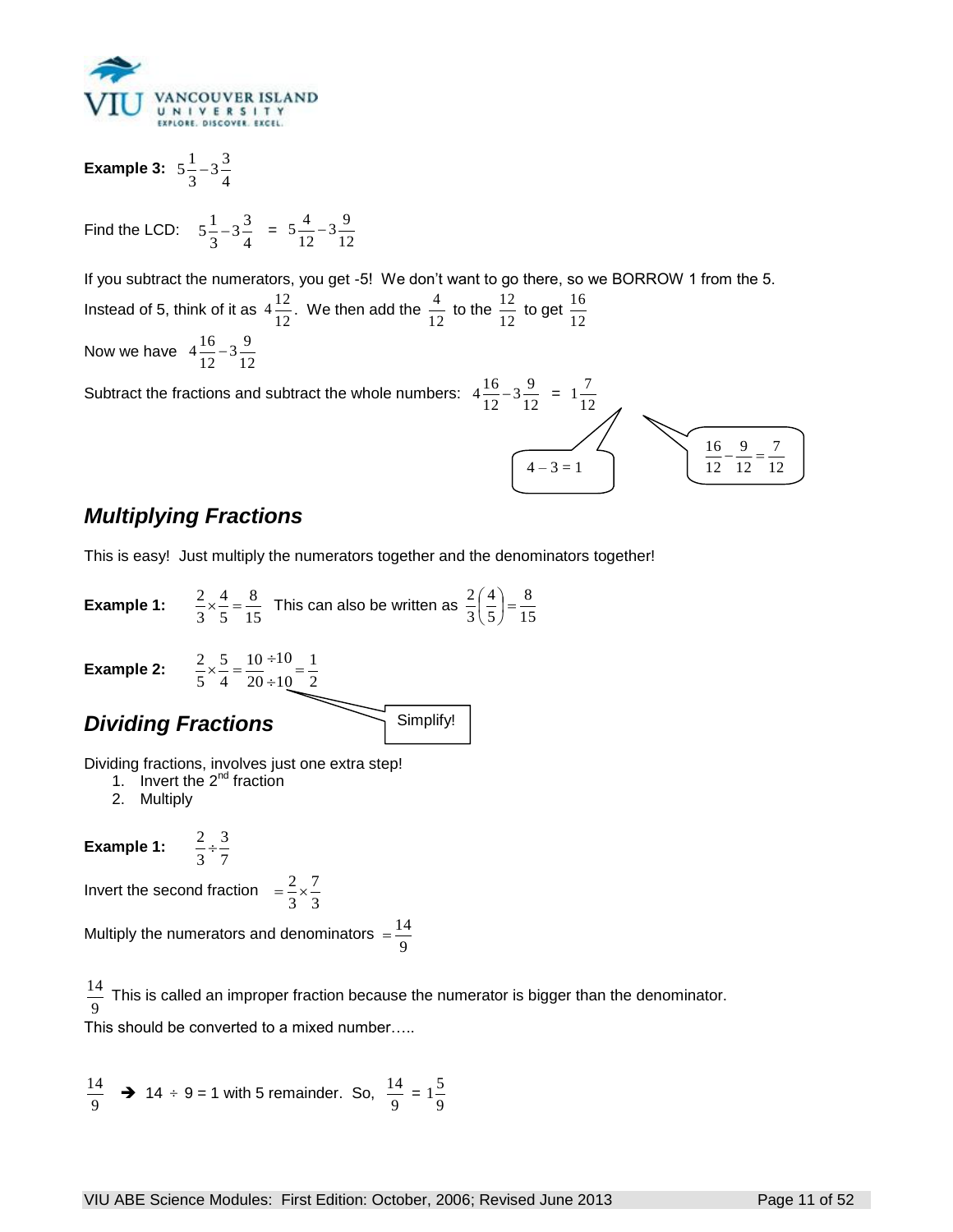

**Example 2**:  $\frac{1}{1}$ Invert the second fraction  $= \frac{1}{2} \times \frac{3}{1}$   $=\frac{1}{2}$ Multiply the numerators and denominators  $=$   $\frac{2}{2}$  $=\frac{9}{7}$ Convert the improper fraction to a mixed number:

 $\div$  2 = 4 with 1 remainder:  $\frac{2}{2}$  = 4 $\frac{1}{2}$  $\frac{9}{2} = 4\frac{1}{2}$  $\frac{9}{2}$  =

# **Questions:**

#### **Simple Fractions**

| 1) $\frac{3}{10}$ + $\frac{4}{15}$ |                                     | 2) $\frac{11}{56} + \frac{3}{7}$       | $3)\frac{72}{100} + \frac{1}{5}$      | 4) $\frac{1}{2}$ + $\frac{3}{8}$    |
|------------------------------------|-------------------------------------|----------------------------------------|---------------------------------------|-------------------------------------|
| 5) $\frac{4}{5}$ - $\frac{1}{3}$   |                                     | 6) $\frac{5}{6}$ - $\frac{1}{4}$       | 7) $\frac{3}{4} - \frac{1}{16}$       | 8) $\frac{4}{5}$ - $\frac{2}{3}$    |
| 9) $\frac{4}{6}$ x $\frac{1}{7}$   |                                     | 10) $\frac{1}{8}$ x $\frac{3}{7}$      | 11) $\frac{1}{4}$ x $\frac{2}{9}$     | $12)$ $\frac{1}{7}$ x $\frac{2}{7}$ |
| 13) $\frac{3}{5} \div \frac{3}{5}$ |                                     | 14) $\frac{6}{8} \div \frac{1}{5}$     | $15)\frac{3}{7} \div \frac{4}{7}$     | $16\frac{2}{6} \div \frac{1}{4}$    |
| <b>Mixed Numbers</b>               |                                     |                                        |                                       |                                     |
| 1) $6\frac{2}{7}$ + $3\frac{1}{3}$ |                                     | 2) $5\frac{2}{9} + 6\frac{2}{3}$       | 3) $1\frac{2}{3}$ + $3\frac{1}{4}$    | 4) $2\frac{2}{5}$ + $3\frac{9}{20}$ |
| 5) $9\frac{2}{3}$ - $8\frac{1}{3}$ |                                     | 6) $4\frac{11}{20}$ - $1\frac{3}{10}$  | 7) $7\frac{6}{7}$ - $3\frac{2}{3}$    | 8) $8\frac{1}{2}$ - $2\frac{3}{10}$ |
|                                    | 9) $3\frac{1}{2}$ x $1\frac{1}{2}$  | 10) $2\frac{1}{2} \times 2\frac{1}{3}$ | 11) $\frac{3}{8} \times 7\frac{1}{4}$ | 12) $3 \times 3\frac{7}{8}$         |
|                                    | 13) $\frac{5}{9} \div 2\frac{2}{3}$ | 14) $3\frac{3}{4} \div \frac{5}{6}$    | 15) $8\frac{1}{4} \div \frac{1}{4}$   | 16) $\frac{1}{2} \div 1\frac{1}{4}$ |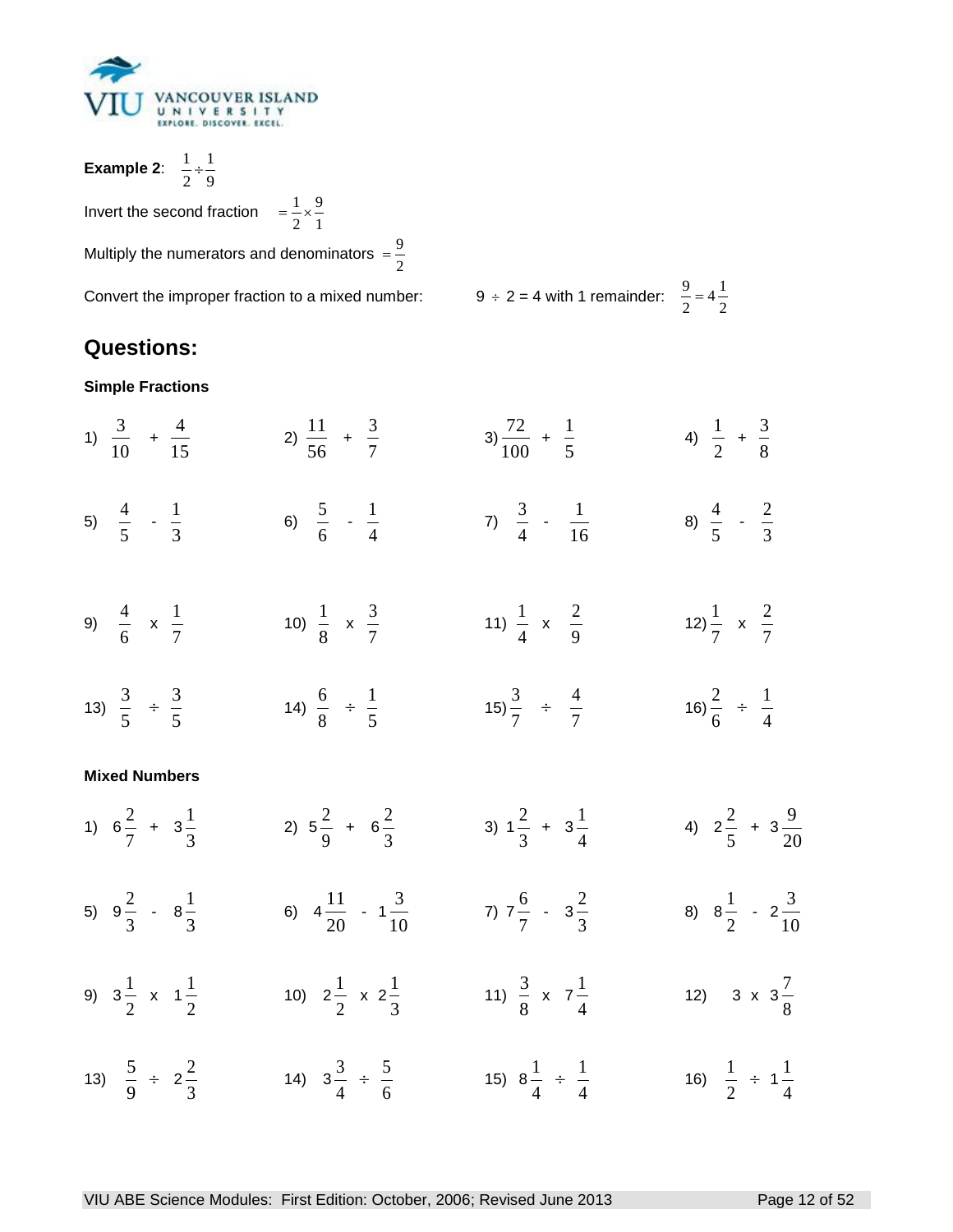

#### **Subtractions where the solution is negative**

1) 
$$
4\frac{1}{10}
$$
 -  $\frac{4}{5}$  2)  $9\frac{1}{8}$  -  $6\frac{1}{2}$  3)  $5\frac{1}{4}$  -  $3\frac{2}{3}$  4)  $7\frac{3}{12}$  -  $6\frac{1}{3}$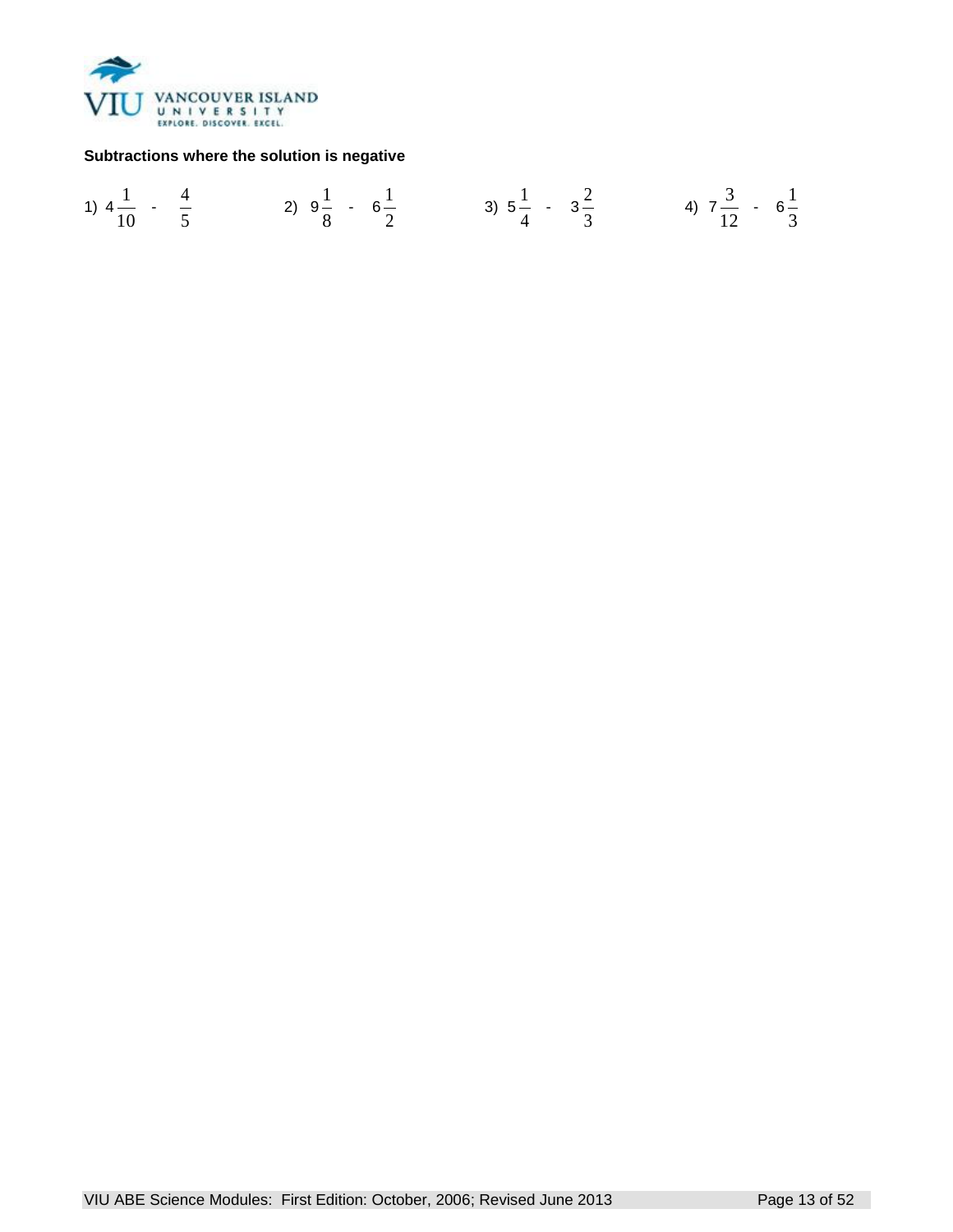

# **Decimals Review**

# *What is a decimal?*

Decimals represent parts of a whole, just like a fraction does. Decimals are similar to fractions where the denominator is a multiple of 10 (i.e. 10, 100, 1000, etc.).

Examples:

 $\frac{5}{10} = 0.3$ 3  $= 0.3$   $\frac{51}{100} = 0.56$  $\frac{51}{100} = 0.56$   $\frac{7}{1000} = 0.007$  $\frac{7}{1}$  =

Notice there is one decimal for each zero in the denominator. For example, 1000 has three zeros in it so the decimal has three places.

Consider 10  $\frac{31}{12}$  Ten has 1 zero, so there is one decimal: 3.1

Another way to think of this is that  $31 \div 10 =$ 10  $3\frac{1}{10}$  = 3.1

# *Converting Fractions to Decimals*

Divide the numerator by the denominator to get the decimal answer

**Example** 
$$
\frac{3}{4} = 4 \overline{)3.00} = .75
$$

# *Converting Decimals to Fractions*

Decide on the number of zeros in the denominator - the same as the number of decimal places.

**Example 1:**  $0.45 = \frac{10}{100}$  $\frac{45}{10}$  (2 decimal places = two zeros)

Note: always reduce fractions to lowest terms. =  $\frac{2}{20}$ 9

**Example 2:** 0.02 = 100  $\frac{2}{\sqrt{2}}$  (2 decimal places = two zeros)  $=$ 50 1

**Example 3:** 4.037 =  $4\frac{37}{1000}$ 

**Example 4:**  $3.3300 = 3\frac{33}{100}$  Notice that trailing zeros are ignored!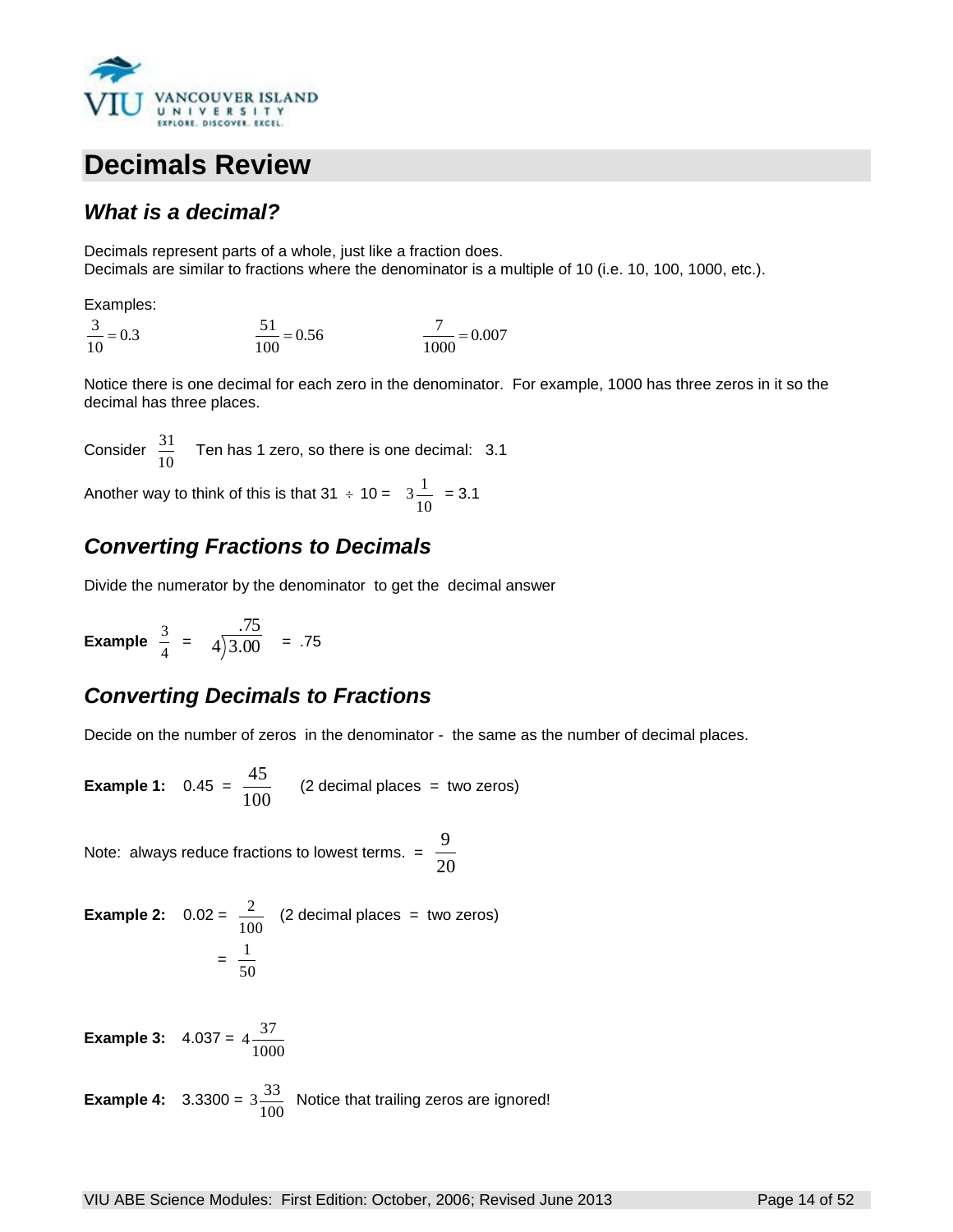

# *Adding and Subtracting Decimals*

The big trick: **Keep the decimals lined up** and add as you normally would.

| <b>Example 1:</b> Add 2.34 to 43.652 | <b>Example 2:</b> $57.32 + 31.075$ |
|--------------------------------------|------------------------------------|
| 2.34                                 | 57.32                              |
| 43.652                               | 31.075                             |
| 45.992                               | 88.395                             |
| Notice decimals line up!             |                                    |
| .<br>-- -- - -                       |                                    |

### *Multiplying and Dividing Decimals*

- 1. Multiply the numbers, ignoring the decimals
- 2. Add up the decimal places in both numbers and your answer will have that total number of decimal places
- **Example 1:** Multiply 2.12 by 4.2

| Ignore the decimals, and multiply as if calculating $212 \times 42$ 2.12 (2 places) |                   |
|-------------------------------------------------------------------------------------|-------------------|
|                                                                                     | $x 4.2$ (1 place) |
|                                                                                     | 424               |
| 2.12 and 4.2 have three decimals, so your answer must 8480                          |                   |
| have three decimal places.                                                          | 8.904 (3 places)  |
|                                                                                     |                   |

**Example 2:** 0.0941 times 0.02

| Multiply. Add enough zeros to show the correct | .0941        | (4 places)    |
|------------------------------------------------|--------------|---------------|
| number of decimal places.                      | <u>x .02</u> | (2 places)    |
|                                                | .001882      | $(total = 6)$ |
|                                                |              |               |

### *Dividing Decimals*

- 1. Change the divisor (second number) to a whole number by moving the decimal
- 2. Move the decimal in the first number the same number of spaces.
- 3. Divide, adding zeros as necessary
- 4. Line up the decimal in the answer

| <b>Example 1:</b> Divide 2.322 by .12 $\rightarrow$ divisor          |                                                         | <b>Example 2:</b> Divide 0.003 into 51 |
|----------------------------------------------------------------------|---------------------------------------------------------|----------------------------------------|
| Set up the division $0.12$ ) 2.322                                   |                                                         |                                        |
| Move the decimal in the divisor two places to the right $12$ ) 2.322 | $.003\overline{)51}$ $\rightarrow$ $3\overline{)51000}$ |                                        |

Move the decimal in the first number two places to the right  $\left(12\right)232.2$ 

Do the division. Line up decimal in the answer with the other decimal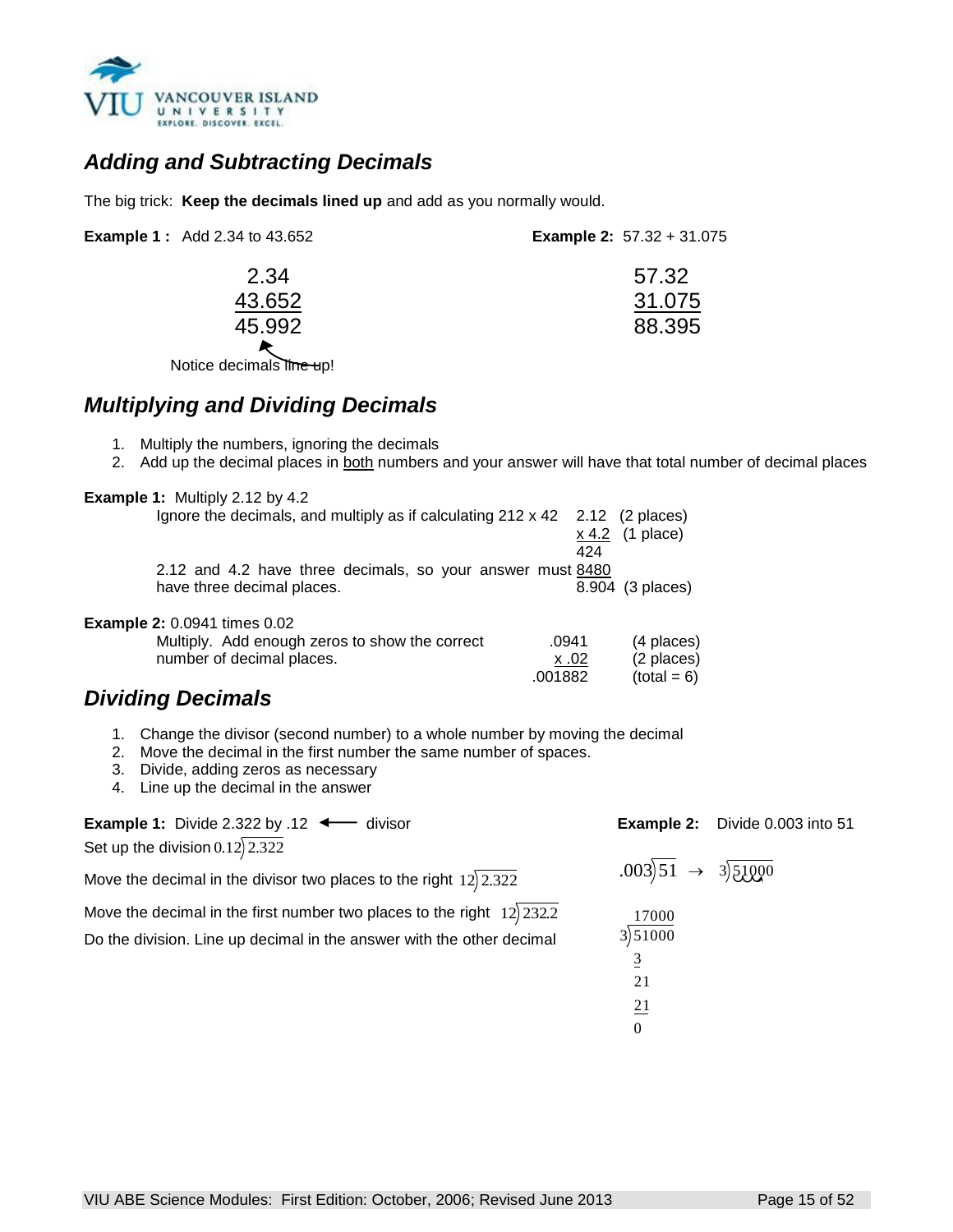

| 19.35             |
|-------------------|
| $12\sqrt{232.20}$ |
| 12                |
| 112               |
| 108               |
| 42                |
| 36                |
| 60                |
| 60                |
|                   |
|                   |

# **Questions:**

| a) |            | <b>Change to Fractions: (Remember to reduce whenever possible)</b>                          |                  |                |          |                                    |                |                                 |                   |               |  |
|----|------------|---------------------------------------------------------------------------------------------|------------------|----------------|----------|------------------------------------|----------------|---------------------------------|-------------------|---------------|--|
|    | 1.         | 2.591                                                                                       |                  | 2. 25.030      | 3.       | 50.0250                            |                | 4. 0.8                          |                   |               |  |
| b) |            | <b>Change to Decimals: (Do not round off)</b>                                               |                  |                |          |                                    |                |                                 |                   |               |  |
|    | 1.         | $\frac{1}{8}$                                                                               | 2.               | $\frac{3}{11}$ | 3.       | $\frac{4}{9}$                      | 4.             | $rac{3}{5}$                     | 5.                | $\frac{4}{7}$ |  |
|    | 6.         | $\frac{5}{12}$                                                                              | 7. $\frac{5}{6}$ |                | 8.       | $rac{2}{3}$                        | 9.             | $rac{7}{2}$                     | 10. $\frac{2}{9}$ |               |  |
|    | c)         | <b>Addition:</b><br>1. $2.49 + .32$<br>4. $1743.2 + 2.984 + 12.35$ 5. 2.76 more than 8.4590 |                  |                | 2. 0.042 | .00982                             |                | plus 3. 7.342 and 2 and<br>7.65 |                   |               |  |
|    | d)<br>1)   | <b>Subtraction:</b><br>2.036 from 4.478 2) 12.258 from 13 3) 670.1 minus 589.213            |                  |                |          |                                    |                |                                 |                   |               |  |
|    | 4)         | 0.1002<br>0.05                                                                              |                  |                |          | minus $5)$ 19.6 decreased by 5.349 |                |                                 |                   |               |  |
|    | e) —<br>1) | <b>Multiplication:</b><br>.21 by .04 <b>2)</b> .42 x .218                                   |                  |                |          |                                    |                | 3) .5 times 132.786             |                   |               |  |
|    | 4)         | Product of .009 and 2.003                                                                   |                  |                |          | 5)                                 | .25 of 288     |                                 |                   |               |  |
|    | 6)         | 9.4325 by 1000                                                                              |                  |                |          | 7)                                 | 9.4325 by .001 |                                 |                   |               |  |

**f) Division:**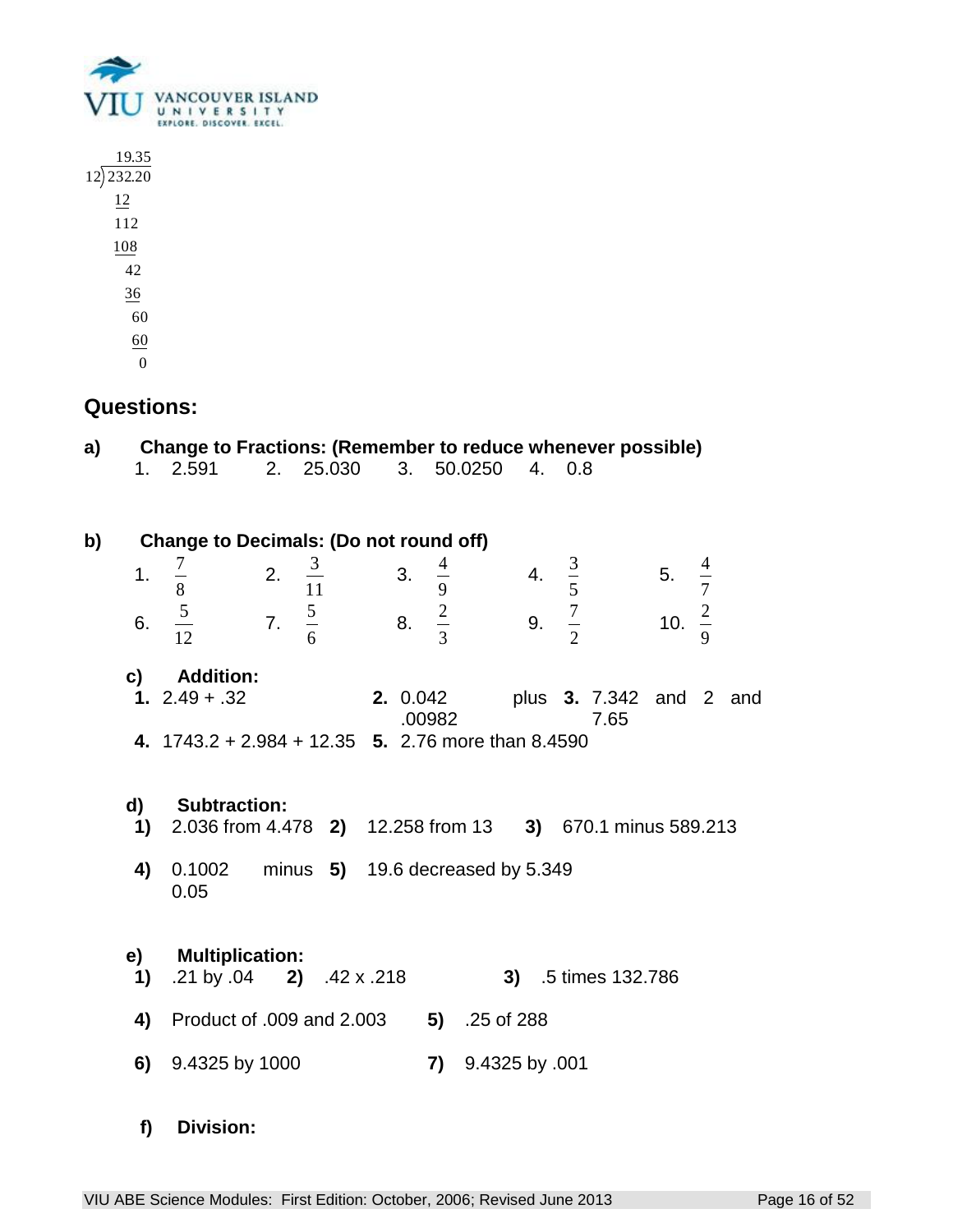

- **1)** 248 divided by 0.8 **2)** 15.47 divided by .091
- 
- 
- **7)** 923.56 divided by .01
- 
- **3)** 40.4 into 828.2 **4)** 0.339 divided by 1.30
- **5)** .0025 into 1.875 **6)** 923.56 divided by 1000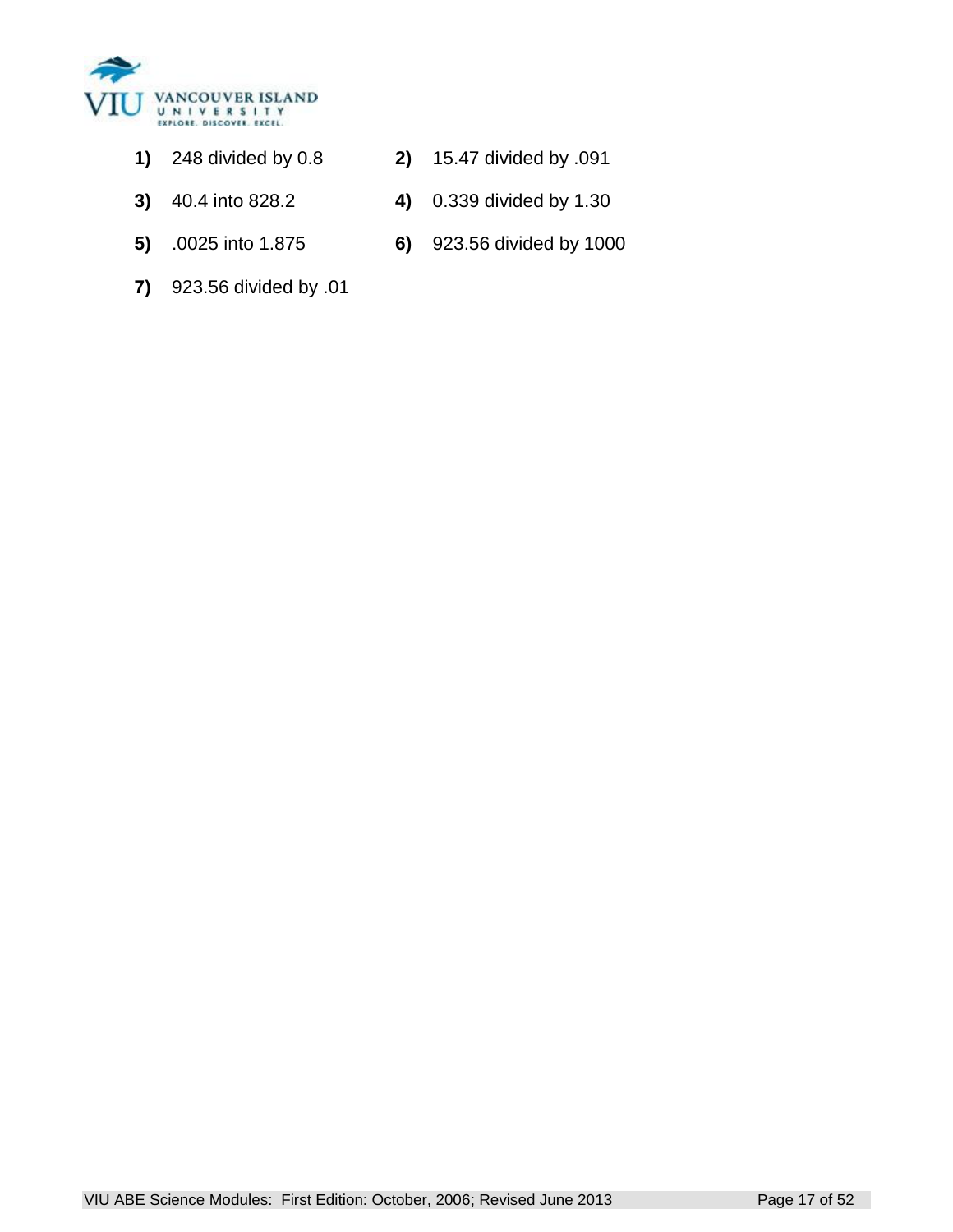

# **Solving Equations**

# *Order of Operations*

When different operations are combined in one problem, they must be done in a certain order. The acronym for remembering the order of operations is **BEMA.**

**B** - Brackets. All operations inside brackets must be done first. For example:  $2(3 + 5) = 2(8) = 16$ .

**E** - Exponents. An exponent indicates how many times to multiply a number by itself. Any exponents must be carried out first. For example:  $2(3^2 + 5) = 2(9 + 5) = 2(14) = 28$ 

**M** - Multiplication and division must be carried out before adding and subtracting. For example:  $2 \cdot 3 + 4 \div 2 = 6 + 2 = 8$ 

**A** - Adding and subtracting is done last, as in the previous example. For example:  $6 + 3 \cdot 5 - 1 = 6 + 15 - 1 = 21 - 1 = 20$ 

# **Questions:**

- 1)  $(8-2)(3-9) =$ 2)  $(-1)^4 + 2^3 - 10 =$ 3)  $8 - (2 \cdot 3 - 9) =$
- 4)  $-7(3^4) + 18 =$ 5)  $6 [9 - (3 - 4)] =$  6)  $4 \cdot 5 - 2 \cdot 6 + 4$
- $7)$   $9 \div (-3) + 16 \cdot (-2) 1 = 8$ 2  $\sqrt{3}$ 2  $\gamma^2$  $5^2 - 4$  $9^2 - 2$  $\overline{a}$  $\overline{a}$  $=$  9)  $\frac{(3-5)^2}{2}$  $\frac{2}{(11-11)^2}$  $3-5)^2$  – (7 – 13)  $\sqrt{(12-9)^2 + (11-14)}$  $(-5)^2$  –  $(7-13)$  $\frac{(-9)^2 + (11-14)^2}{2}$
- 10)  $[-2(-3)-2^3] (-9)(-10) =$  11)  $-2(16) [2(-8)-5^3] =$  12)  $3(-4.5) + (2^2 3 \cdot 4^2) =$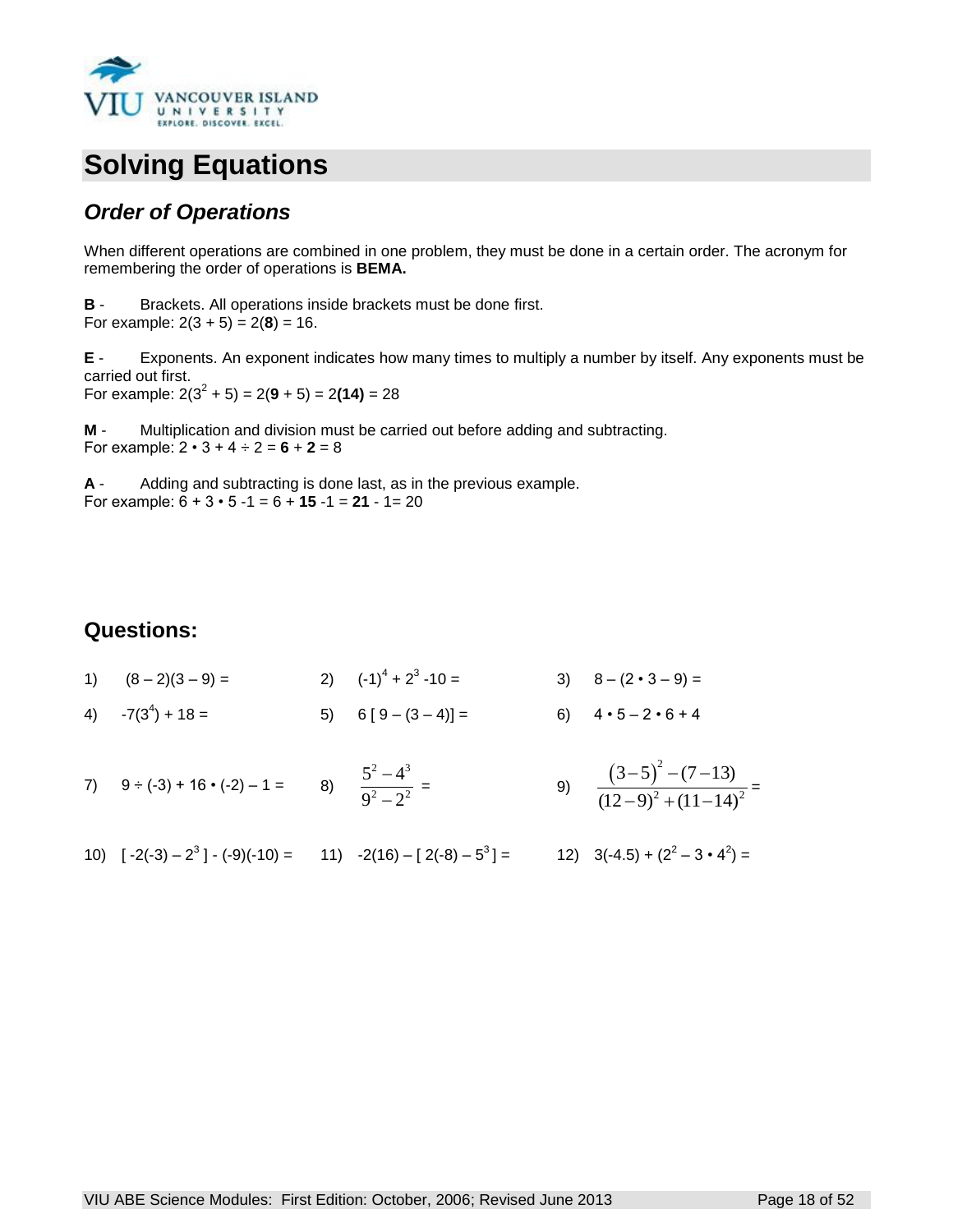

# *SOLVING EQUATIONS - ADDITION and SUBTRACTION*

An equation is solved when the unknown letter is isolated on one side of the equal sign. When isolating x, the equation must be kept balanced. To maintain balance, you must always do the same thing to both sides of the equation.

| For example: Solve for x: $x+6 = 32$                                         | to isolate x we must subtract 6<br>from the left, and thus from the right. |                                                |  |  |  |
|------------------------------------------------------------------------------|----------------------------------------------------------------------------|------------------------------------------------|--|--|--|
| $x + 6 - 6$<br>x                                                             | $= 32 - 6$<br>$= 26$                                                       |                                                |  |  |  |
| Another example:<br>45<br>$45 + 12$<br>$=-X$<br>$=-X$<br>57<br>$=X$<br>$-57$ | $=-12 - x$                                                                 | { Note: we want to solve for $+x$ , not $-x$ } |  |  |  |

# **Questions:**

| Solve for the missing letter.<br>1) $Z - 3 = 25$ | 2) $a + 6.5 = 0.009$          | $3) -34 = -6 - y$    |
|--------------------------------------------------|-------------------------------|----------------------|
| 4) $\frac{-3}{20}$ = y -6                        | 5) $(-x) + 4/7 = -1/3$        | $6) -9.65 = 0.8 - x$ |
| 7) $436 = a - 58$                                | 8) $-9.6 - x + 3.4 = 1/2 - 3$ |                      |
| $9)-(6+X)=2/3+(-7)$                              | 10) $3/4 - 7/8 = x + 0.9$     |                      |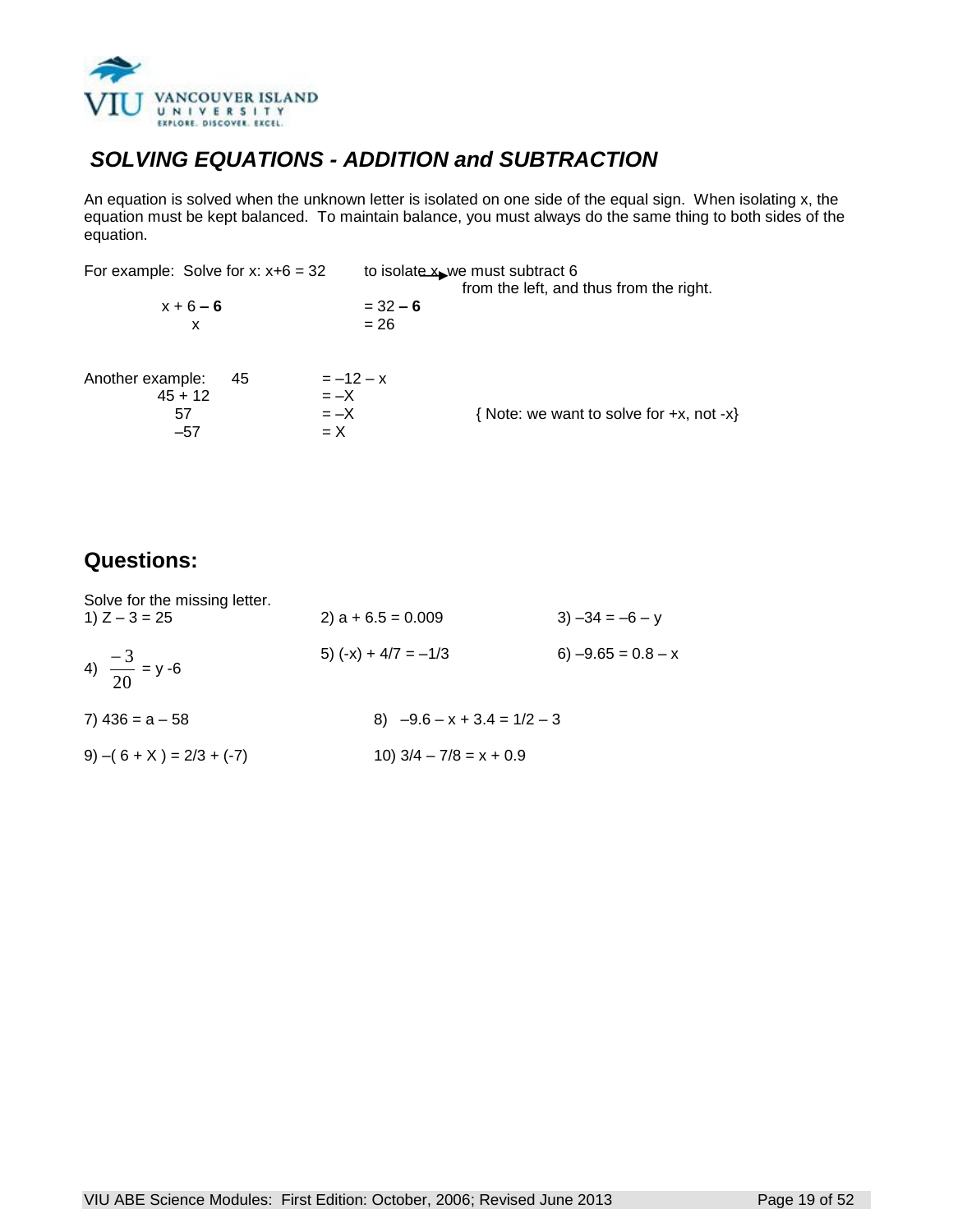

# *SOLVING EQUATIONS - MULTIPLICATION and DIVISION*

These types of equations always have a number greater than 1 in front of the letter, or unknown. In the previous type of equation all you had to do was get your letter on one side of the equals sign and all the numbers on the other, and you were done! This is always your first step! Now, if your coefficient is greater than 1, you must divide both sides of the equal sign by the number in front of the letter. Here are three examples of how to tell what the coefficient is:

| e.g. $-3x$           | e.g. $\frac{ }{ }$    | e.g. $\frac{1}{4}$    |
|----------------------|-----------------------|-----------------------|
| coefficient = $(-3)$ | coefficient = $(3/5)$ | coefficient = $(1/4)$ |

In this section, we will just concentrate on the second step for solving equations. In the next section, we will combine both steps.

| ex. 1) $6z = -9$ | ex. 2) $\frac{1}{3}x = 5$                               | ex. 3) | $\frac{x}{5} = \frac{4}{5}$     |
|------------------|---------------------------------------------------------|--------|---------------------------------|
| $6z/6 = -9/6$    | $\frac{3}{1} \cdot \frac{1}{3} x = 5 \cdot \frac{3}{1}$ |        | $5/1 \cdot x/5 = 4/5 \cdot 5/1$ |
| $z = -3/2$       | $x = 15$                                                |        | $x = 4$                         |

### **Questions:**

- 1)  $2X = -16$  2)  $-4y = -35$  3)  $-86 = 5z$ 4)  $\frac{1}{2} = \frac{5}{5}$ 3  $\frac{x}{x}$  =
- 5)  $2.56b = -1.28$  6)  $2/3x = 5$ 7)  $-\frac{1}{2}t = 7$ 3  $\frac{1}{2}$ t = 8)  $50 = -x$

| 9) | $2r$ $27$ | $\frac{x}{-} = (-12.06)$<br>10) |
|----|-----------|---------------------------------|
|    |           |                                 |

2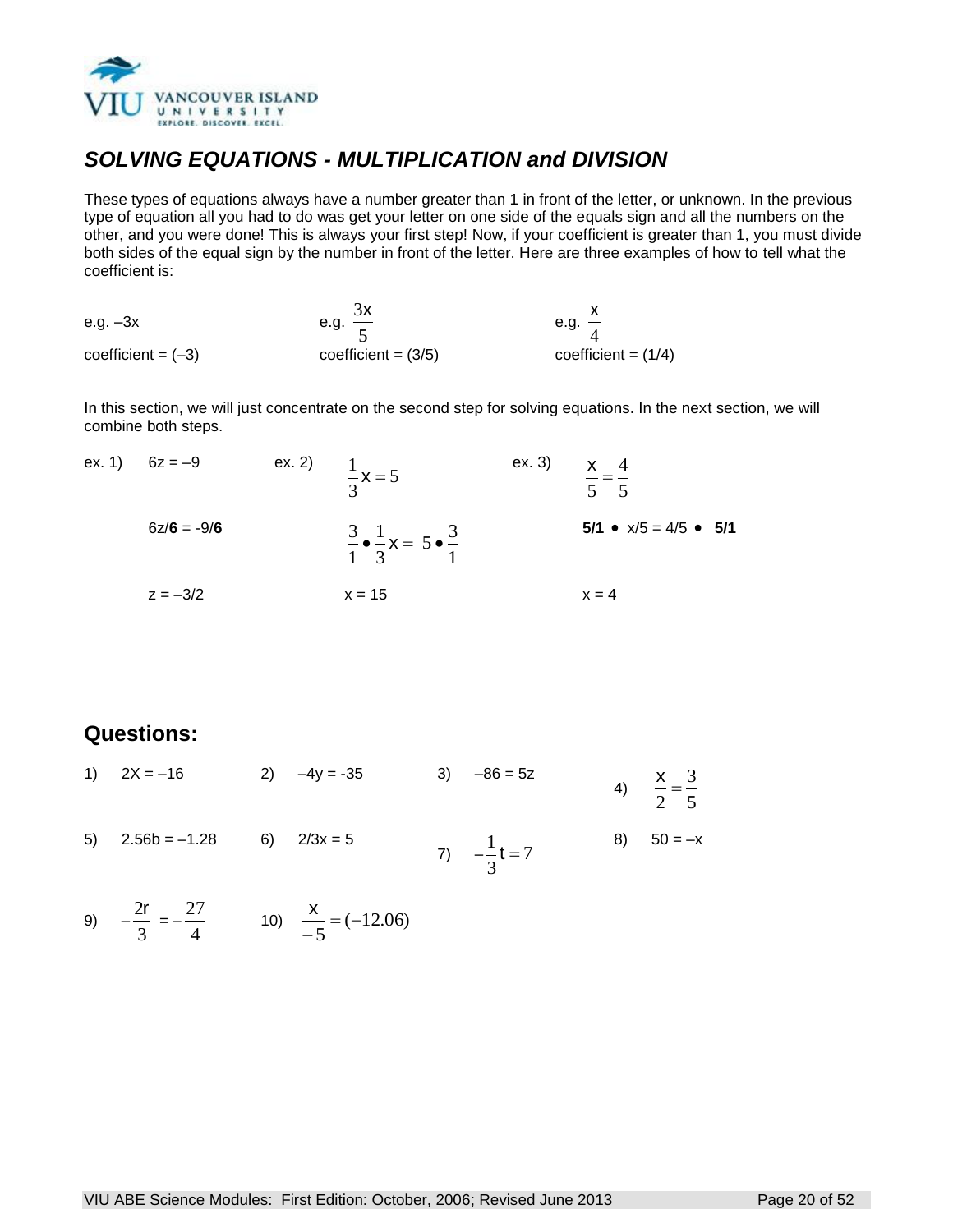

# *Chapter 9: SOLVING EQUATIONS – BOTH METHODS TOGETHER*

Before we look at the combination of both methods, we must first review adding and subtracting **like terms.** When adding terms that have the **same letter and same exponent, add the coefficients and carry the letter.**

TWO STEPS TO SOLVE EQUATIONS:: 1) COLLECT ALL NUMBERS ON ONE SIDE OF THE EQUAL SIGN, AND COLLECT ALL LETTERS ON THE OTHER SIDE.

e.g**. 2x + 3x = 5x** e.g**. 6x – x = 5x** e.g**. –4y – 3y = –7y**

2) SIMPLIFY AND DIVIDE BY THE NUMBER IN FRONT OF THE LETTER.

Ex. 1) Solve:

|                                | Ex. 2) |          |                            |
|--------------------------------|--------|----------|----------------------------|
| $3x + 4 = 13$                  |        |          | $2x - 2 = -3x + 3$         |
| $3x = 13 \cdot 4$              |        |          | $2x - 2 + 2 = -3X - 3 + 2$ |
| $3x = 9$                       |        |          | $2x = -3x + 5$             |
| $3x \qquad 9$                  |        |          | $2x + 3x = -3x + 3x + 5$   |
|                                |        | $5x = 5$ |                            |
| $\mathcal{R}$<br>$\mathcal{R}$ | 5x     |          |                            |
| $x = 3$                        |        |          |                            |
|                                | 5      |          |                            |
|                                | x      |          |                            |

# **Questions:**

| 1) $5x + 6 = 31$              | 2) $8x + 4 = 68$                | $3) -5y - 7 = 108$ |
|-------------------------------|---------------------------------|--------------------|
| 4) $-91 = 9t + 8$             | 5) $5x + 7x = 72$               | 6) $-4y - 8y = 48$ |
| 7) $x + -x = 8$               | 8) $5x + 3 = 2x + 15$           | 9) $2x-1 = 4 + x$  |
| 10) $4 + 3x - 6 = 3x + 2 - x$ | 11) $5y - 7 + y = 7y + 21 - 5y$ |                    |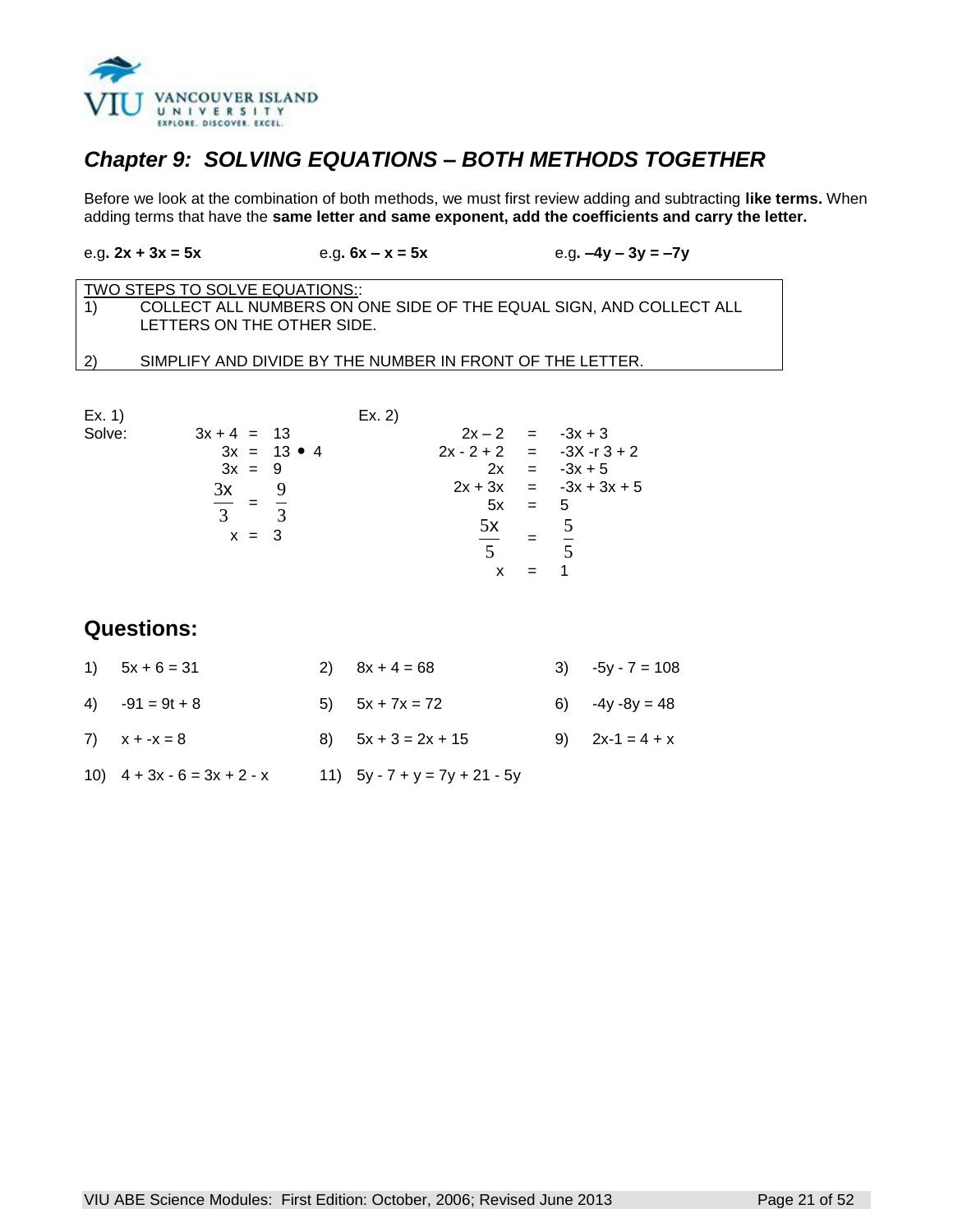

# **ANSWERS:**

# **Simple Fractions**

| 1) $LCD = 30$                                                      | $2)$ LCD = 56                                                      | 3) $LCD = 100$                                                      | 4) $LCD = 8$                                                        |
|--------------------------------------------------------------------|--------------------------------------------------------------------|---------------------------------------------------------------------|---------------------------------------------------------------------|
|                                                                    | $\frac{9}{30} + \frac{8}{30}$ $\frac{11}{56} + \frac{24}{56}$      | $\frac{72}{100} = \frac{20}{100}$                                   | $\frac{4}{8} + \frac{3}{8}$                                         |
| $=\frac{17}{30}$                                                   | $=\frac{35}{56}$                                                   | $=\frac{92}{100}$                                                   | $=\frac{7}{8}$                                                      |
|                                                                    | $=\frac{5}{8}$                                                     | $=\frac{23}{25}$                                                    |                                                                     |
| 5) $LCD = 15$<br>$\frac{12}{15} - \frac{5}{15}$<br>$=\frac{7}{15}$ | $6)$ LCD = 12<br>$\frac{10}{12} - \frac{3}{12}$<br>$=\frac{7}{12}$ | $7)$ LCD = 16<br>$\frac{12}{16} - \frac{1}{16}$<br>$=\frac{11}{16}$ | 8) $LCD = 15$<br>$\frac{12}{15} - \frac{10}{15}$<br>$=\frac{2}{15}$ |
| 9) $\frac{4}{42} = \frac{2}{21}$                                   | 10) $\frac{3}{56}$                                                 | 11) $\frac{2}{36} = \frac{1}{18}$                                   | 12) $\frac{2}{49}$                                                  |
| 13) $\frac{3}{5}$ x $\frac{5}{3}$<br>$=\frac{15}{15}$              | 14) $\frac{6}{8}$ x $\frac{5}{1}$<br>$=\frac{30}{8}$               | 15) $\frac{3}{7} \times \frac{7}{4}$<br>$=\frac{21}{28}$            | 16) $\frac{2}{6} \times \frac{4}{1}$<br>$=\frac{8}{6}$              |
| $= 1$                                                              | $=\frac{15}{4}$                                                    | $=\frac{3}{4}$                                                      | $=\frac{4}{3}$                                                      |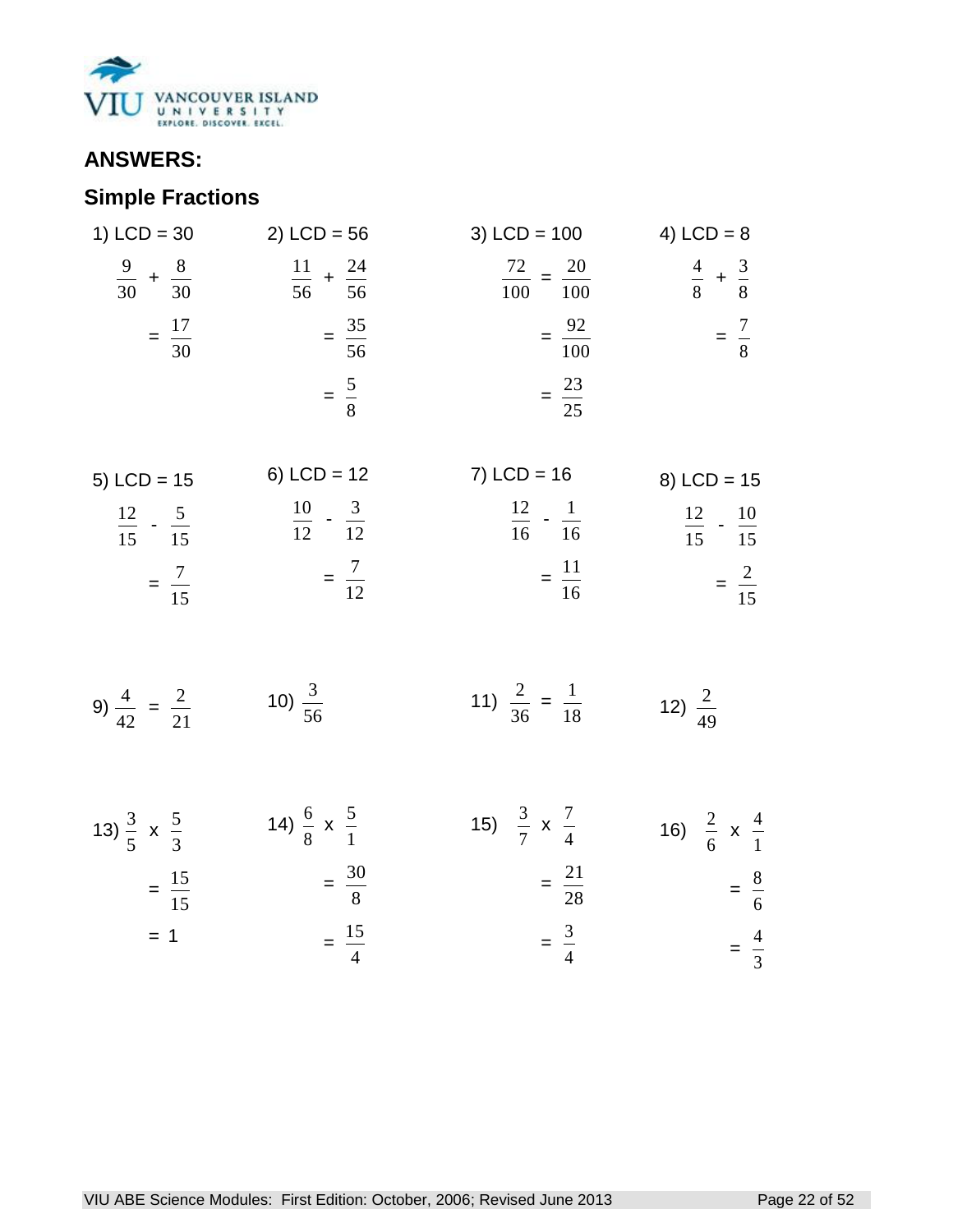

### **Mixed Numbers**

| 1) $LCD = 21$<br>$6\frac{6}{21}$ +3 $\frac{7}{21}$ =<br>$9\frac{13}{21}$                                                                             | 2) $LCD = 9$<br>$5\frac{2}{9}$ +6 $\frac{6}{9}$ =<br>$11\frac{8}{9}$                                                                                                      | 3) $LCD = 12$<br>$1\frac{8}{12}$ + $3\frac{3}{12}$ =<br>$4\frac{11}{12}$                                            | 4) $LCD = 20$<br>$2\frac{8}{20}$ + $3\frac{9}{20}$ =<br>$5\frac{17}{20}$                                                                        |
|------------------------------------------------------------------------------------------------------------------------------------------------------|---------------------------------------------------------------------------------------------------------------------------------------------------------------------------|---------------------------------------------------------------------------------------------------------------------|-------------------------------------------------------------------------------------------------------------------------------------------------|
| 5) $LCD = 3$<br>$9\frac{2}{3}$ $-8\frac{1}{3}$ =<br>$1\frac{1}{3}$                                                                                   | 6) $LCD = 20$<br>$4\frac{11}{20}$ $-1\frac{6}{20}$ =<br>$3\frac{5}{20}$                                                                                                   | 7) $LCD = 21$<br>$7\frac{18}{21}$ -3 $\frac{14}{21}$ =<br>$4\frac{4}{21}$                                           | 8) $LCD = 10$<br>$8\frac{5}{10}$ $-2\frac{3}{10}$ =<br>$6\frac{2}{10} = 6\frac{1}{5}$                                                           |
| 9) $3\frac{1}{2}$ x $1\frac{1}{2}$ =<br>$\frac{7}{2} \times \frac{3}{2}$ =<br>$\frac{21}{4}$ =<br>$5\frac{1}{4}$                                     | 10) $2\frac{1}{2} \times 2\frac{1}{3} =$<br>$rac{5}{2} \times \frac{7}{3} =$<br>$\frac{35}{6}$ =<br>$5\frac{6}{5}$<br>$6\phantom{a}$                                      | 11) $\frac{3}{8}$ x $7\frac{1}{4}$ =<br>$\frac{3}{8} \times \frac{29}{4}$ =<br>32                                   | 12) 3 x $3\frac{7}{8}$ =<br>$\frac{3}{1} \times \frac{31}{8} =$<br>$\frac{93}{8}$<br>$11\frac{5}{8}$                                            |
| 13) $\frac{5}{9} \div 2\frac{2}{3} =$<br>$rac{5}{9}$ $\div \frac{8}{3}$ =<br>$rac{5}{9} \times \frac{3}{8}$ =<br>$\frac{15}{72}$ =<br>$\frac{5}{24}$ | 14) $3\frac{3}{4} \div \frac{5}{6} =$<br>$\frac{15}{4}$ $\div \frac{5}{6}$ =<br>$\frac{15}{4} \times \frac{6}{5} =$<br>$\frac{90}{20}$ =<br>$\frac{4}{20} = 4\frac{1}{2}$ | 15) $8\frac{1}{4} \div \frac{1}{4}$<br>$rac{33}{4} \div \frac{1}{4}$ =<br>$\frac{33}{4} \times \frac{4}{1}$ =<br>33 | 16) $\frac{1}{2} \div 1\frac{1}{4} =$<br>$rac{1}{2} \div \frac{5}{4}$ =<br>$\frac{1}{2} \times \frac{4}{5}$ =<br>$\frac{4}{10}$ = $\frac{2}{5}$ |
|                                                                                                                                                      | Subtractions where the solution is negative                                                                                                                               |                                                                                                                     |                                                                                                                                                 |

#### 1)  $LCD = 10$  $4\frac{1}{10}$  $\frac{1}{2}$  -  $\frac{8}{2}$  =  $3\frac{11}{10} - \frac{6}{10}$   $\frac{11}{11} - \frac{8}{11} =$  2) LCD = 8  $9\frac{1}{8}$  $\frac{1}{2}$  - 6  $\frac{4}{x}$  =  $\frac{9}{2}$  - 6  $\frac{4}{1}$  = 3) LCD = 12  $5\frac{5}{12}$  $\frac{3}{2}$  -3 $\frac{8}{12}$  $\frac{8}{2}$  =  $4\frac{15}{12}$  $\frac{15}{12}$  -3 $\frac{8}{12}$  $\frac{8}{2}$  =  $1\frac{1}{12}$  4) LCD = 12  $7\frac{5}{12}$  $\frac{3}{2}$  - 6 $\frac{4}{12}$  $\frac{4}{1}$  =  $\frac{87}{5} - \frac{76}{5} =$ 12 12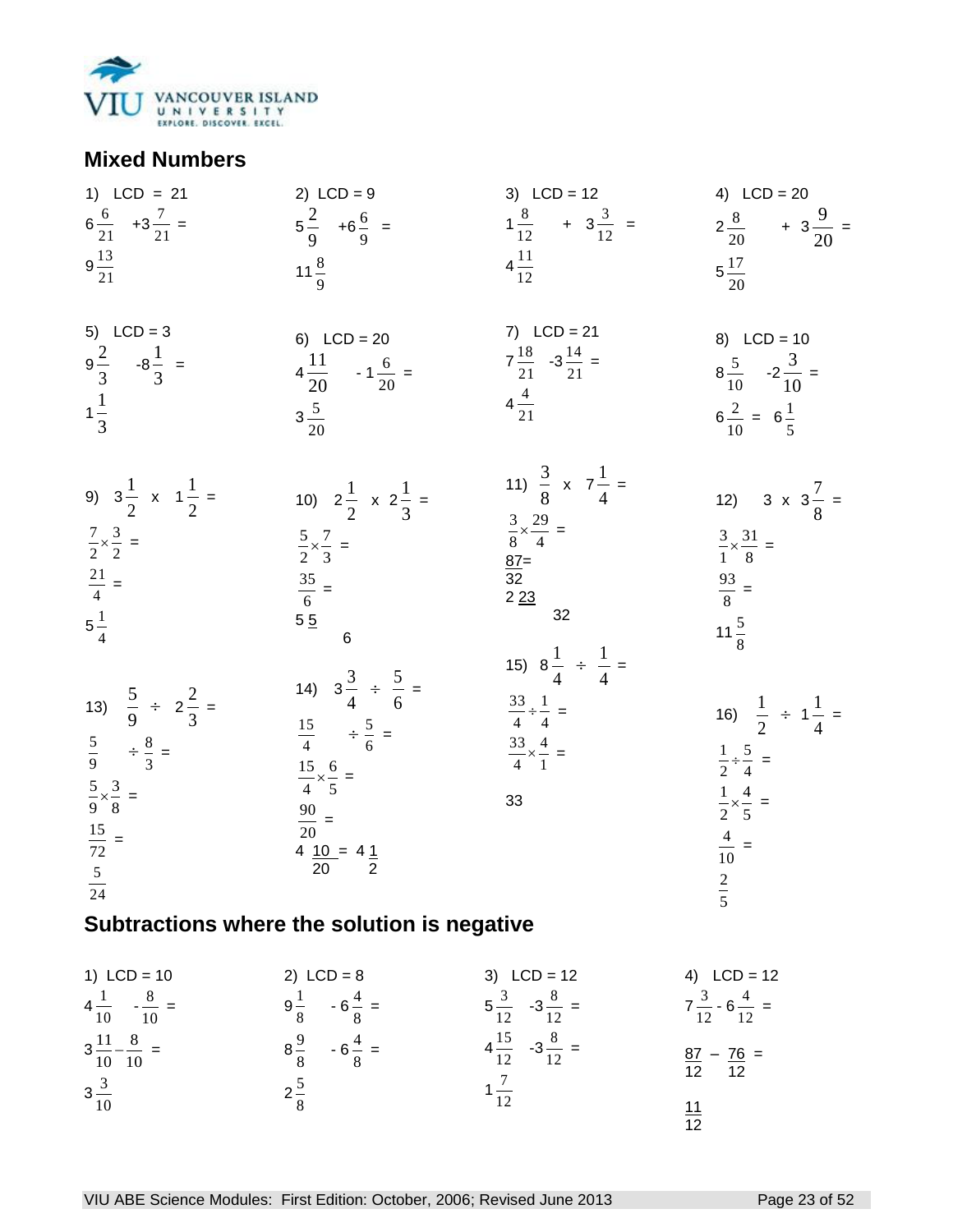

| <b>ANSWERS:</b><br><b>Conversion and Rounding Off</b>                                |          |                                                                 |                                    |                      |
|--------------------------------------------------------------------------------------|----------|-----------------------------------------------------------------|------------------------------------|----------------------|
| a)                                                                                   |          | 1) $2\frac{591}{1000}$ 2) $25\frac{3}{100}$ 3) $50\frac{1}{40}$ | 4) $\frac{4}{5}$                   |                      |
| <b>b)</b> 1) $.875$                                                                  | 2) $.27$ | 3) .4                                                           | 4) .6                              | 5) .571428           |
| 6) .416                                                                              | 7) .83   | 8) .6                                                           | 9)3.5                              | 10) .2               |
| c) Addition:<br>$1)$ 2.49 + .32 =<br>2.81                                            |          | $(2)$ 0.042 + 0982 =<br>0.05182                                 | 9.992                              | $3) 7.342 +2 +.65 =$ |
| 4) $1743.2 + 2.984 + 12.35$ 5) $2.76 + 8.4590 =$<br>$= 1758.534$                     |          | 19.21                                                           |                                    |                      |
| d) Subtraction:<br>1) $4.478 - 2.036 =$ 2) $13 - 12.258 =$<br>2.442                  | 0.742    |                                                                 | $3)$ 670.1 - 589.213 =<br>80.887   |                      |
| 4) $0.1002 - 0.05 =$ 5) $19.6 - 5.349 =$<br>0.0502                                   | 14.251   |                                                                 |                                    |                      |
| e) Multiplication:<br>1) $.21 \times .04 =$ 2) $.42 \times .218 =$<br>0.0084 0.09156 |          |                                                                 | 3) $.5 \times 132.786 =$<br>66.393 |                      |
| 4) $.009 \times 2.003 =$<br>0.01803                                                  |          | 5) $.25 \times 288 =$<br>72                                     |                                    |                      |
| 6) $9.4325 \times 1000 =$<br>9432.5                                                  |          | 7) $9.4325 \times .001 =$<br>0.0094325                          |                                    |                      |
| <b>Division:</b><br>f)<br>1) 248 $\div$ 0.8 =<br>3100                                |          | 2) $15.47 \div .091 =$<br>170                                   |                                    |                      |
| 3) $828.2 \div 40.4 =$<br>20.5                                                       |          | 4) $0.339 \div 1.30 =$<br>0.26077                               |                                    |                      |
| 5) $1.875 \div 0.0025 =$<br>750                                                      |          | 6) $923.56 \div 1000 =$<br>0.92356                              |                                    |                      |
| 7) $923.56 \div 01 =$                                                                | 92356    |                                                                 |                                    |                      |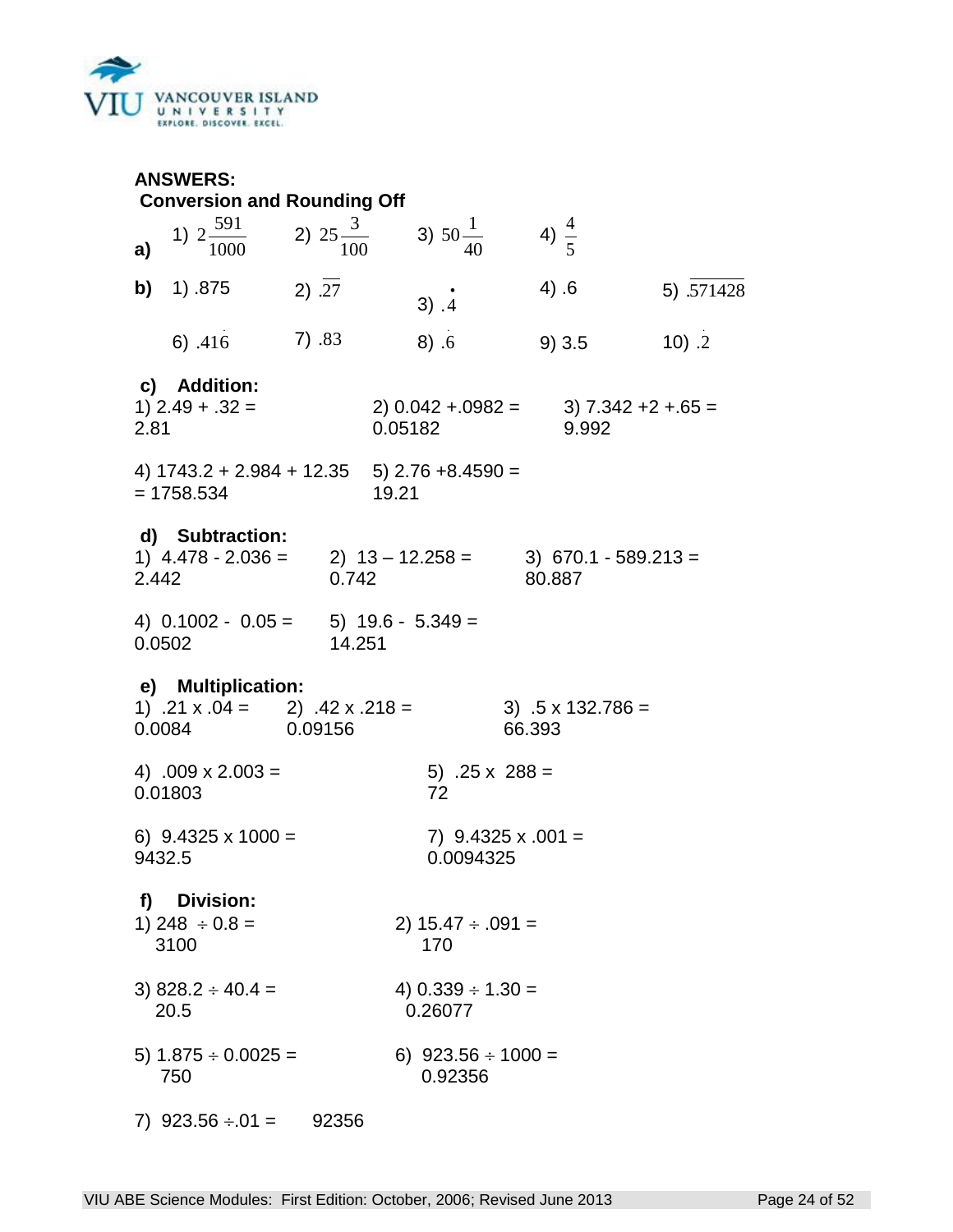

#### **Answers:**

### **Order of Operations**

|  |  | 1) -36 2) -1 3) 11 4) -549 5) 60 6) 12                                |  |
|--|--|-----------------------------------------------------------------------|--|
|  |  | 7) -36 8) $-\frac{39}{77}$ 9) $\frac{5}{9}$ 10) -62 11) 109 12) -57.5 |  |

### **Answers:**

# **Solving Equations: Addition and Subtraction**

|  |  |  | 1) 28 2) -6.491 3) 28 4) $5\frac{17}{20}$ 5) $\frac{19}{21}$ 6) 10.45 |  |
|--|--|--|-----------------------------------------------------------------------|--|
|  |  |  | 7) 494 8) -3.7 9) 1/3 10) -1.025                                      |  |

### **Answers:**

# **Solving Equations: Multiplication and Division**

|  | 1) -8 2) 8.75 3) -17.2 4) $1\frac{1}{5}$ 5) -0.5 6) $7\frac{1}{2}$ |  |  |  |  |
|--|--------------------------------------------------------------------|--|--|--|--|
|  | 7) -21 8) -50 9) $10\frac{1}{8}$ 10) 60.3                          |  |  |  |  |

### **Answers:**

# **Solving Equations: Both Methods Together**

|  |                            |  | 1) 5 2) 8 3) -23 4) -11 5) 6 6) -4 |  |
|--|----------------------------|--|------------------------------------|--|
|  | 7) 6 8) 4 9) 5 10) 4 11) 7 |  |                                    |  |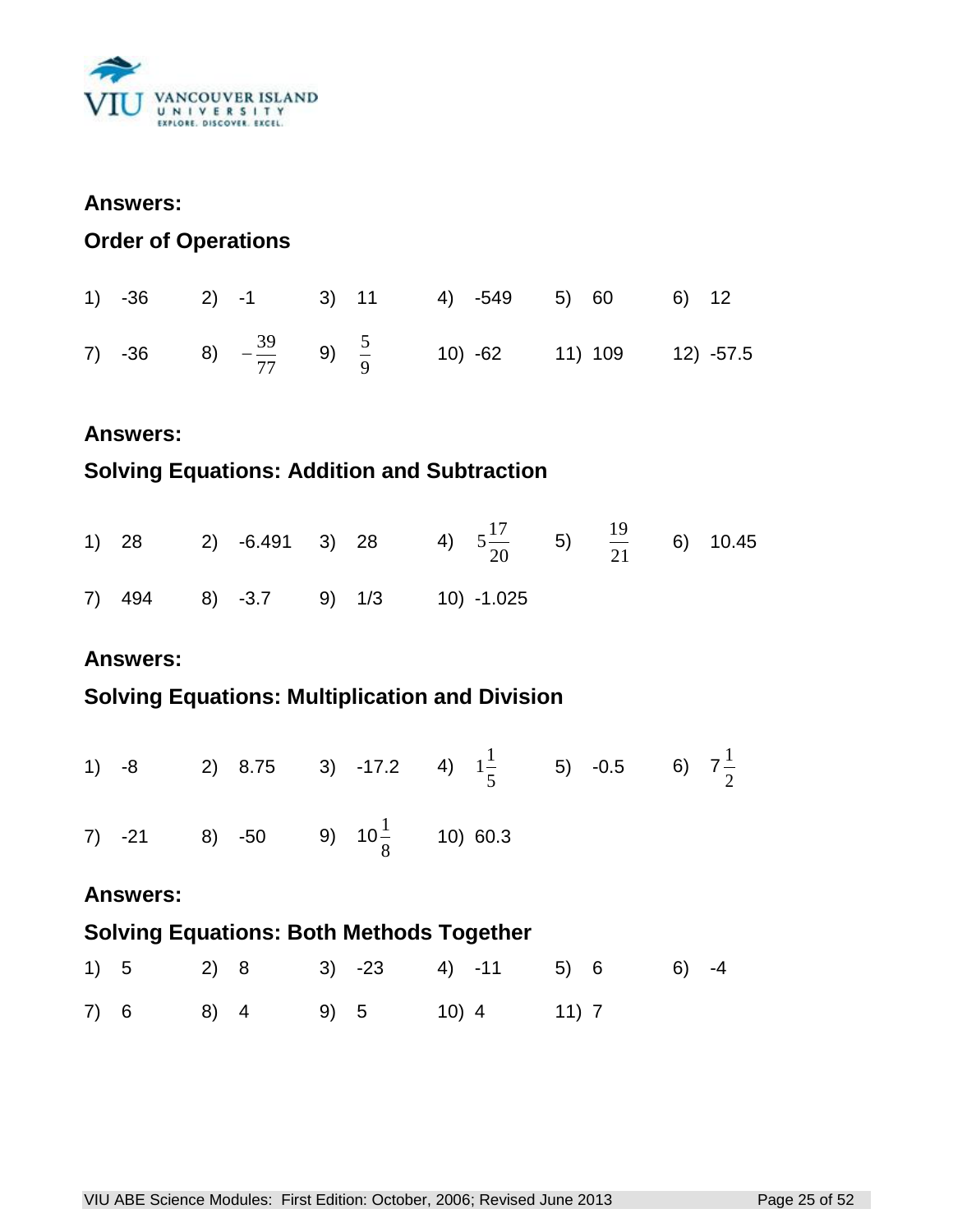

# **Module 1 Introduction to Science Unit 4 Ratios**

#### **Learning Objectives**

- To understand how to set up ratio equations
- To solve ratio equations
- To solve word problems involving ratios

#### **Learning Materials**

- Reading
- Exercises
	- o Answer key

Imagine you are baking a dozen cookies. The recipe calls for 2 cups of flour. If you want to bake three dozen cookies, how many cups of flour will you need? Most people just know that it's 6 cups. Why? Maybe you'll just say 2 times 3 is 6, but a better way to think of it is:

2 cups for 1 dozen cookies 6 cups for 3 dozen cookies

This is an example of a ratio. The ratio above is in words. In math we would write the same thing as:

 $2 \text{ cups} = 1 \text{ dozen cookies}$ 

6 cups 3 dozen cookies

Notice we've replaced the word "for" with the equal sign, and put in the lines to make fractions.

It's important to understand that this makes a true mathematical statement, 6  $\frac{2}{7}$  really does

equal 3  $\frac{1}{2}$ !

You can use this idea to solve uglier questions when the answer isn't so obvious. For example, if the dozen cookies recipe calls for 1.5 cups of flour, how much flour do you need for 2.5 dozen cookies (don't ask me why you'd be baking 2.5 dozen cookies!). Think of the ratio as:

1.5 cups for 1 dozen cookies How many cups for 2.5 dozen cookies?

In math we write:

 $1.5 \text{ cups}$  = 1 dozen cookies or more simply,  $1.5$  = 1 x cups 2.5 dozen cookies x 2.5

Note that we have replaced the words "how many" with "x" in the equation. Now all we have to do is solve the equation for x! How?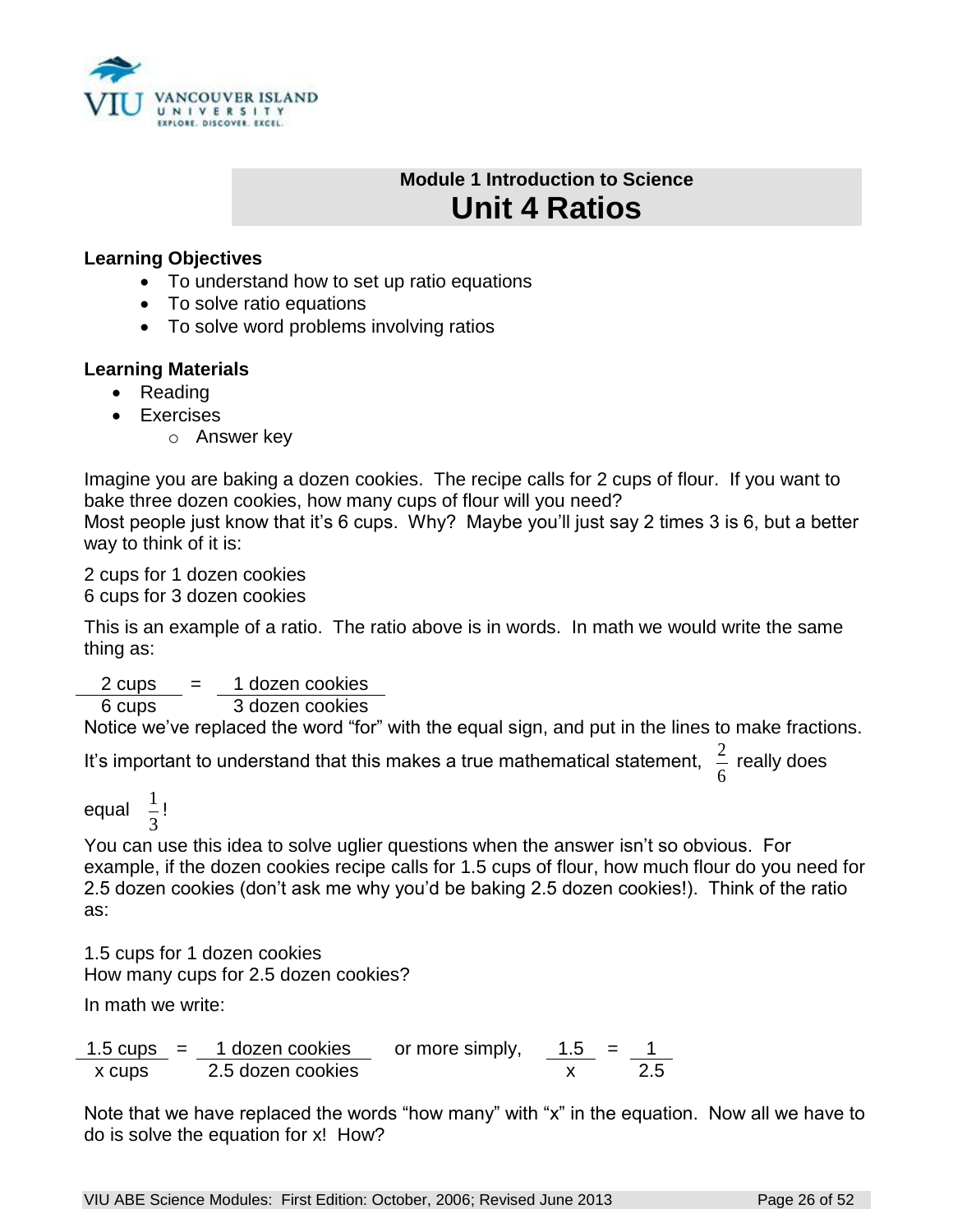

| Solve for x: $\frac{4}{18}$ = $\frac{10}{x}$                                            |
|-----------------------------------------------------------------------------------------|
| Cross Multiply and Divide: Here's how it's done!                                        |
| $\frac{4}{18}$ $\mathbf{X}_{\mathbf{r}}^{10}$ Cross multiply 18 times 10 and 4 times x: |
| $18(10) = 4x$ Then divide by 4:                                                         |
| $\frac{180}{4}$ = x To get the answer: x = 45                                           |

Back to the cookies question:

 $\frac{1.5 \text{ cups}}{x \text{ cups}} = \frac{1 \text{ dozen cookies}}{2.5 \text{ dozen cookies}}$  or more simply,  $\frac{1.5}{x} = \frac{1}{2.5}$ x cups 2.5 dozen cookies

 $1.5(2.5) = 1x$   $x = 3.75$  cups!

#### **How do I know how to set up the ratio?**

If you think about the cookie question there are two batches of cookies:

Batch 1: 2 cups of flour for 1 dozen cookies Batch 2: 6 cups of flour for 3 dozen cookies

In each batch, there are two measurements:

- 1. cups of flour and
- 2. dozens of cookies.

**When you set up your ratios you can do it any way you want as long as** 

**1. You keep your batches together (on top, bottom or one side)**

**2. You keep your measurements together (on top, bottom or one side)**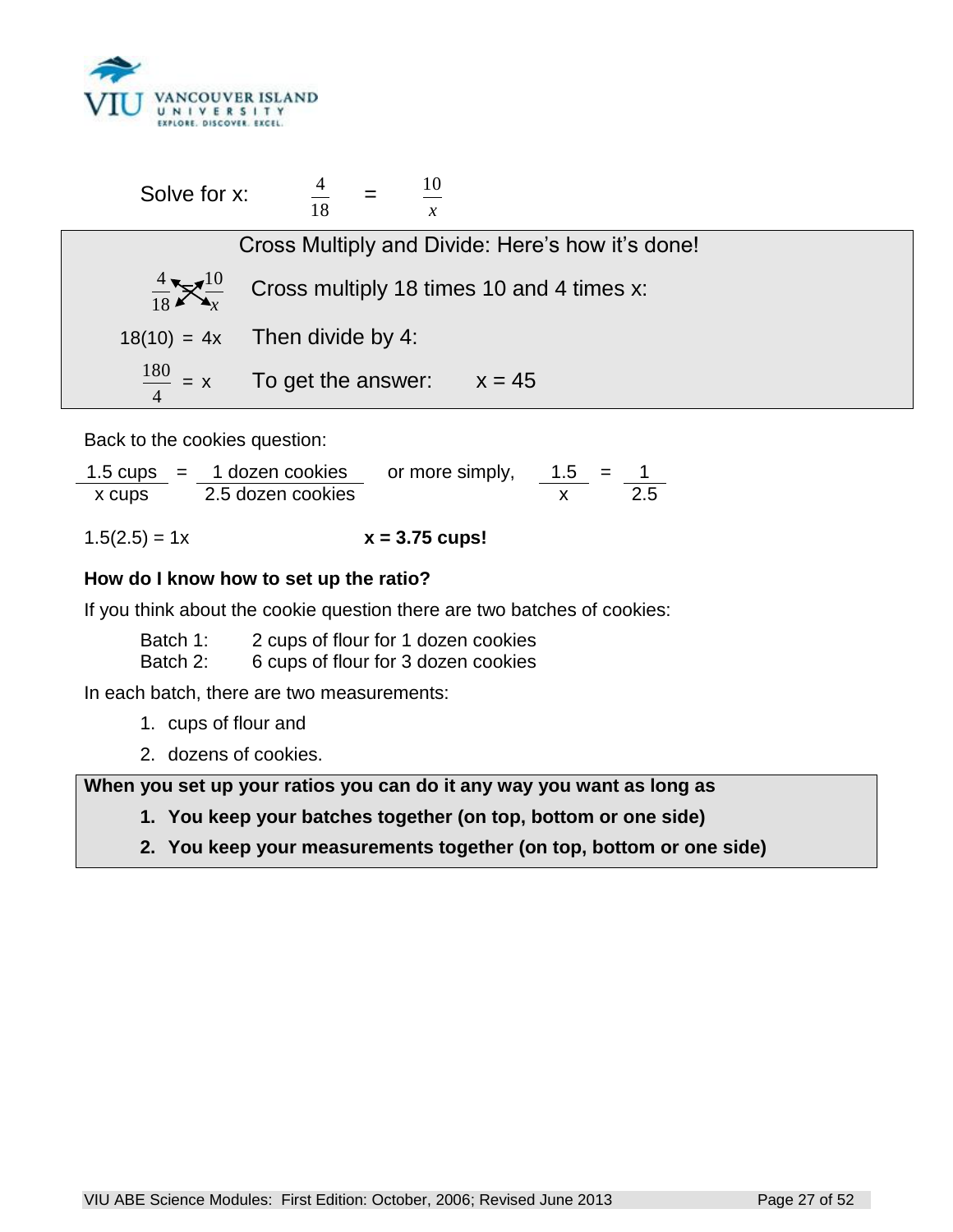

We set the cookie problem up like this:

 $1.5 \text{ cups} = 1 \text{ dozen cookies}$ x cups 2.5 dozen cookies

This works because, the batches are together:



And because the measurements are together:



When you cross multiply, recall that you get  $1x = 1.5(2.5)$ 

This same problem can also be set up as:

 $1.5 \text{ cups}$  =  $x \text{ cups}$ 1 dozen cookies 2.5 dozen cookies

Notice this time, batch 1 is on the left hand side and batch 2 is on the right:



And the cups are on top and the dozens of cookies are on the bottom.

When you cross multiply this equation, you get  $1x = 1.5(2.5)$  the exact same equation!

*Can you think of another way to set up this ratio?*

### *Does this set up work? Why or why not?*

 $1.5 \text{ cups}$  = 1 dozen cookies 2.5 dozen cookies x cups *(See end of section for answers)*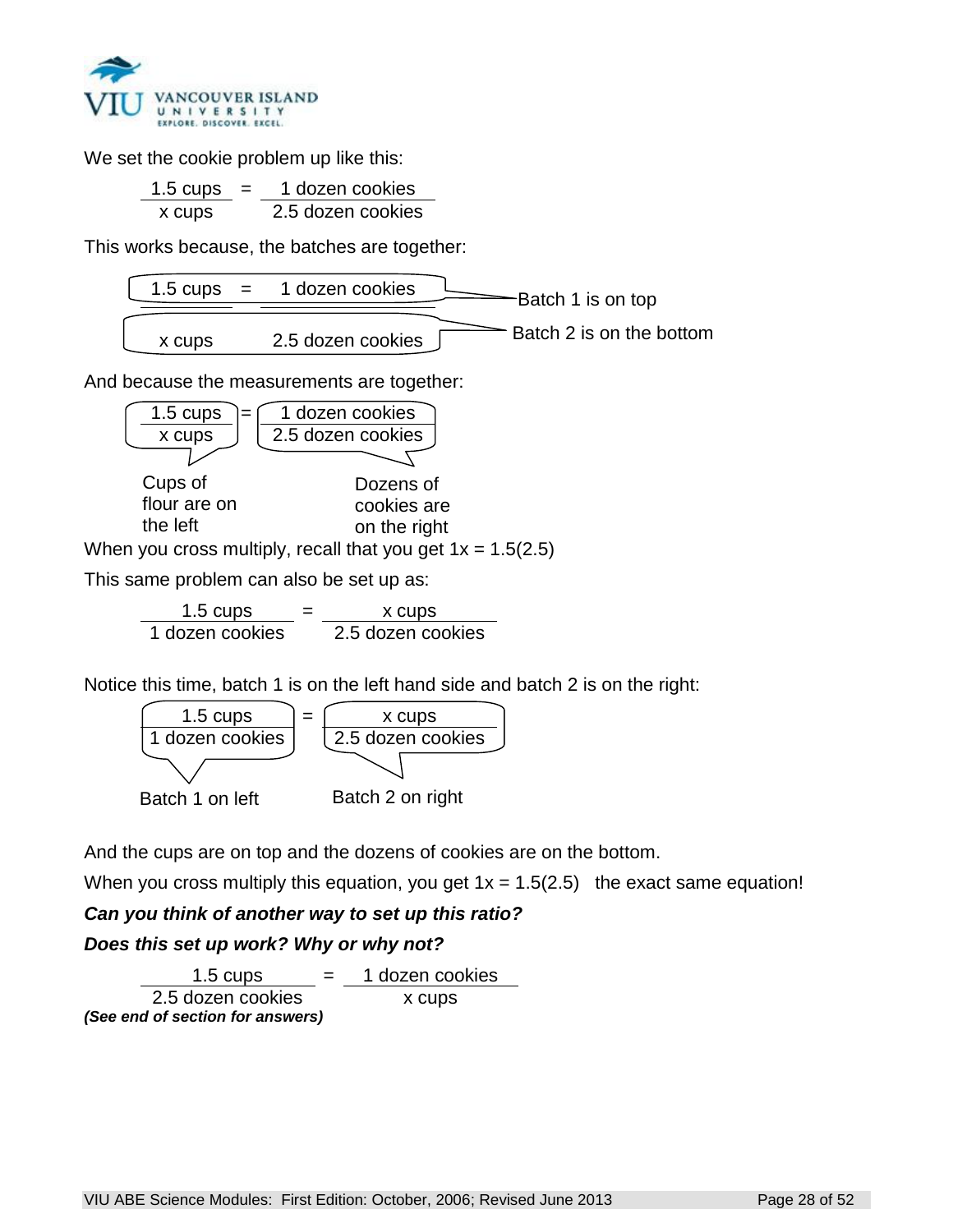

#### **Exercises (Answers to exercises on page 6):**

You should be able to solve at least the first 5 questions and the word problems in the ratio section if going into a Biology course. If taking a Physics or Chemistry course, you should feel comfortable with all the questions in the ratio section.

Solve:

1) 
$$
\frac{x}{45} = \frac{20}{25}
$$
 2)  $\frac{8}{9} = \frac{32}{n}$  3)  $\frac{5}{x} = \frac{4}{10}$  4)  $\frac{2}{24} = \frac{x}{36}$  5)  $\frac{1}{7} = \frac{x}{4\frac{1}{2}}$ 

6) 
$$
\frac{\frac{2}{7}}{\frac{3}{4}} = \frac{\frac{5}{6}}{y}
$$
  $\frac{10\frac{3}{8}}{12\frac{2}{3}} = \frac{5\frac{3}{4}}{y}$  8)  $\frac{x}{11} = \frac{7.1}{2}$  9)  $\frac{1.28}{3.76} = \frac{4.28}{y}$  10)  $\frac{17.36}{12.88} = \frac{y}{6.34}$ 

11)A book store Manager knows that 24 books weigh 15kg. How much do 40 books weigh?

12)The average human heart beats 18 times in 15 seconds. How many times does it beat in a minute?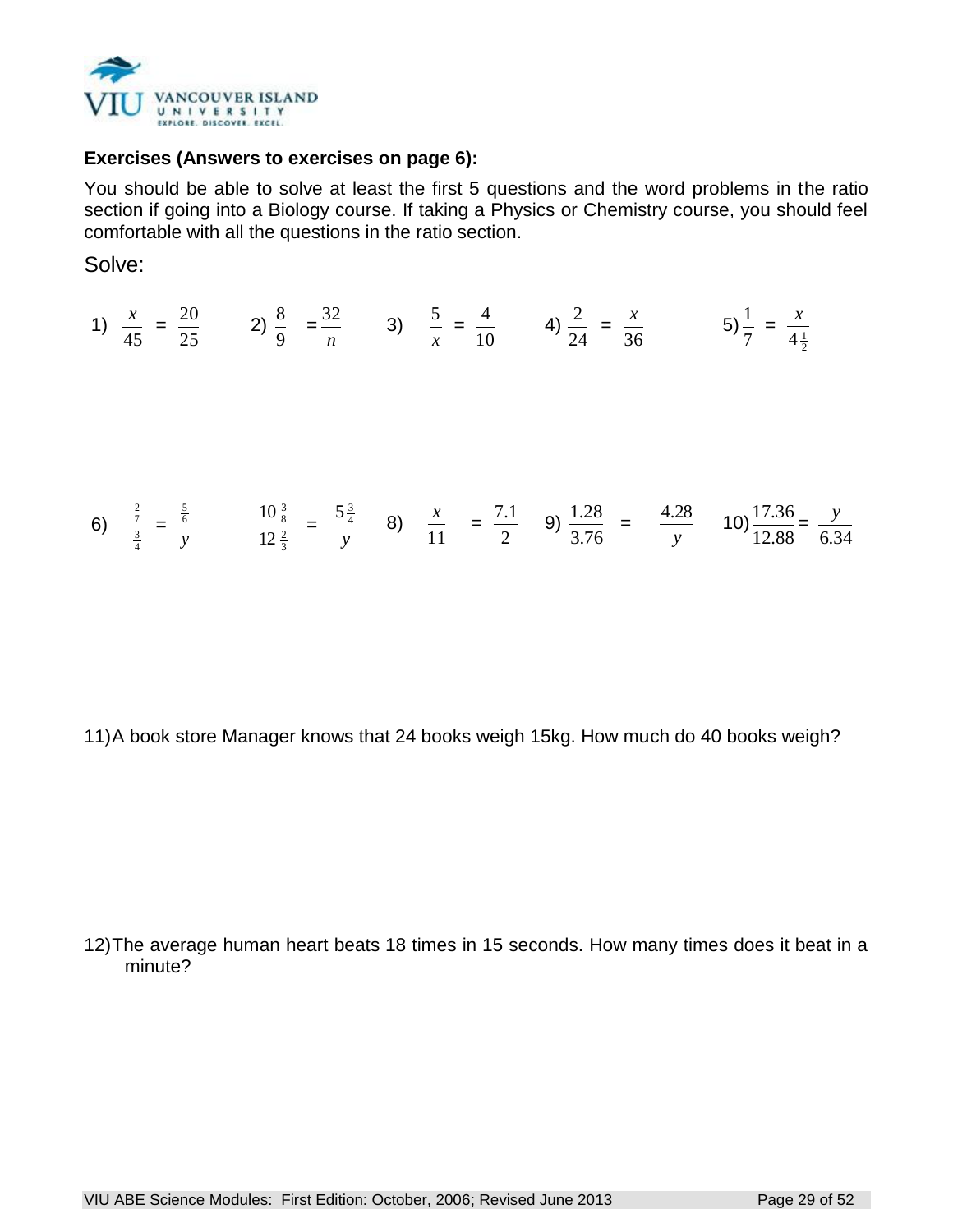

13)When a robin flies, it beats its wings an average of 23 times per second. How many times will it beat its wings in 2 minutes?

14)Jack and Jill went up the hill to pick some apples and pears. Jack picked 10 apples and 15 pears. Jill picked 20 apples and some pears. The ratio of apples to pears picked by Jack and Jill were the same. How many pears did Jill pick?

15)a) In a school there are 4 boy scouts to every 3 girl scouts. If there are 42 girl scouts, how many boy scouts are there?

b) If there are 81 girl scouts, how many boy scouts are there?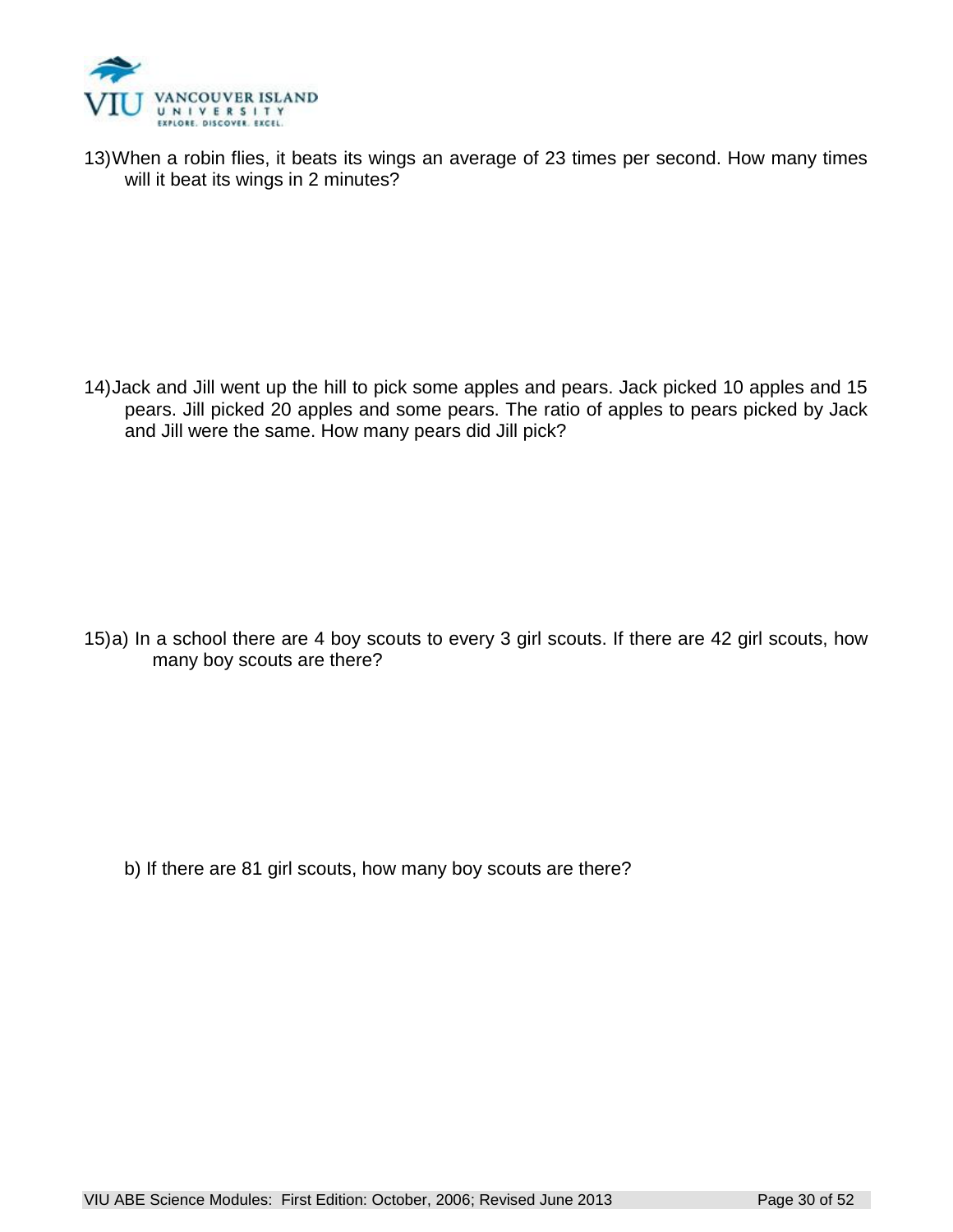

#### *Answers*

*These arrangements also work (there are others – any setup that gives 1x = 1.5(2.5) is good!):*

| X CUDS   | $=$ 2.5 dozen cookies | X CUDS | $=$ 2.5 dozen cookies |
|----------|-----------------------|--------|-----------------------|
| 2.5 cups | 1.5 dozen cookies     | 1 cups | 1.5 dozen cookies     |

*1.5 cups = 1 dozen cookies This arrangement doesn't work, because the 2.5 dozen cookies x cups cups are not together and the dozens of cookies are not together (they are diagonal to each other. When you cross multiply, you get 1.5 x = 1 (2.5) the wrong equation!!*

### **Ratios (answers to exercises on page 4 and 5)**

| 1) $25x = 900$                             | 2) $8n = 288$                                                            | $3) 50 = 4x$                               | 4) $72 = 24x$                       |
|--------------------------------------------|--------------------------------------------------------------------------|--------------------------------------------|-------------------------------------|
| $x = \frac{900}{25}$                       | $n = \frac{288}{8}$                                                      | $x = \frac{50}{4}$                         | $x = \frac{72}{24}$                 |
| $x = 36$                                   | $n = 36$                                                                 | $x = 12.5$                                 | $x = 3$                             |
| 5) $4\frac{1}{2}$ = 7x                     | 6) $\frac{2}{7}y = \frac{15}{24}$                                        | 7) 10 $\frac{3}{8}$ y = 72 $\frac{5}{16}$  | $8)$ 2x = 78.1                      |
| $x = \frac{4\frac{1}{2}}{7}$<br>$x = 0.64$ | $\frac{2}{7}$ y = $\frac{5}{8}$<br>$y = \frac{\frac{5}{8}}{\frac{2}{5}}$ | $y = \frac{72\frac{5}{6}}{10\frac{3}{8}}$  | $x = \frac{78.1}{2}$<br>$x = 39.05$ |
|                                            | $y = 2\frac{3}{16}$ or $\frac{35}{16}$                                   | $y = 7\frac{5}{249}$ or $\frac{1748}{249}$ |                                     |
| $9)1.28y = 16.0928$                        | $10)110.0624 =$                                                          | 11) $24x = 600$                            | $12)1080 = 15x$                     |
| $y = \frac{16.0928}{1.28}$                 | 12.88y<br>$y =$                                                          | $x = \frac{600}{24}$                       | $x = \frac{1080}{15}$               |
| $y = 12.5725$                              | 110.0624<br>12.88                                                        | $x = 25$                                   | $x = 72$                            |
|                                            | y y<br>8.5452                                                            |                                            |                                     |
| 13) $y = 2760$                             | 14) $10y = 300$                                                          | $(15)$ a) $168 = 3y$                       | $(15)$ b) $342 = 3y$                |
|                                            | $y = \frac{300}{10}$                                                     | $y = \frac{168}{3}$                        | $y = \frac{342}{3}$                 |
|                                            | $y = 30$                                                                 | $y = 56$                                   | $y = 108$                           |
|                                            |                                                                          |                                            |                                     |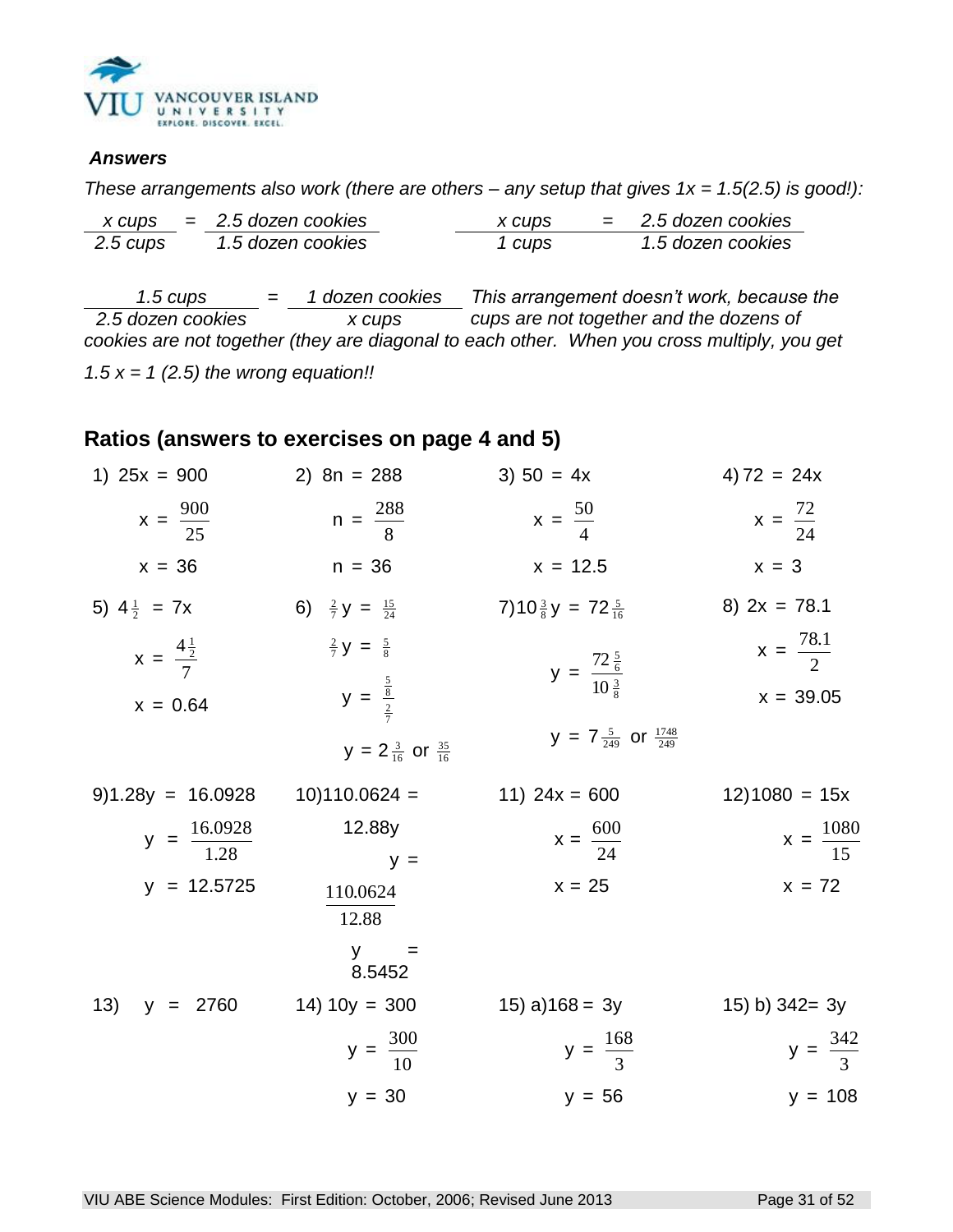

# **Module 1 Introduction to Science Unit 5 Percent**

#### **Learning Objectives**

- To understand how to set up percent equations
- To solve percent equations
- To solve word problems involving percent

#### **Learning Materials**

- Reading
	- o Exercises and Answer key

Percent are just a special type of ratio. In this case, one of the fractions is always the percent. A percent is always written as a number over 100.

For example, 25% is  $\frac{1}{100}$ 25 3% is  $\frac{1}{100}$ 3 12.4% is  $\frac{124}{100}$ 12.4

In these exercises you are always comparing number in one fraction to the percent, which becomes the other fraction.

|                | $\frac{\%}{100} = \frac{is}{of}$                                                       | of | Fill in the blanks: Here's how it's done! |    |                                    |
|----------------|----------------------------------------------------------------------------------------|----|-------------------------------------------|----|------------------------------------|
|                | $\frac{75}{100} = \frac{x}{60}$<br>What is 75% of 60?                                  |    | Now cross multiply and divide!            |    |                                    |
|                | $75 \times 60 = x$<br>100                                                              |    |                                           |    |                                    |
|                | $x = 45$                                                                               |    |                                           |    |                                    |
|                | You should feel comfortable solving percent questions for your science courses. Solve: |    |                                           |    |                                    |
| 1.             | What is 76% of 90?                                                                     | 2. | What is 70% of 660?                       | 3. | What is 4.8% of 60?                |
| 4.             | \$24 is what percent of \$96?                                                          | 5. | 102 is what percent of<br>100?            | 6. | What percent of \$480 is<br>\$120? |
| 7 <sub>1</sub> | 60% of what is 54?                                                                     | 8. | 65.12 is 74% of what?                     | 9. | What is 62.5 % of 40?              |

10. A lab technician has 680 milliliters of a solution of water and acid. The acid is 3%. How many milliliters of the solution is water? How many milliliters of the solution is acid?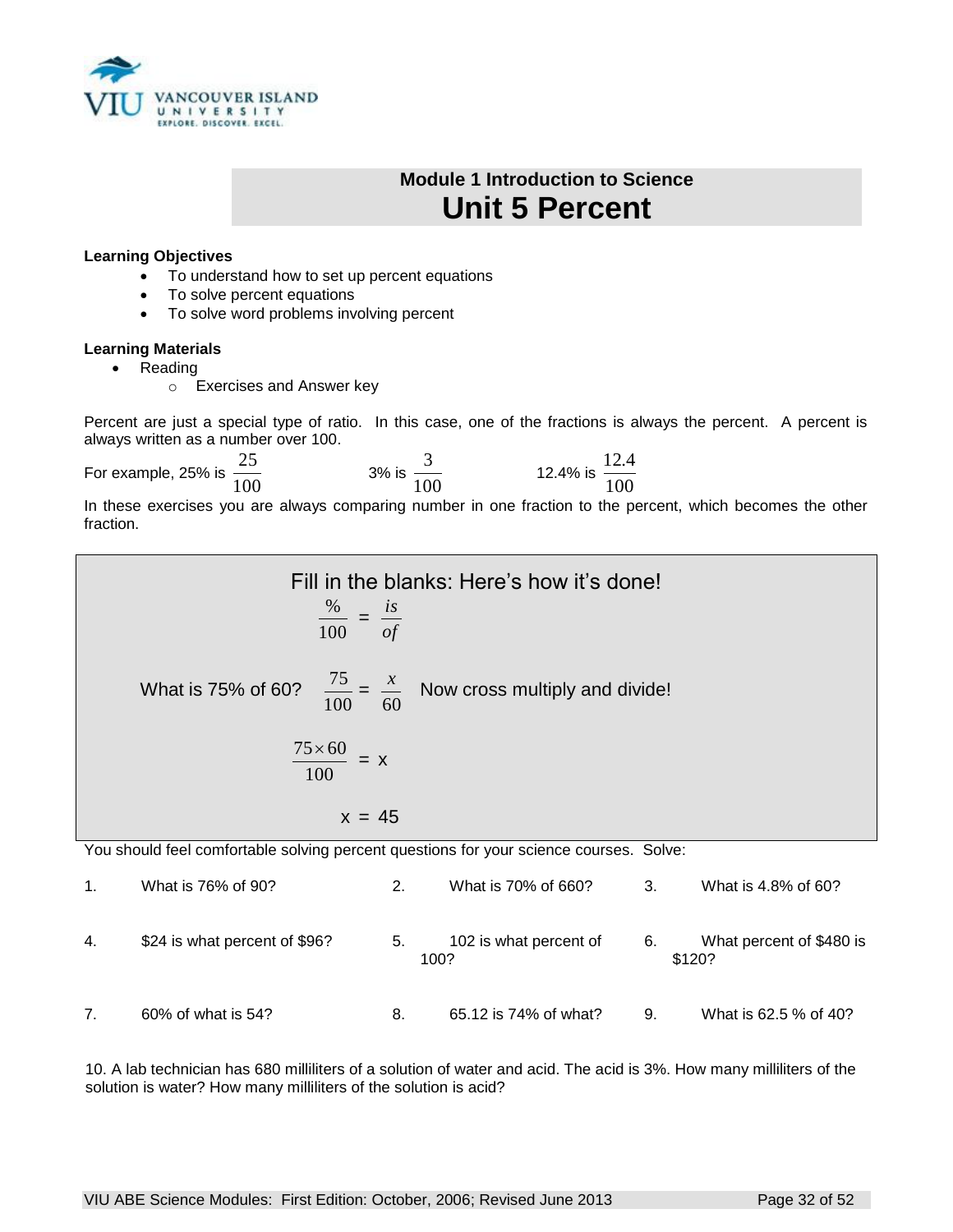

#### **ANSWERS**

1) 
$$
\frac{76}{100} = \frac{x}{90}
$$
  
\n2)  $\frac{70}{100} = \frac{y}{660}$   
\n3)  $\frac{4.8}{100} = \frac{x}{60}$   
\n4)  $\frac{y}{100} = \frac{24}{96}$   
\n5840 = 100x  
\n6840 = 100x  
\n6840 = 6840  
\n6840 = 100x  
\n6840 = 100x  
\n6840 = 100x  
\n6840 = 100x  
\n6840 = 100x  
\n6840 = 100x  
\n6840 = 100x  
\n6840 = 100x  
\n6840 = 100x  
\n6840 = 100x  
\n6840 = 100x  
\n6840 = 100x  
\n6840 = 100x  
\n6840 = 100x  
\n6840 = 100x  
\n6840 = 100x  
\n6840 = 100x  
\n6840 = 100x  
\n6840 = 100x  
\n6840 = 100x  
\n6840 = 100x  
\n6840 = 100x  
\n6840 = 100x  
\n6840 = 100x  
\n6840 = 100x  
\n6840 = 100x  
\n6840 = 100x

$$
x = \frac{6840}{100} \qquad y = \frac{46200}{100} \qquad x = \frac{288}{100} \qquad y = \frac{2400}{96}
$$
  

$$
x = 68.4 \qquad y = 462 \qquad x = 2.88 \qquad y = 25\%
$$

5) 
$$
\frac{y}{100} = \frac{102}{100}
$$
  
\n $100y = 10200$   
\n $y = \frac{10200}{100}$   
\n $y = 102\%$   
\n6)  $\frac{x}{100} = \frac{120}{480}$   
\n $480x = 12000$   
\n $x = \frac{12000}{480}$   
\n $y = 102\%$   
\n7)  $\frac{60}{100} = \frac{54}{y}$   
\n $60y = 5400$   
\n $y = \frac{5400}{600}$   
\n $y = \frac{5400}{600}$   
\n $y = \frac{6512}{74}$   
\n $y = 102\%$   
\n $y = 88$ 

9) 
$$
\frac{62.5}{100} = \frac{y}{40}
$$
  
\n $2500 = 100y$   
\n $y = \frac{2500}{100}$   
\n $y = 25$   
\n10)  $\frac{3}{100} = \frac{x}{680}$   
\n $2040 = 100x$   
\n $x = \frac{2040}{100}$   
\n $x = 20.4$ 

20.4 milliliters is acid  $680 - 20.4 = 659.6$ 659.6 milliliters is water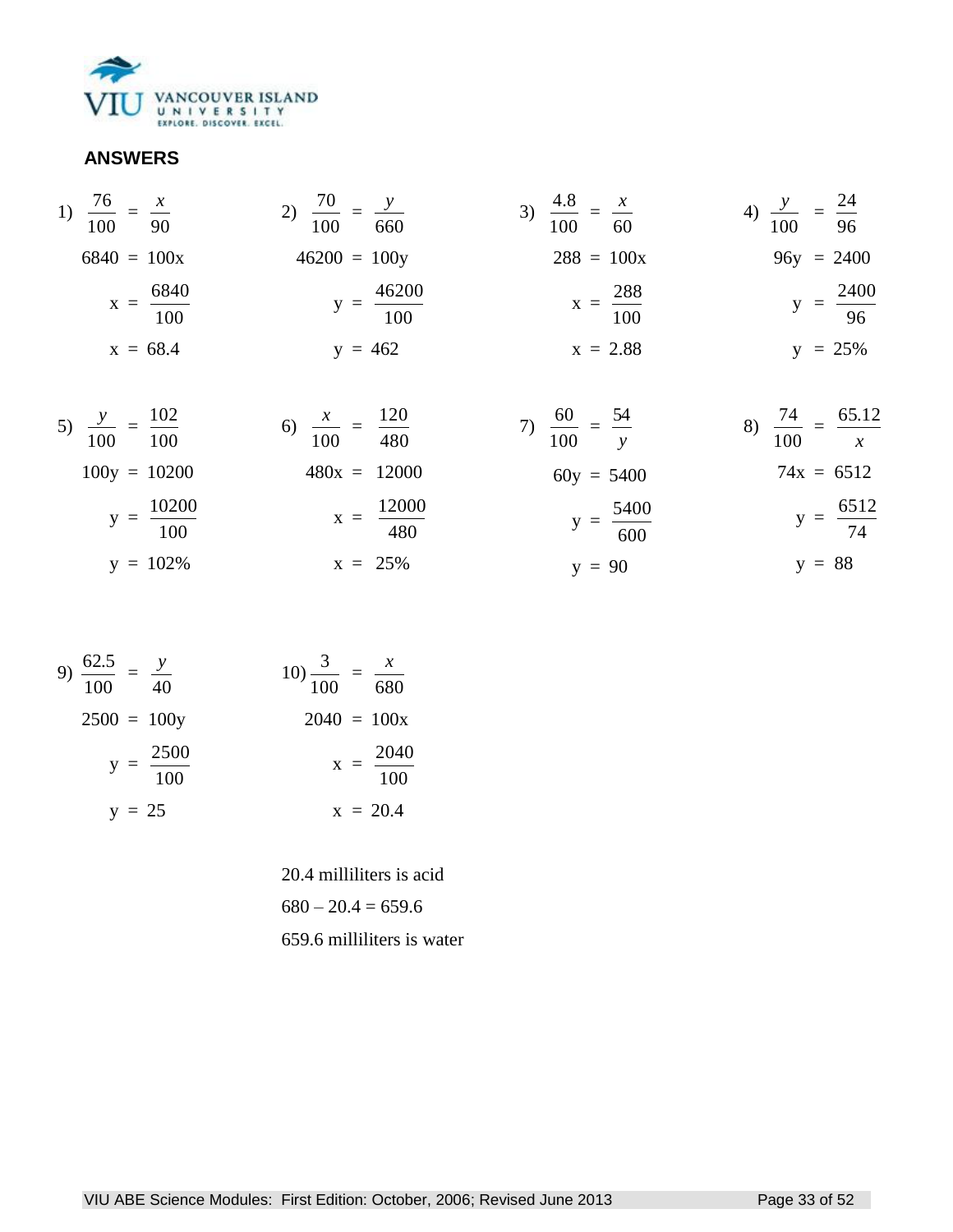

# **Module 1 Introduction to Science Unit 6 International System of Units (SI Units) aka The Metric System**

#### **Learning Objectives**

- To understand how to how the SI is organized
- To solve converting SI units
- **Learning Materials**
	- Reading
	- Exercises
	- Answer key

In the 1970's Canada joined a growing group of nations switching from the Imperial System of measurement to the SI or Metric System. Unfortunately, the Imperial System is still very much with us. There are two reasons for this: it was around for a very long time, and the United States (a very large and influential country) still uses the Imperial System. The metric system, however, is the only system used today in science, anywhere in the world.

| This table gives the most common metric and imperial measures – note there are others! |                        |                 |  |  |  |
|----------------------------------------------------------------------------------------|------------------------|-----------------|--|--|--|
| <b>Measure</b>                                                                         | <b>Imperial</b>        | SI              |  |  |  |
| <b>Distance or Length</b>                                                              | Inch, foot, yard, mile | Meter           |  |  |  |
| Weight                                                                                 | Ounces, pounds, tons   | Gram            |  |  |  |
| Volume                                                                                 | Pints, quarts, gallons | Liter           |  |  |  |
| <b>Temperature</b>                                                                     | Degrees Fahrenheit     | Degrees Celsius |  |  |  |

This table gives the most common metric and imperial measures – note there are others!

Notice that the Imperial System has many different units for each measure, while the metric system has only one. The advantage of the metric system is that you only have to remember one unit. To create other units, you use the system below, which is the same for all measures!

| M            | Mega  | 1,000,000     | A Megameter is 1,000,000 liters           | Jump Method: Here's how it's done!<br>5.0 milliliters = $?$ Liters         |
|--------------|-------|---------------|-------------------------------------------|----------------------------------------------------------------------------|
| K            | Kilo  | 1000          | A Kilometer is 1000 meters                |                                                                            |
|              |       |               |                                           | Using the chart above, move your                                           |
| H            | Hecto | 100           | A Hectometer is 100 grams                 | fingers from "Milli" to "Unit". This<br>takes 3 moves up, so move the      |
| Da           | Deca  | 10            | A Decameter is 10 liters                  | decimal point 3 places to the left.                                        |
| Unit         | Liter |               | Any unit is 1                             | Answer: 0.005L                                                             |
|              | Gram  |               |                                           |                                                                            |
|              | Meter |               |                                           | 6.0 Centimeters = $?$ Micrometers                                          |
| D            | Deci  |               | A Decimeter is one tenth of a gram        |                                                                            |
|              |       | 10            |                                           | Use the chart above again, moving<br>your fingers from "Centi" to "Micro". |
| $\mathbf{C}$ | Centi | $\mathbf{1}$  | A Centimeter is one hundredth of a meter  | This takes 4* moves, so move the                                           |
|              |       | 100           |                                           | decimal 4 places to the right.                                             |
| m            | Milli | $\mathbf{1}$  | A Millimeter is one thousandth of a liter | Answer: 60000 µm                                                           |
|              |       | 1000          |                                           |                                                                            |
| $\mu$        | Micro |               | A Micrometer is one millionth of a gram   |                                                                            |
|              |       | 1,000,000     |                                           |                                                                            |
| n            | Nano  |               | A Nanometer is one billionth of a meter   |                                                                            |
|              |       | 1,000,000,000 |                                           |                                                                            |
|              |       |               |                                           | *Note: Mega to Kilo and Milli to                                           |

Micro are counted as 3 moves. Micro to Nano is also 3 moves, so Milli to Nano would be 6 jumps.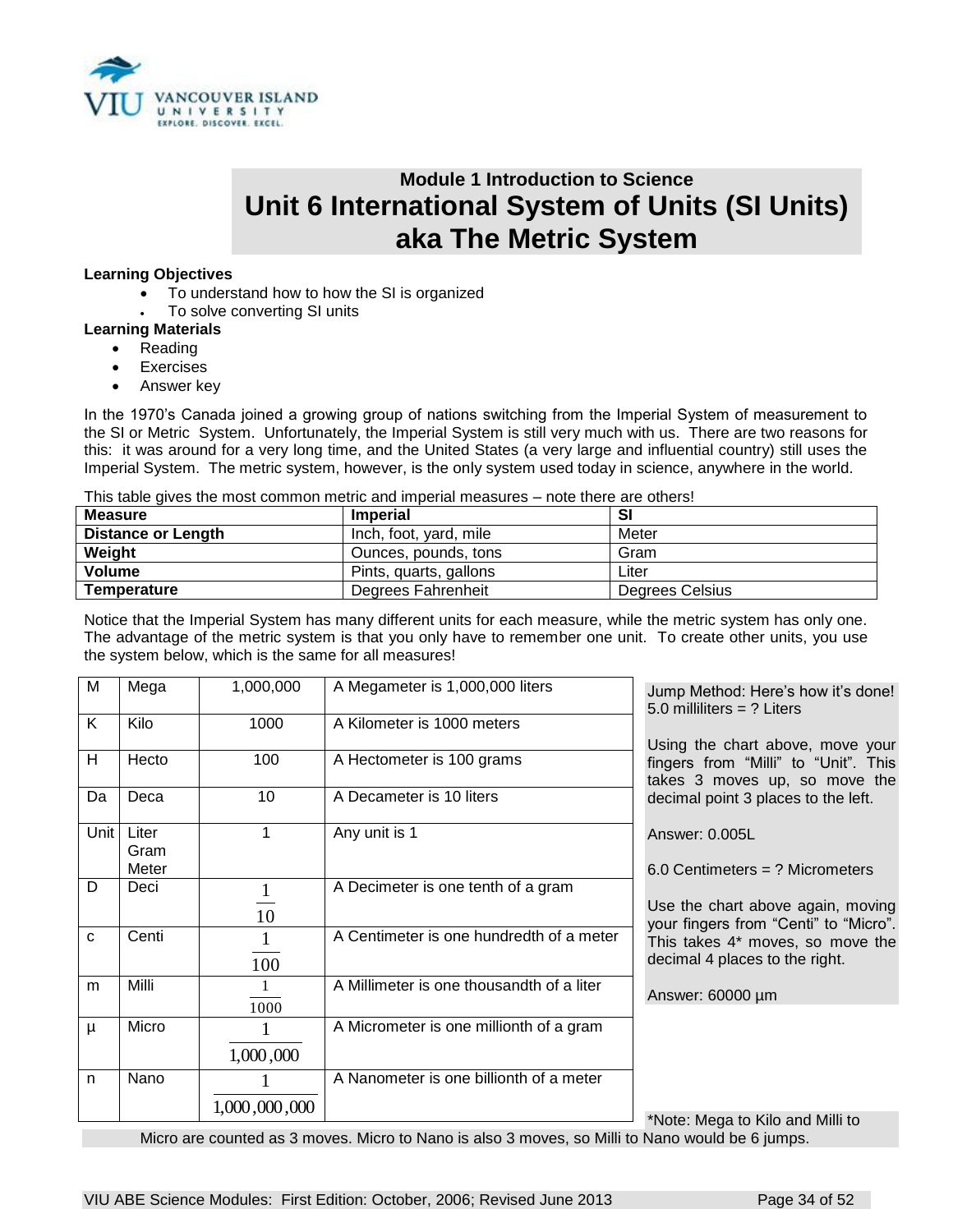

### **Questions:**

You should be able to solve at least the first 5 questions and the word problems in the SI section if going into a Biology course. If taking a Physics or Chemistry course, you should feel comfortable with all the questions in the SI section

| 1. $20.0$ mm =? km                | 2. $7.0m = ? nm$         | $3.73.5 \,\mathrm{\upmu m} = ? \,\mathrm{km}$ | 4.16.7 Mm =? cm    |
|-----------------------------------|--------------------------|-----------------------------------------------|--------------------|
|                                   |                          |                                               |                    |
|                                   |                          |                                               |                    |
| 5. $62.6 \text{ m} = ? \text{mm}$ | 6. 16.0 mg/ml = $?$ mg/L | $7.14.3m/s = ? km/s$                          | 8. 20.0km/h =? m/h |

9. 87.0mg/3L =? mg/ml 10. 0.0043g/20.0ml =? mg/ml

### **Answers:**

| m/gm650.0                                                         | lm\gm21S.0                                 |                      |                                   |
|-------------------------------------------------------------------|--------------------------------------------|----------------------|-----------------------------------|
| $\frac{3}{20}$ = $\frac{1}{20}$ = $\frac{1}{20}$ = $\frac{1}{20}$ | $\mu \nu / 35000 = \frac{5000}{50000}$ (01 |                      |                                   |
| <b>uu</b> u00979 (5                                               | Jame 10.0 (d                               | sum[0 (L)]           | Y <sup>UI</sup> 0000Z (8          |
| $\frac{\text{m}}{\text{m}}$ (1                                    | ww00000 <i>L</i> (Z                        | _ maR2 5 000000.0 (ε | ա¤00000 <i>1</i> 91 ( <del></del> |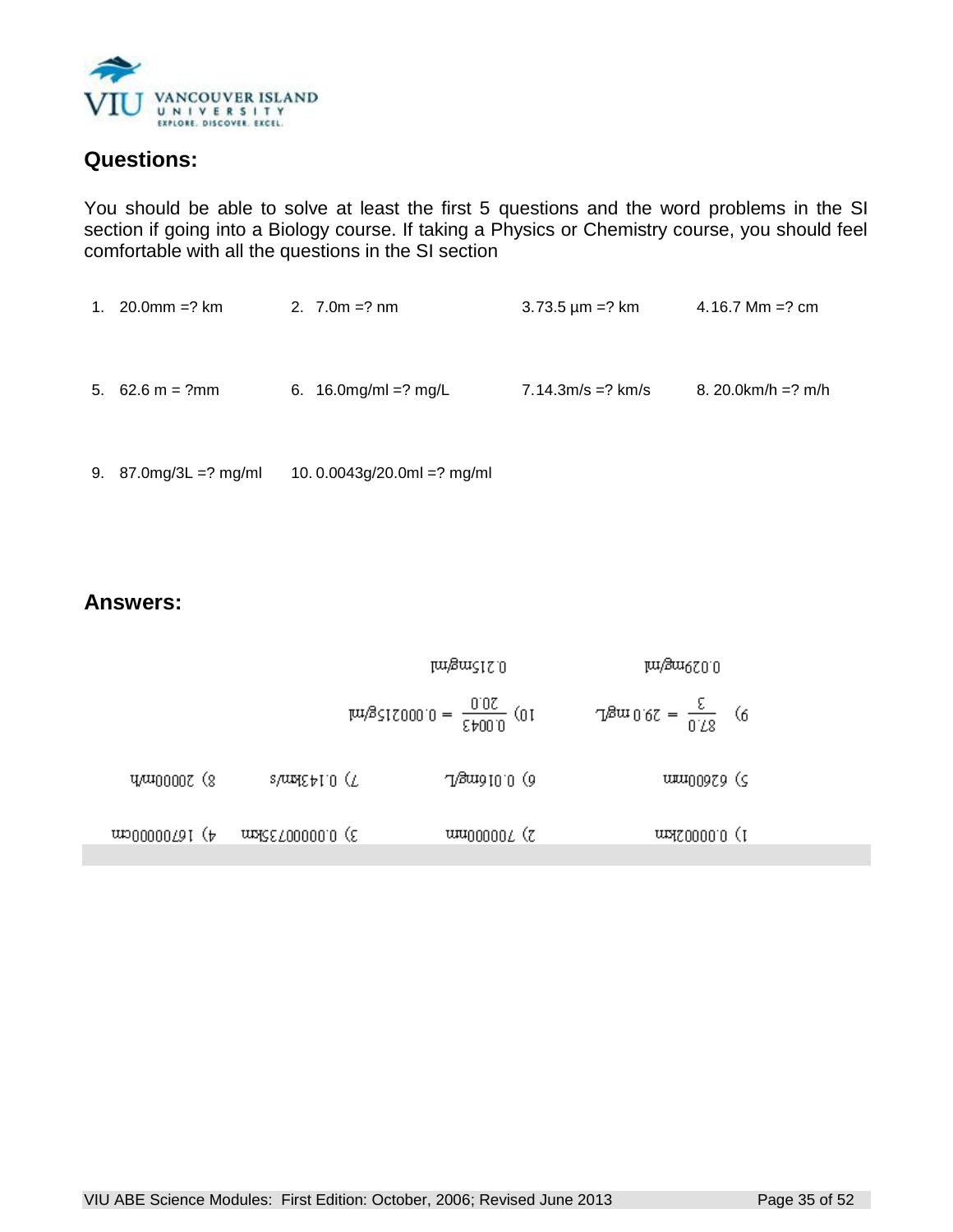

# **Module 1 Introduction to Science Unit 6a** *Ratio Solutions*

| 1) $25x = 900$       | 2) $8n = 288$       | 3) $50 = 4x$       | 4) $72 = 24x$             |
|----------------------|---------------------|--------------------|---------------------------|
| $x = \frac{900}{25}$ | $n = \frac{288}{8}$ | $x = \frac{50}{4}$ | $x = \frac{72}{11}$<br>24 |
| $x = 36$             | $n = 36$            | $x = 12.5$         | $x = 3$                   |

| 5) $4\frac{1}{2}$ = 7x                     | 6) $\frac{2}{7}$ y = $\frac{15}{24}$                                     | 7) $10\frac{3}{8}y = 72\frac{5}{16}$       | 8) $2x = 78.1$                      |
|--------------------------------------------|--------------------------------------------------------------------------|--------------------------------------------|-------------------------------------|
| $x = \frac{4\frac{1}{2}}{7}$<br>$x = 0.64$ | $\frac{2}{7}$ y = $\frac{5}{8}$<br>$y = \frac{\frac{5}{8}}{\frac{2}{7}}$ | $y = \frac{72\frac{5}{6}}{10\frac{3}{6}}$  | $x = \frac{78.1}{2}$<br>$x = 39.05$ |
|                                            | $y = 2\frac{3}{16}$ or $\frac{35}{16}$                                   | $y = 7\frac{5}{249}$ or $\frac{1748}{249}$ |                                     |

| 9) $1.28y = 16.0928$       | 10) $110.0624 = 12.88y$          | 11) $24x = 600$      | 12) $1080 = 15x$      |
|----------------------------|----------------------------------|----------------------|-----------------------|
| $y = \frac{16.0928}{1.28}$ | 110.0624<br>$y = \frac{12.88}{}$ | $x = \frac{600}{24}$ | $x = \frac{1080}{15}$ |
| $y = 12.5725$              | $y = 8.5452$                     | $x = 25$             | $x = 72$              |

13) 
$$
y = 2760
$$
  
\n14)  $10y = 300$   
\n15)  $a) 168 = 3y$   
\n16)  $y = \frac{300}{10}$   
\n17)  $y = \frac{168}{3}$   
\n18)  $y = \frac{342}{3}$   
\n19)  $y = 30$   
\n10)  $y = 56$   
\n11)  $y = \frac{342}{3}$   
\n15)  $y = 30$   
\n16)  $y = 108$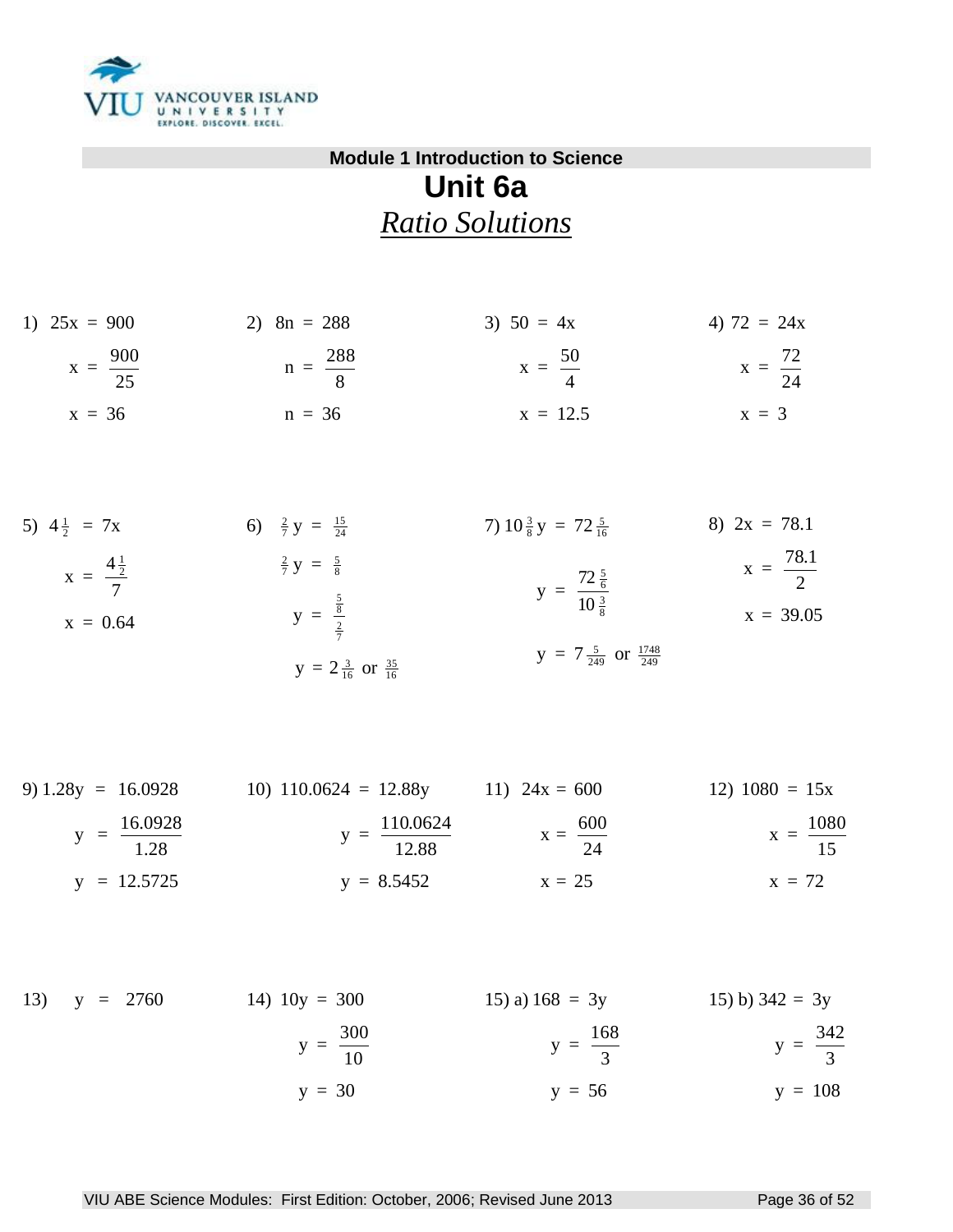

# *Percent Solutions*

1) 
$$
\frac{76}{100} = \frac{x}{90}
$$
  
\n $6840 = 100x$   
\n $x = \frac{6840}{100}$   
\n2)  $\frac{70}{100} = \frac{y}{660}$   
\n $46200 = 100y$   
\n $y = \frac{46200}{100}$   
\n3)  $\frac{4.8}{100} = \frac{x}{60}$   
\n $288 = 100x$   
\n $x = \frac{288}{100}$   
\n $y = \frac{2400}{96}$   
\n $y = \frac{2400}{96}$   
\n $y = 462$   
\n $y = 462$   
\n $y = 25%$ 

5) 
$$
\frac{y}{100} = \frac{102}{100}
$$
  
\n $100y = 10200$   
\n $y = \frac{10200}{100}$   
\n $y = 102\%$   
\n6)  $\frac{x}{100} = \frac{120}{480}$   
\n $480x = 12000$   
\n $x = \frac{12000}{480}$   
\n $y = 102\%$   
\n7)  $\frac{60}{100} = \frac{54}{y}$   
\n $60y = 5400$   
\n $y = \frac{5400}{600}$   
\n $y = \frac{6512}{74}$   
\n $y = 102\%$   
\n $y = 88$ 

9) 
$$
\frac{62.5}{100} = \frac{y}{40}
$$
  
\n $2500 = 100y$   
\n $y = \frac{2500}{100}$   
\n $y = 25$   
\n $2040 = 100x$   
\n $x = \frac{2040}{100}$   
\n $x = 20.4$   
\n $20.4$  milliliters is acid  
\n $680 - 20.4 = 659.6$ 

659.6 milliliters is water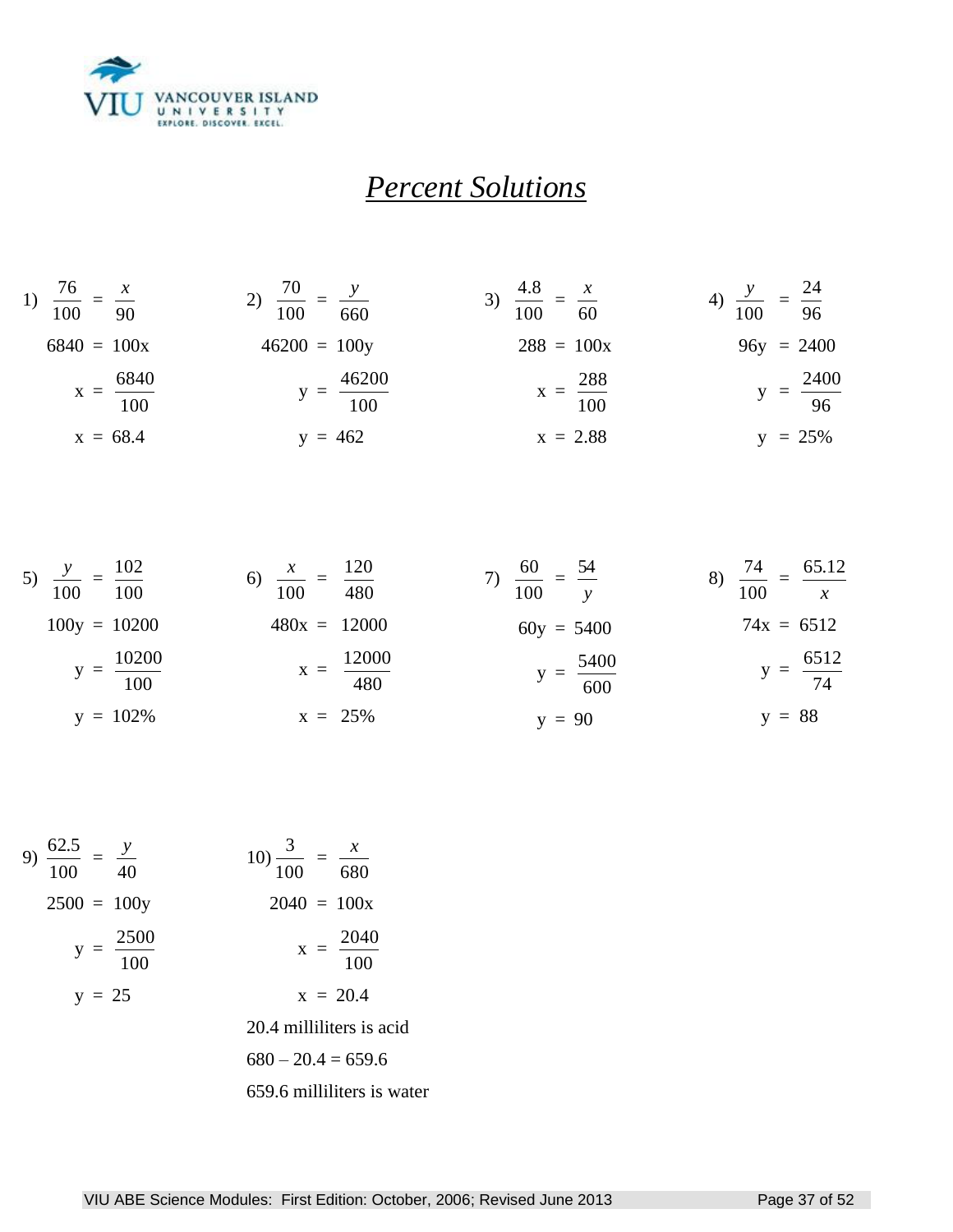

# *SI Solutions*

| 1) 0.00002km                    | 2) 700000nm                              | 3) 0.00000735km | 4) 16700000cm |
|---------------------------------|------------------------------------------|-----------------|---------------|
| 5) 62600mm                      | 6) $0.016$ mg/L                          | $7)$ 0.143 km/s | 8) 20000m/h   |
| 9) $\frac{87.0}{3}$ = 29.0 mg/L | 10) $\frac{0.0043}{20.0}$ = 0.000215g/ml |                 |               |
| $0.029$ mg/ml                   | $0.215$ mg/ml                            |                 |               |
|                                 |                                          |                 |               |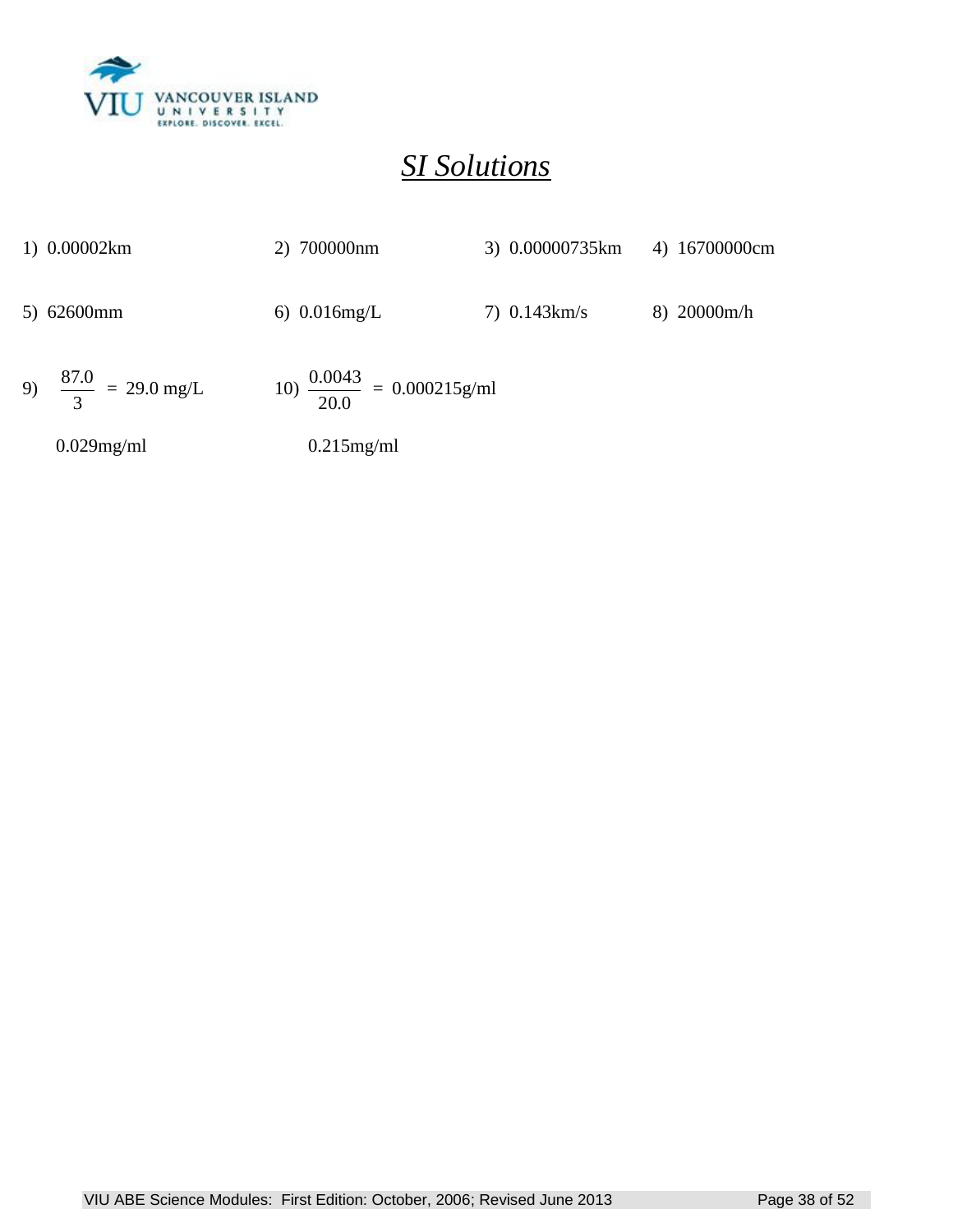

# **Module 1 Introduction to Science Unit 7 Measurement**

#### **Learning Objectives**

- To understand the importance of measurement
- To be able to measure accurately

#### **Learning Materials**

- Reading
- Metric Ruler
- Exercises
- Answer key

Scientists need to gather facts as part of the scientific process. What makes something a fact? One way is to measure it. For example, a drug company can claim their new drug helps arthritis, but how do we know it really does? The drug company does some research, takes measurements, and then says, "of 100 people who took our drug, 75 had a 50% or better increase in movement after three weeks". This is a much stronger statement than "our drug helps arthritis" because of the measurements it contains.

#### Let's measure two pencils:

Using this ruler, you would call this pencil 1 unit long. You can't get more precise than that. You could try to guess 1.25 or something but we **don't want to guess**!



It's important to understand that we would also call this second pencil 1 unit long! It really means that the pencil is closer to 1 than it is to 0 or 2. In other words, any pencil between 0.5 and 1.5 units long is called 1. The problem is that the ruler is not very precise.



If we measure the same two pencils with a different ruler, we can be more precise. Now we can call the first pencil 1.3 units long and the second one 0.9 units long!

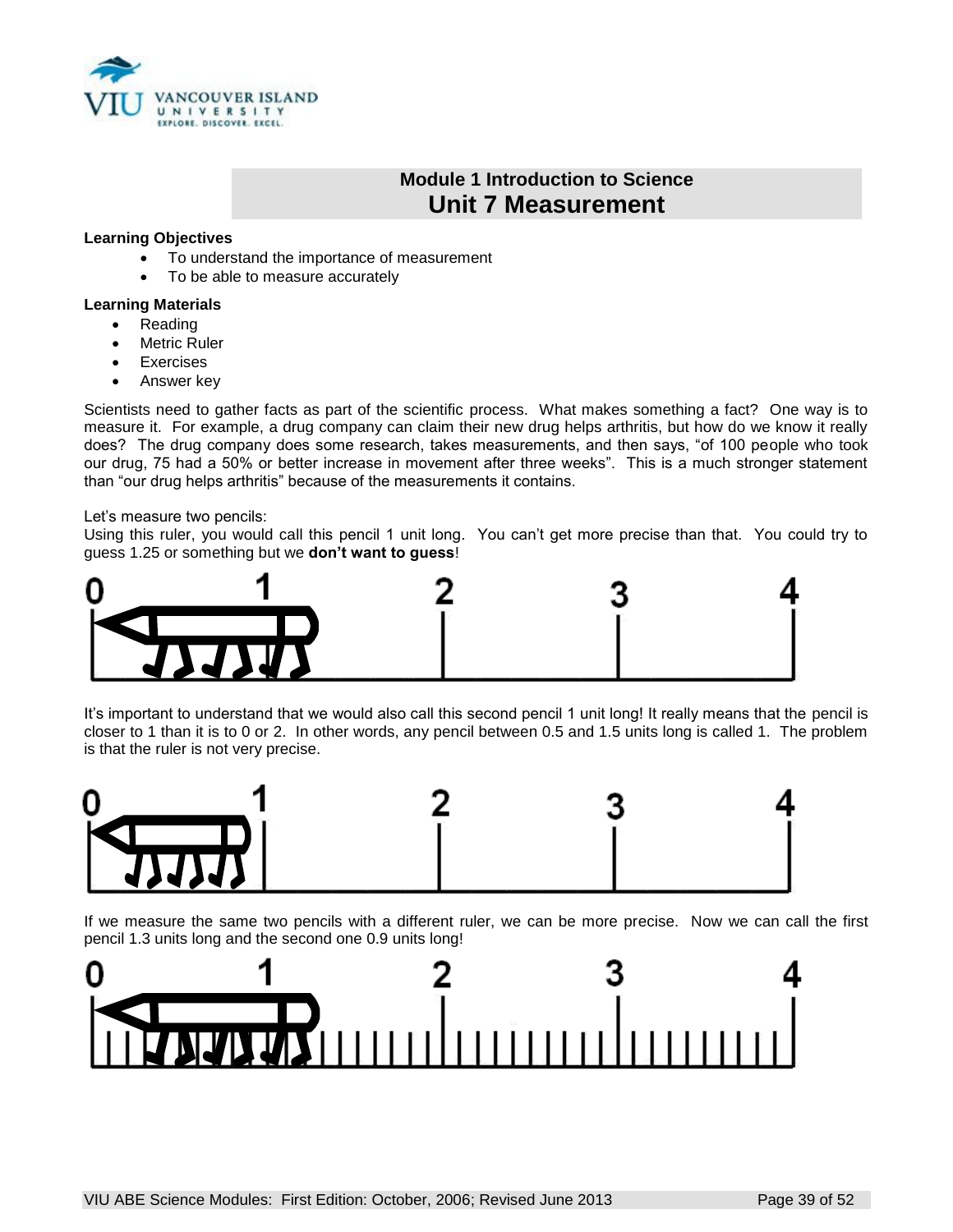



The idea of precision in measurement is very important. The first ruler is divided up into units of 1. Thus, when reading off this ruler you can only use whole numbers. You cannot use any decimals with the first ruler because it's just not that precise!

The second ruler is divided up into units of 0.1. Thus, you can use one decimal (and only one decimal) when measuring with the second ruler.

# **Questions:**

1. If I said a pen was 4 units long and was measured with the first ruler, what is the minimum actual length is could be?

What is the maximum actual length it could be? \_\_\_\_\_\_\_\_\_\_\_\_\_\_\_\_\_\_\_\_\_\_\_\_\_\_\_\_\_\_\_\_\_

2. If I said a pen was 4 units long and was measured with the second ruler, what is the minimum actual length is could be?

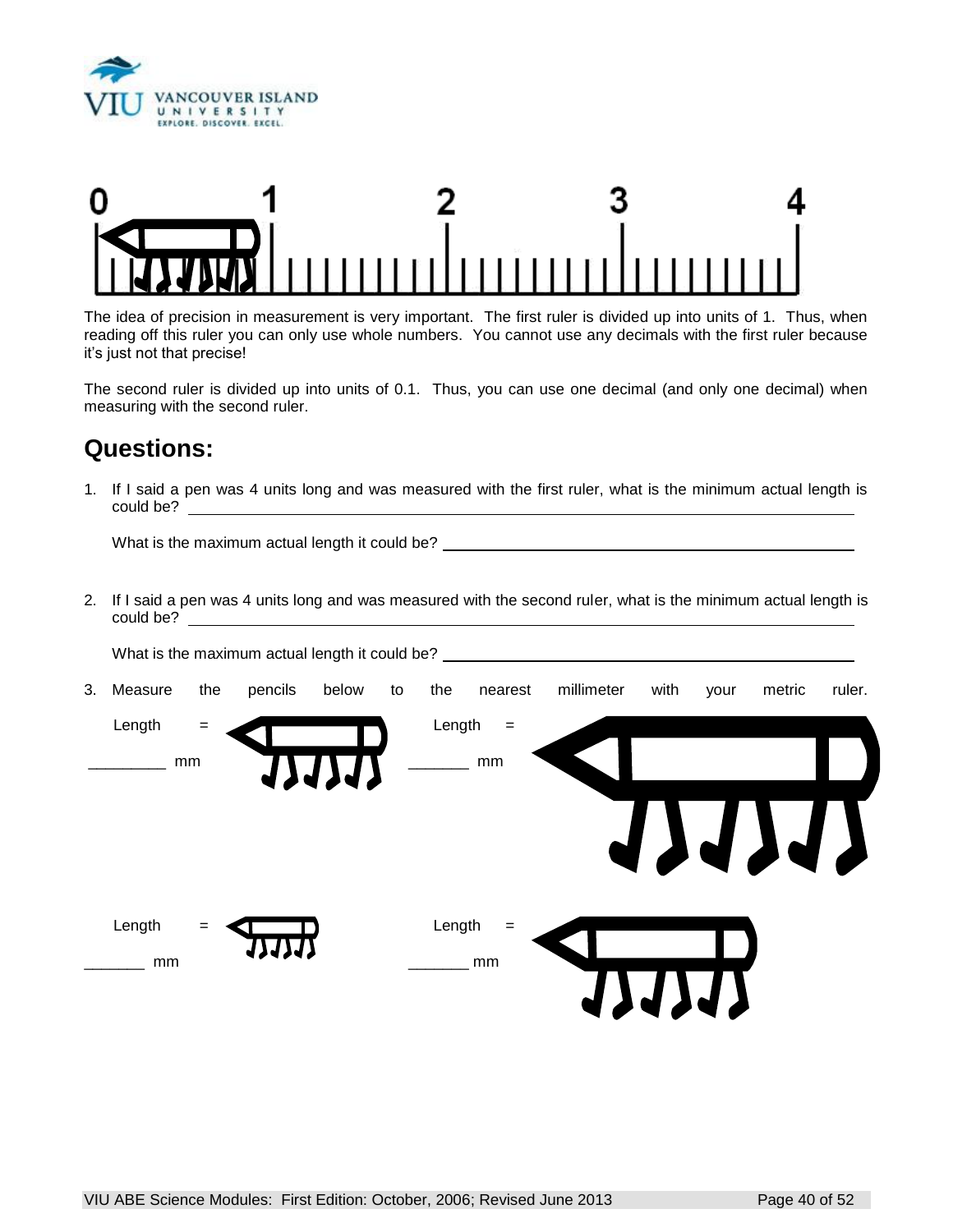

ww.pg.rp c. 2.1 mm mme.Yamm mm T.8 Lis Îε 90° b Se.g. . S  $\nabla \, \mathbf{r}$  $G.E.$ 

#### **ANSMERS**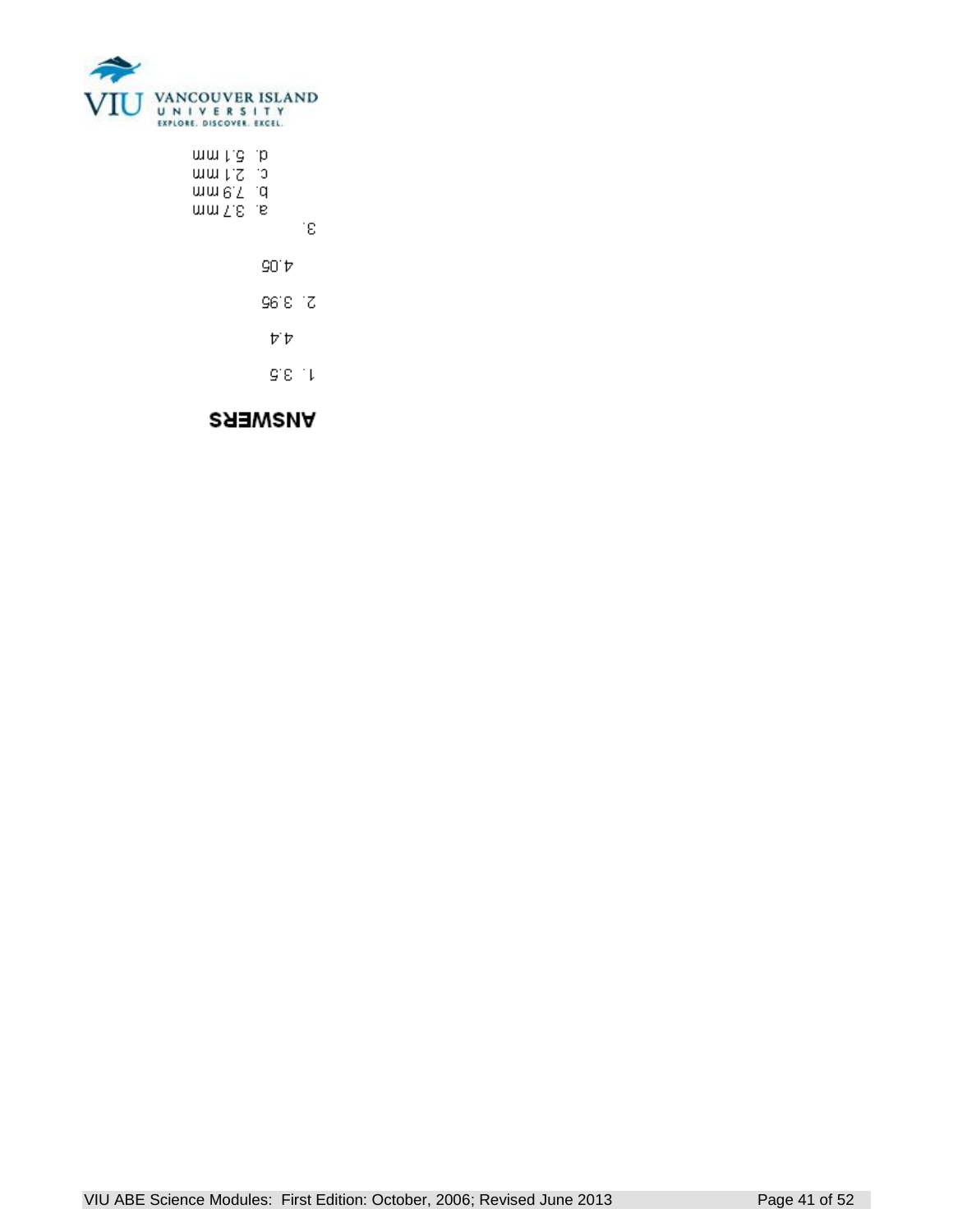

# **Module 1 Introduction to Science Unit 8 Tables**

*Keep it simple...*

#### **Learning Objectives**

- To know what tables are
- Be able to read a table
- Be able to make a table

#### **Learning Materials**

- Reading
- Exercises
- Answer key

#### **What is a Table?**

A table is a clear, easy-to-read way to show people numerical information (called DATA). There are different kinds of tables; we will look at two types: Database Tables and Two-dimensional Tables. Tables are frequently used when you have several bits of information about one person or thing. For example, for one person, you will have a name, age, height, weight, etc. For one car manufacturer, you could have the number of vehicles they sold and the profit they made.

| <b>Car Maker</b> | <b>Number of</b><br><b>Vehicles Sold</b> | <b>Profit</b><br>(millions)\$ |
|------------------|------------------------------------------|-------------------------------|
| Ford             | 123,456                                  | 4.5                           |
| Chrysler         | 299,434                                  | 6.3                           |
| Chevrolet        | 543,234                                  | 9.1                           |
| Toyota           | 223,458                                  | 5.2                           |
| Mazda            | 652,345                                  | 8.8                           |
| Honda            | 98,345                                   | 3.9                           |

Table 1: Sales performance of various car makers in 2004.

#### **Parts of a Table**

In this table the names of the categories of information go at the top of each column. Then the information for each car maker goes in a row.

|                  | Table 1: Sales performance of various car makers in 2004.- |                                | Tables have a number     |
|------------------|------------------------------------------------------------|--------------------------------|--------------------------|
| <b>Car Maker</b> | <b>Number of</b><br><b>Vehicles Sold</b>                   | <b>Profit</b><br>(millions) \$ | and a descriptive TITLE. |
| Ford             | 123,456                                                    | 4.5                            |                          |
| Chrysler         | 299,434                                                    | 6.3                            |                          |
| Chevrolet        | 543,234                                                    | 9.1                            | Names of                 |
| Tovota           | 223,458                                                    | 5.2                            | categories, and put      |
| Mazda            | 652,345                                                    | 8.8                            | units beside             |
| Honda            | 98,345                                                     | 3.9                            | categories               |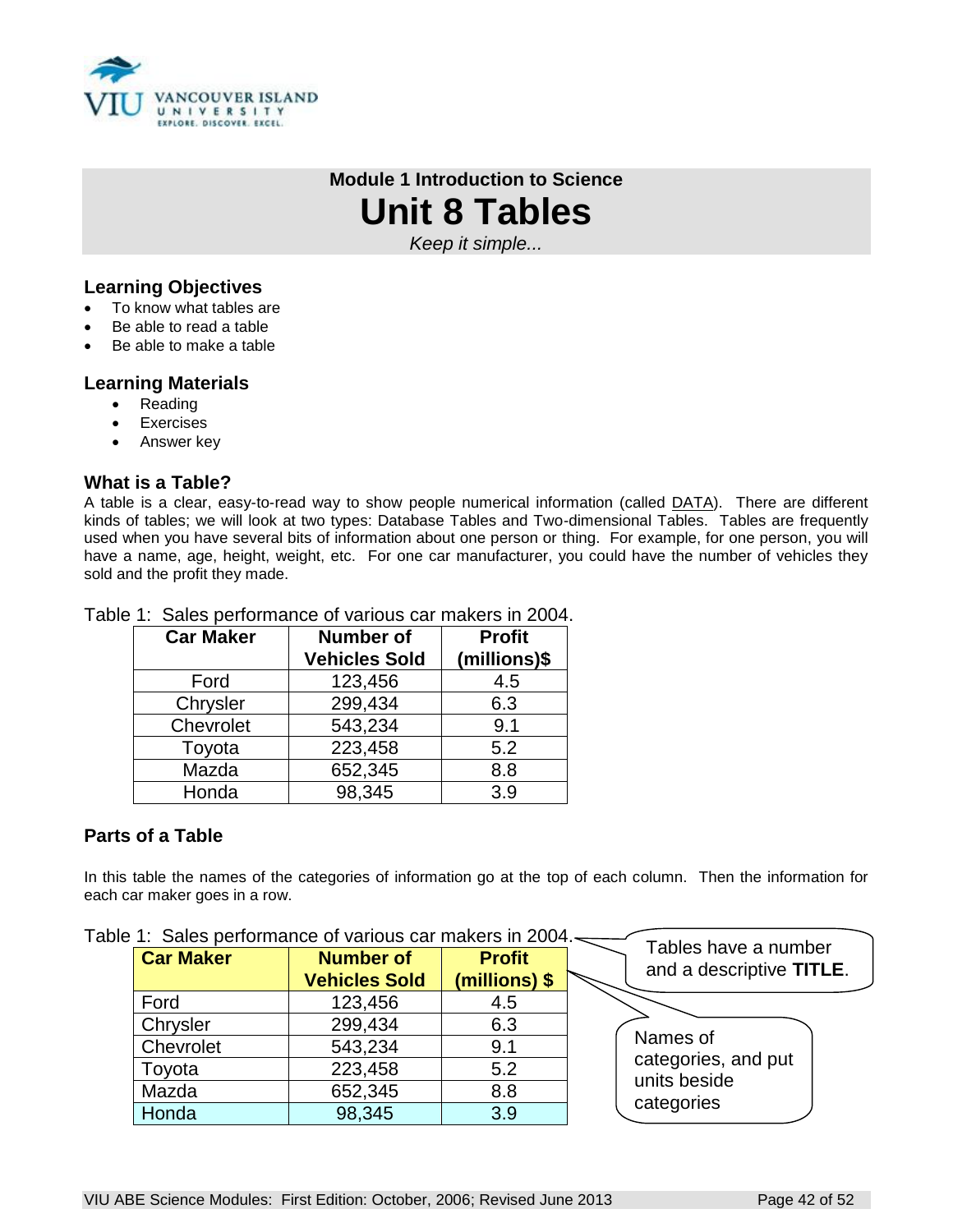

#### **Two-dimensional Tables**

Sometimes the numbers you want to show fall into more than one category. In this case, you might want to use a different kind of table. The table below shows the amount of sales for two categories: a) the name of the salesperson and b) the sales zone.

| Zone            | <b>North</b> | <b>South</b> | <b>East</b> | <b>West</b> | <b>TOTAL</b> |
|-----------------|--------------|--------------|-------------|-------------|--------------|
| Salesperson     | (\$)         | (\$)         | (\$)        | (\$)        |              |
| <b>Bob</b>      | 356          | 245          | 854         | 652         | 2107         |
| <b>Sue</b>      | 458          | 228          | 254         | 354         | 1294         |
| <b>Mike</b>     | 215          | 165          | 542         | 215         | 1137         |
| Jane            | 215          | 652          | 254         | 452         | 1573         |
| <b>Patricia</b> | 458          | 225          | 345         | 169         | 1197         |
| <b>Pete</b>     | 485          | 198          | 485         | 851         | 2019         |
| <b>TOTAL</b>    | 2187         | 1713         | 2734        | 2693        | 9327         |

#### Table 2. Sales by zone for each salesperson.

#### **QUESTIONS**

- 1. Refer to Table 2, above.
	- a. How much did Sue sell in the South?
	- b. Who sold the most in the West?
	- c. Who had the highest total sales?
	- d. What was the total sales for Pete
	- e. How much did everyone sell in total?
- 2. The following information is from a news release. Place the information in an easy to read table with appropriate titles and headings.

"For 2006, major car manufacturers announced the following profits (in millions): Ford, 4.5; Chrysler, 6.3; Chevrolet, 9.1; Toyota, 5.2; Mazda, 8.8; and Honda, 3.9. These profits were based on the following sales: Toyota, 230,000; Chrysler, 300,000; Honda, 100,000; Mazda, 650,000; Ford, 150,000; Chevrolet, 550,000.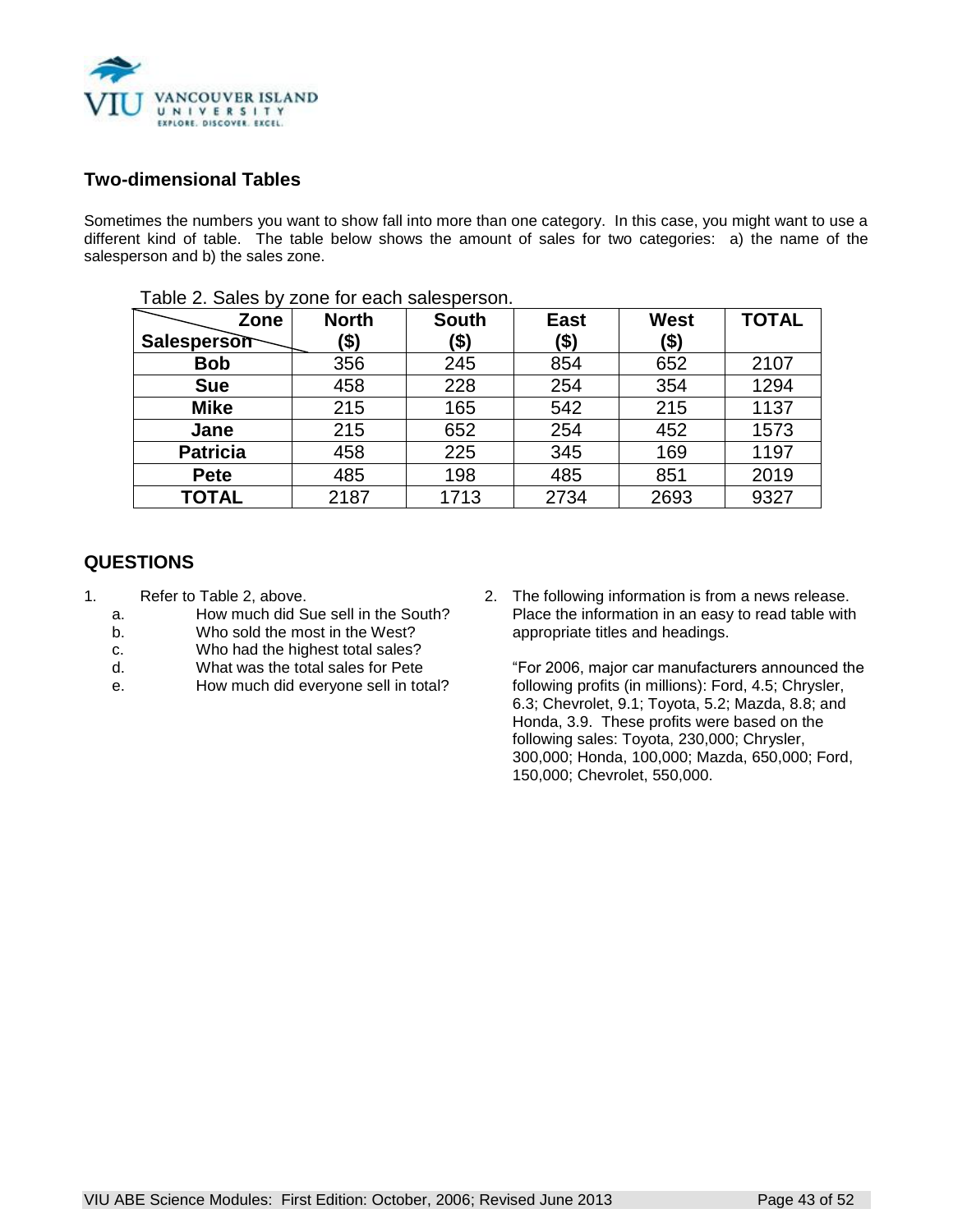

| Vehicles Sold<br>Number of | Car Maker |
|----------------------------|-----------|
| 000'09 L                   | Ford      |
| 300,000                    | Chrysler  |
| 000'099                    | Chevrolet |
| 230'000                    | вто уо Т  |
| 000'099                    | epzem     |
| 000,00 t                   | epuoµ     |
|                            |           |

- Table 1: 2006 Profits in the Automobile Industry Based on Cars Sold 1ζ
	- e: How much did everyone sell in total? ZZE6\$
	- 4. What was the total sales for Pete? 610Z\$
		- c. Who had the highest total sales?  $q$ og
		-
		- Pete SteelV entire most in the VVest?
	- 3. How much dia sensitive sell in the South? 8ZZ\$
		- 1. Refer to Table 2, above.

#### Rnswers: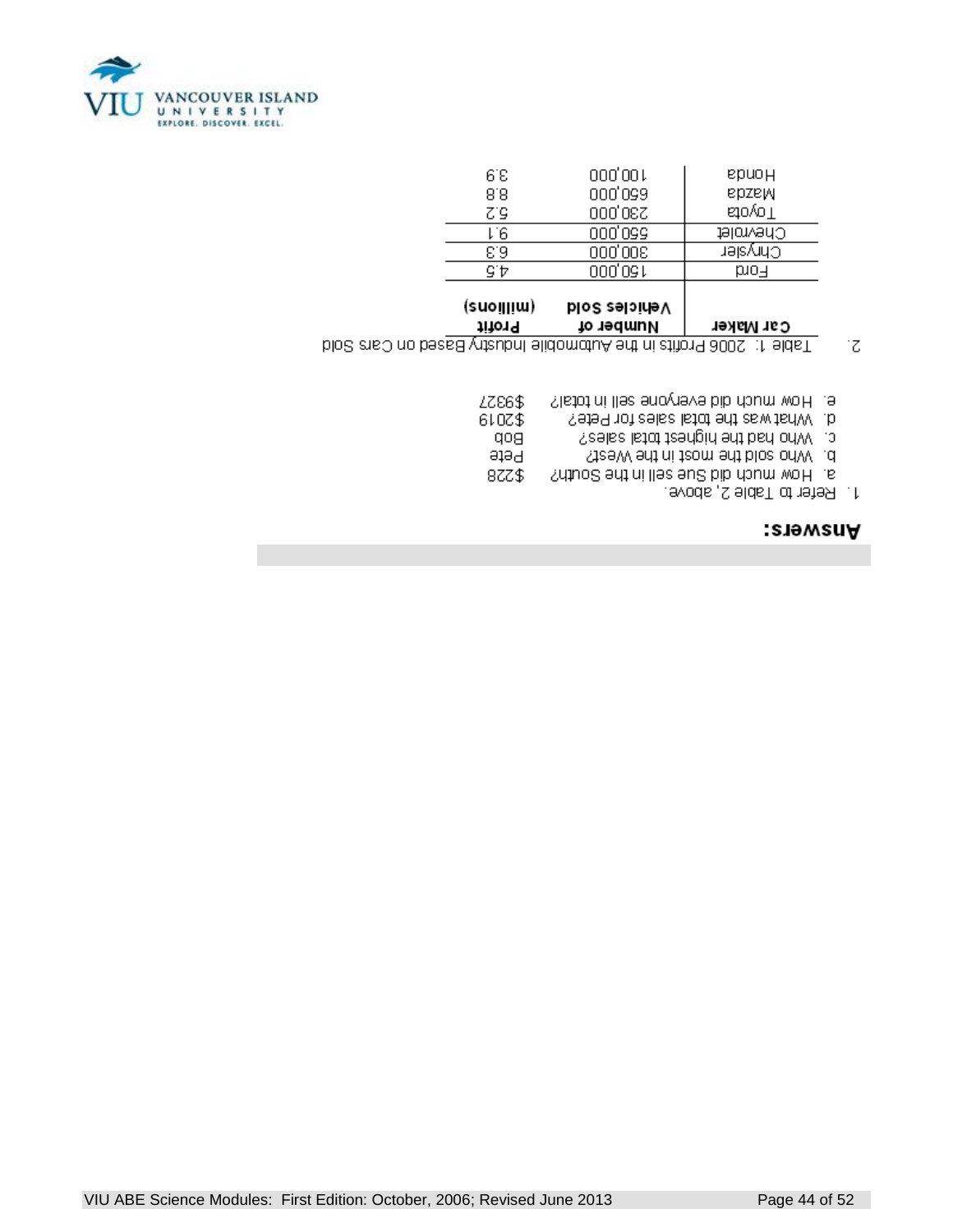

# **Module 1 Introduction to Science Unit 9 Understanding Graphs**

*A picture is worth a thousand words.*

# **Learning Objectives:**

- Know what graphs are and why they are used.
- Know what line and bar graphs are and when they are used.
- Be able to read line and bar graphs.
- Be able to draw line and bar graphs.
- Understand the disadvantages of a graph.

# **Why Make a Graph?**

# **Learning Materials:**

- Reading
- **Exercises**
- Answer key

Numerical information in numbers (called DATA) can be presented in many different ways. You could write a sentence:

Last year Ford sold 123,456 vehicles, Chrysler sold 299,434 vehicles, Chevrolet sold 543,234, Toyota sold 223,458, Mazda sold 652,245 and Honda sold 98,345.

Or, you could put the data in a table, which is easier to read and understand than a sentence.

The table to the right contains the same information as the sentence, but in a simpler form.

However, you can present the same information in a graph, which is often the most clear of all. A graph is simply a "picture" of the data.

| <b>Car Maker</b> | <b>Number</b><br>of  |
|------------------|----------------------|
|                  | <b>Vehicles Sold</b> |
| Ford             | 123456               |
| Chrysler         | 299434               |
| Chevrolet        | 543234               |
| Toyota           | 223458               |
| Mazda            | 652345               |
| Honda            | 98345                |
|                  |                      |



**Car Manufacturer**

#### This is a **bar graph**.

The bar graph makes it easier to see that Mazda and Chevrolet had the best sales, while Ford and Honda had the lowest sales. It also gives you a better feel for how big the differences are.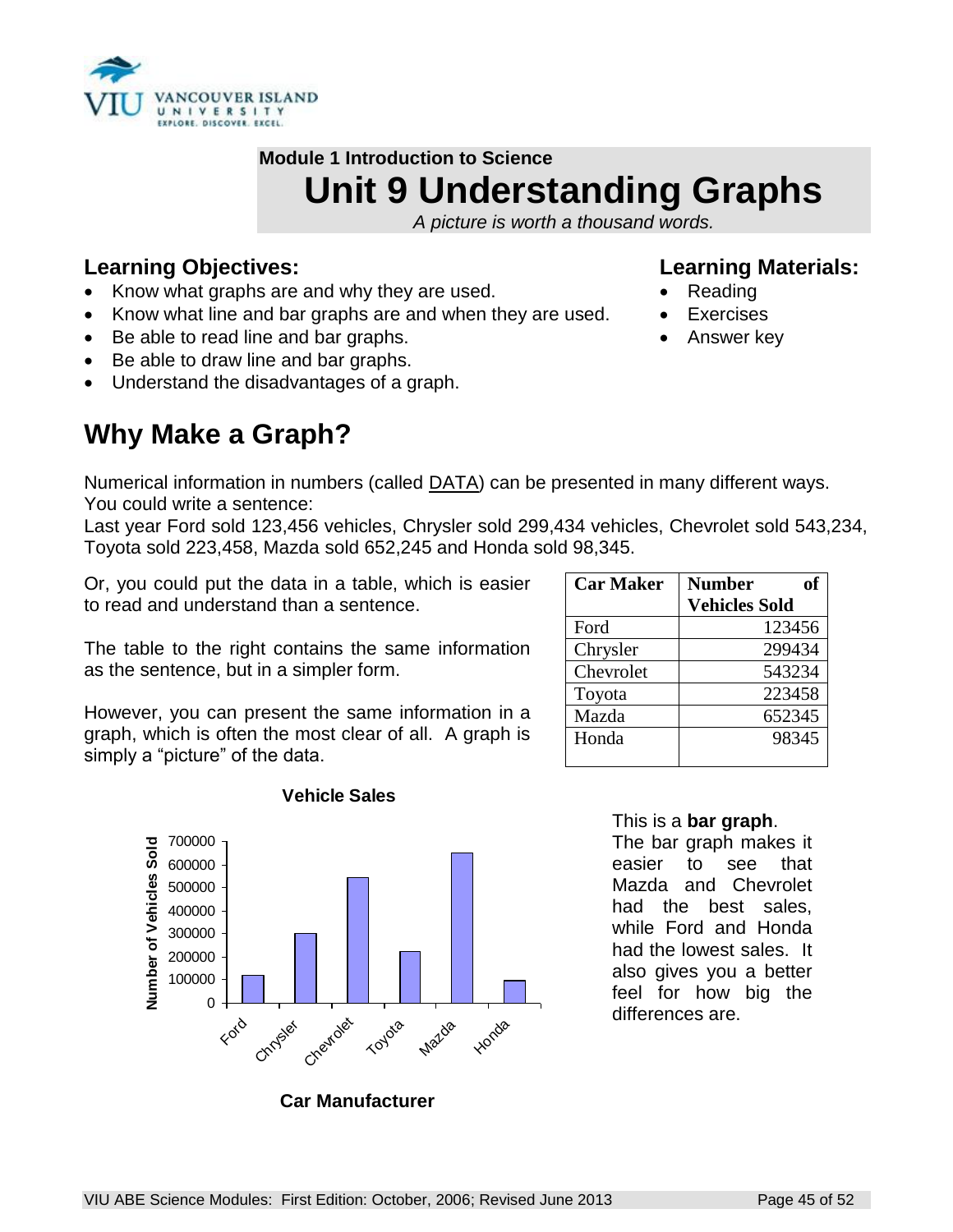

The two things you are graphing, i.e. the Number of Vehicles Sold, and the Car Manufacturer are called the **VARIABLES**.

# **Parts of a graph**



All graphs have an **x-axis** and **a y-axis**, which are the vertical and horizontal lines that set up the two parts of the graph. The x-axis is always horizontal and the y-axis is always vertical.

**The x-axis** can be numbered just like a number line (line graph) or divided up into categories (bar graph).

**The y-axis** is numbered.

The numbers on the y-axis is called the **scale**. The scale is very important because how you choose to space out the number changes the look of the graph.

Both axes have a **title** and the graph itself has a title. The data points are drawn as columns in this graph but they could be dots. The dots are usually connected with a line but they don't have to be.

# **Reading a Graph**

To read a graph, pick a point or bar on the graph. Go straight down from the point or bar to the x-axis. This will give you the x value. Go straight left to the y-axis to find the y-value.

For example, look at the second bar from the right on the Vehicle Sales graph. If you go straight down from the bar you see the word "Mazda". If you go left from the TOP of the bar,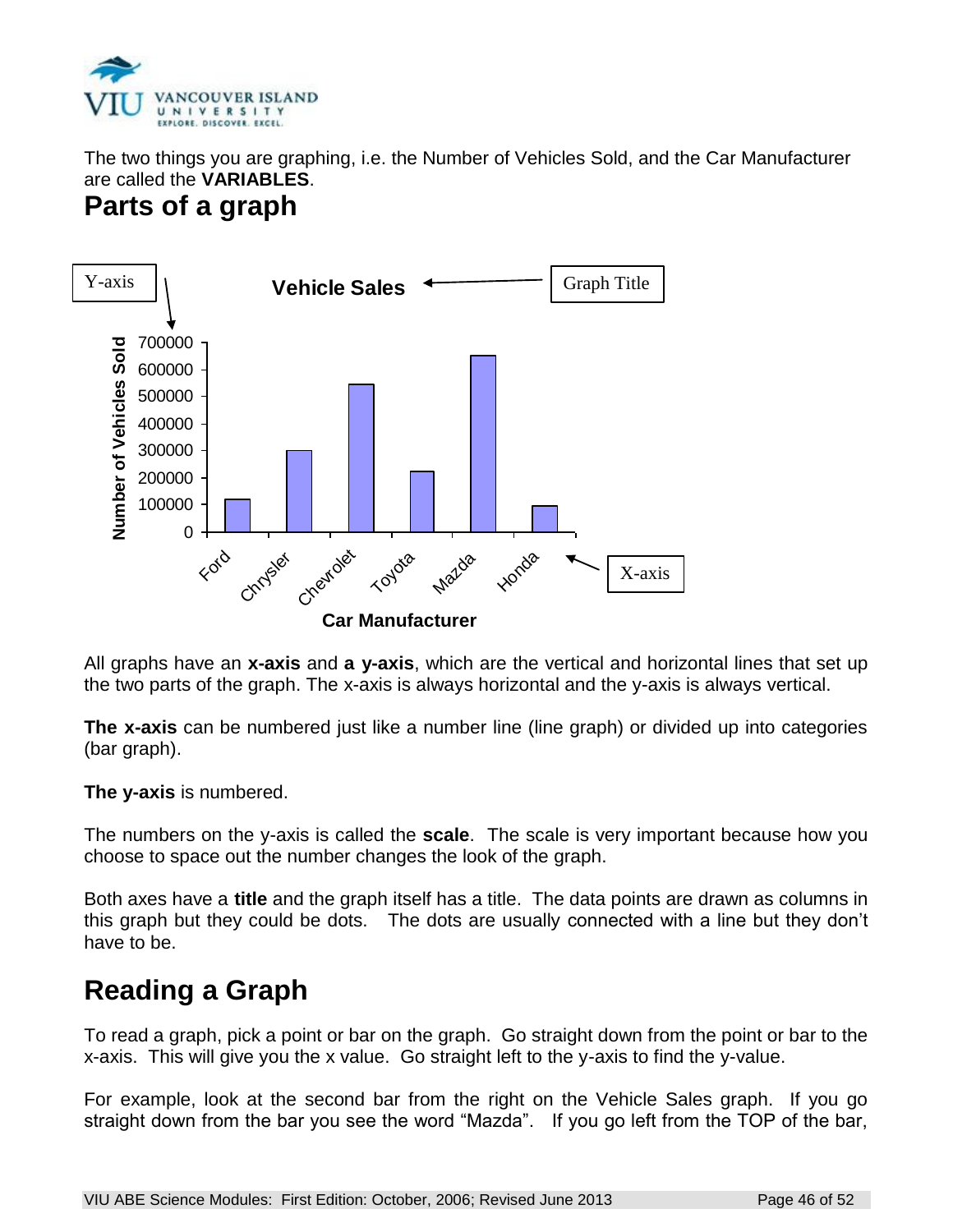

you find a number just a bit more than half way between 600,000 and 700,000. This means that Mazda sold about 650,000 cars. We will look at two main types of graphs: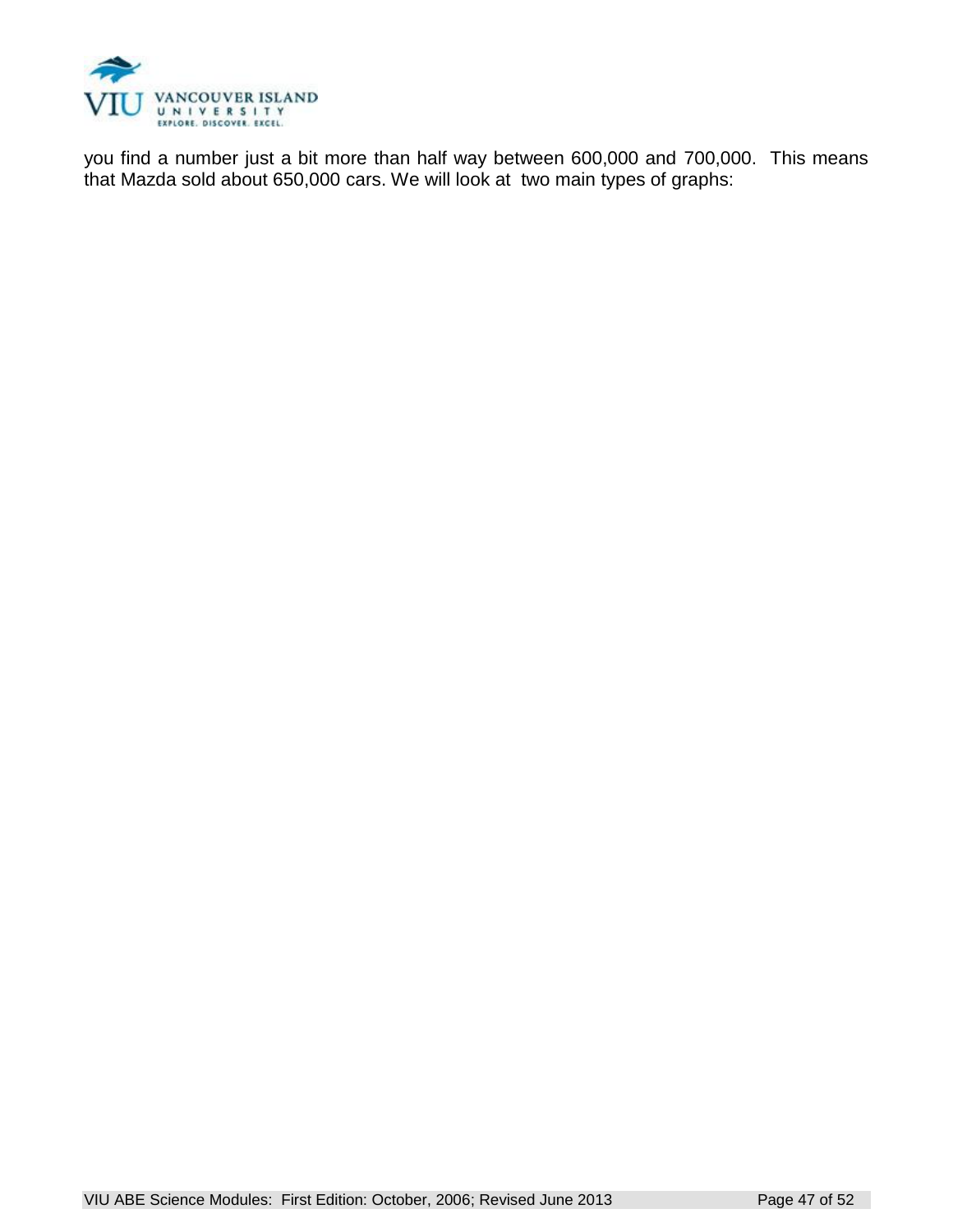

# We will look at two main types of graphs: **Bar Graphs and Line Graphs**

Consider the following data: Car sales in 2003.

| $\mathcal{L}$ ar sares III 2009. |                      |  |  |  |
|----------------------------------|----------------------|--|--|--|
| Car Maker                        | Number of            |  |  |  |
|                                  | <b>Vehicles Sold</b> |  |  |  |
| Ford                             | 123456               |  |  |  |
| Chrysler                         | 299434               |  |  |  |
| Chevrolet                        | 543234               |  |  |  |
| Toyota                           | 223458               |  |  |  |
| Mazda                            | 652345               |  |  |  |
| Honda                            | 98345                |  |  |  |

This table should be done as a: This table should be done as a: **Bar Graph** 



**Vehicle Sales**

Billy height as a child

| Age (years) | Height (cm) |
|-------------|-------------|
|             | 53          |
|             |             |
|             | 91          |
|             | 95          |
|             | 99          |
|             | 105         |
|             | 115         |

**Line Graph**

#### **Billy's Growth**



#### **WHY?**

**Note there is one key difference between the data in these two graphs:**

In this graph the X variable is a CATEGORY. This is called **Categorical Data.**

#### **Why does that matter?**

In categories, the order we put them doesn't really matter. We could make Honda the first bar and Toyota the last. Also, there is nothing between the bars.

In this graph the X variable is a NUMBER. This is called **Continuous Data.**

In this graph, order matters. One has to come before two. Also, there are ages between the ones we graphed. For example, Billy was  $1\frac{1}{2}$  years old!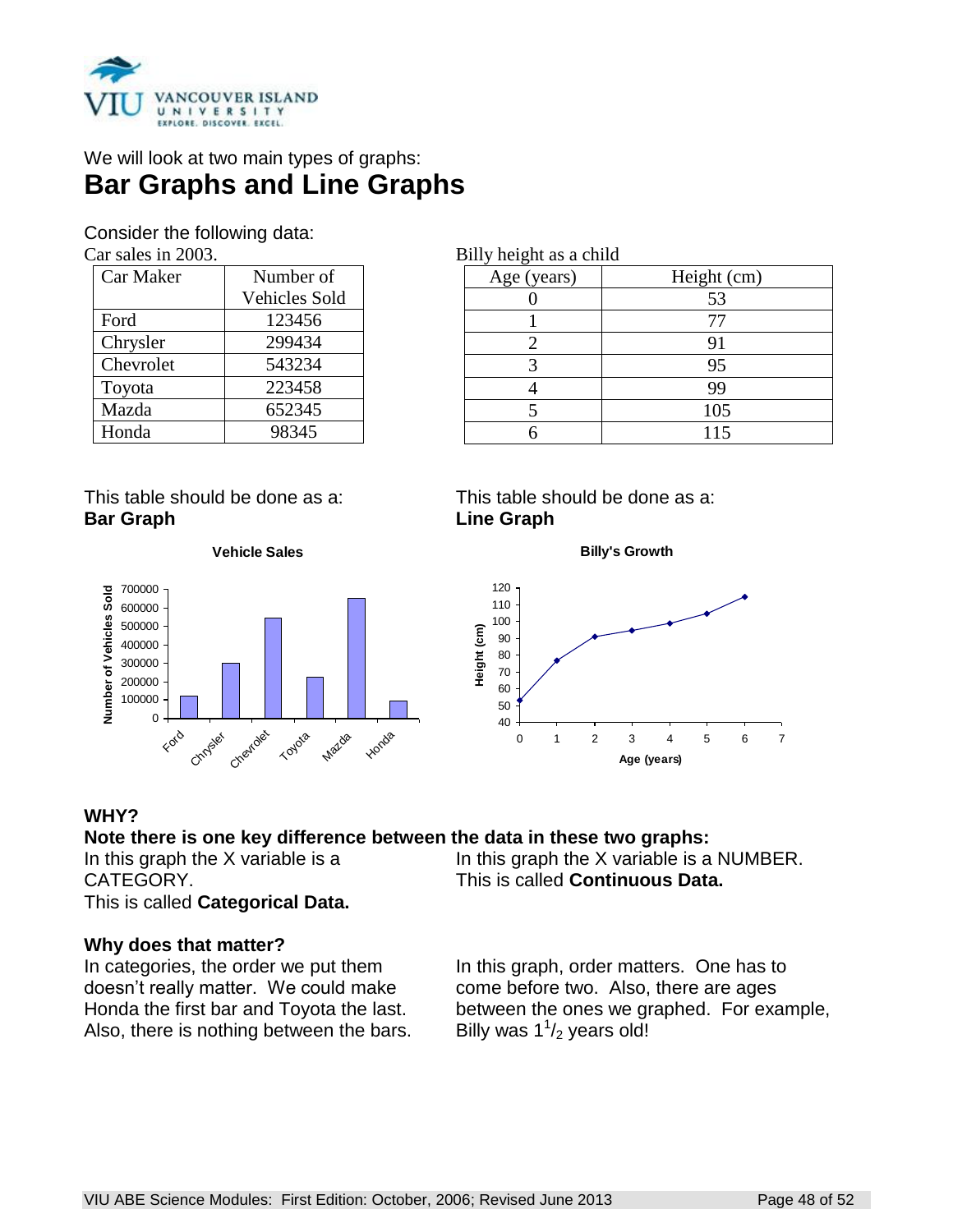



One of the cool things about a line graphs is that we can use it to estimate how tall Billy was at ages for which we have no data. For instance, we can estimate that at 1.5 years old Billy was about 85 cm tall.

# **Which variable goes on the X-axis and which on the Y-axis?**

|            | Look at this table of data. A student put a cup of |  |  |  |  |
|------------|----------------------------------------------------|--|--|--|--|
|            | water outside and timed how long it took the water |  |  |  |  |
| to freeze. |                                                    |  |  |  |  |

- 1. What are the two variables?
- 2. Is the data categorical or continuous?
- 3. Should this be graphed as a bar graph or a line graph?
- 4. **Draw a graph of this data.** *Graph on next page.*

| Air               | Time for     |
|-------------------|--------------|
| temperature       | water to     |
| $\mathcal{C}$     | freeze (min) |
| $\mathbf{\Omega}$ | 240          |
| $-5$              | 205          |
| $-10$             | 186          |
| $-15$             | 157          |
| $-20$             | 111          |
| $-25$             | QΩ           |

Think about the experiment the student has done and ask yourself which of these statements makes sense:

- 1) You put a cup of water outside. The time it takes for a bucket of water to freeze depends on how cold it is outside.
- 2) You put a cup of water outside. How cold it is outside depends on how long it takes the bucket of water to freeze.

This is all about cause and effect. A bucket of water on your back deck will not have any effect on the air temperature, so the second statement makes no sense. However, the colder it is outside, the faster your bucket of water will freeze. Therefore, the first statement makes sense.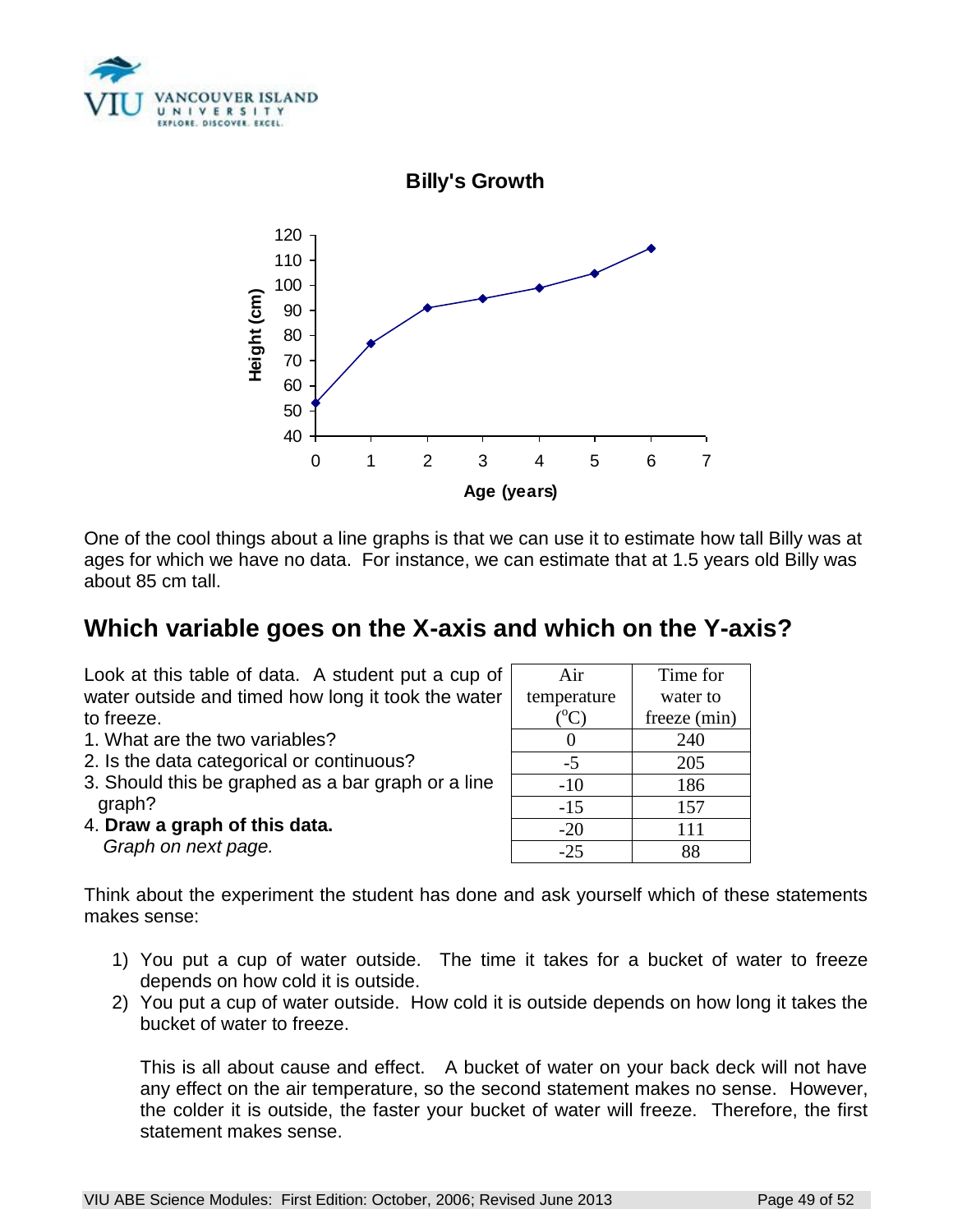

 $\gamma$  ,  $\gamma$  me disably then me cond bienct times tor other temperatures. эшп ирвэ 2. Continuous, if a similar bucket of water is used Answers: 1. Time and Temperature

#### **The time it takes for the water to freeze DEPENDS on how cold it is.**

That is why the time it takes the water to freeze is called the **Dependent Variable**; it depends on the air temperature. The temperature is the **Independent Variable** because the air temperature does not depend on whether you have a cup of water freezing or not.

In a graph the independent variable always goes on the x-axis. The dependent variable always goes on the y-axis.

So, Temperature is going to be on the x-axis and Time will be on the y-axis.

#### **Connect the dots or line of best fit?**

Compare the two line graphs below. In "Billy's Growth", the data points were connected like you're playing dot-to-dot. In "The effect of air temperature on freezing", a straight line was drawn. This is called the "line of best fit" because it comes as close as possible to all the dots.

Why the difference?

It is well known that children grow faster in their first year or two of life then start to slow down. You can see this in the graph when the dots are joined. Drawing a straight line would make it look like Billy grew at the same rate between the ages of 0 and 6!

The dots on the Freezing graph should be in a straight line. This requires some understanding to predict but usually your teacher will help you. So, we draw the best straight line possible. The dots don't form a perfect straight line because the student measuring the air temperature and time might have made small errors, or other factors might have affected the readings slightly. It is normal to have your data show small errors like this.



**The effect of air temperature on freezing**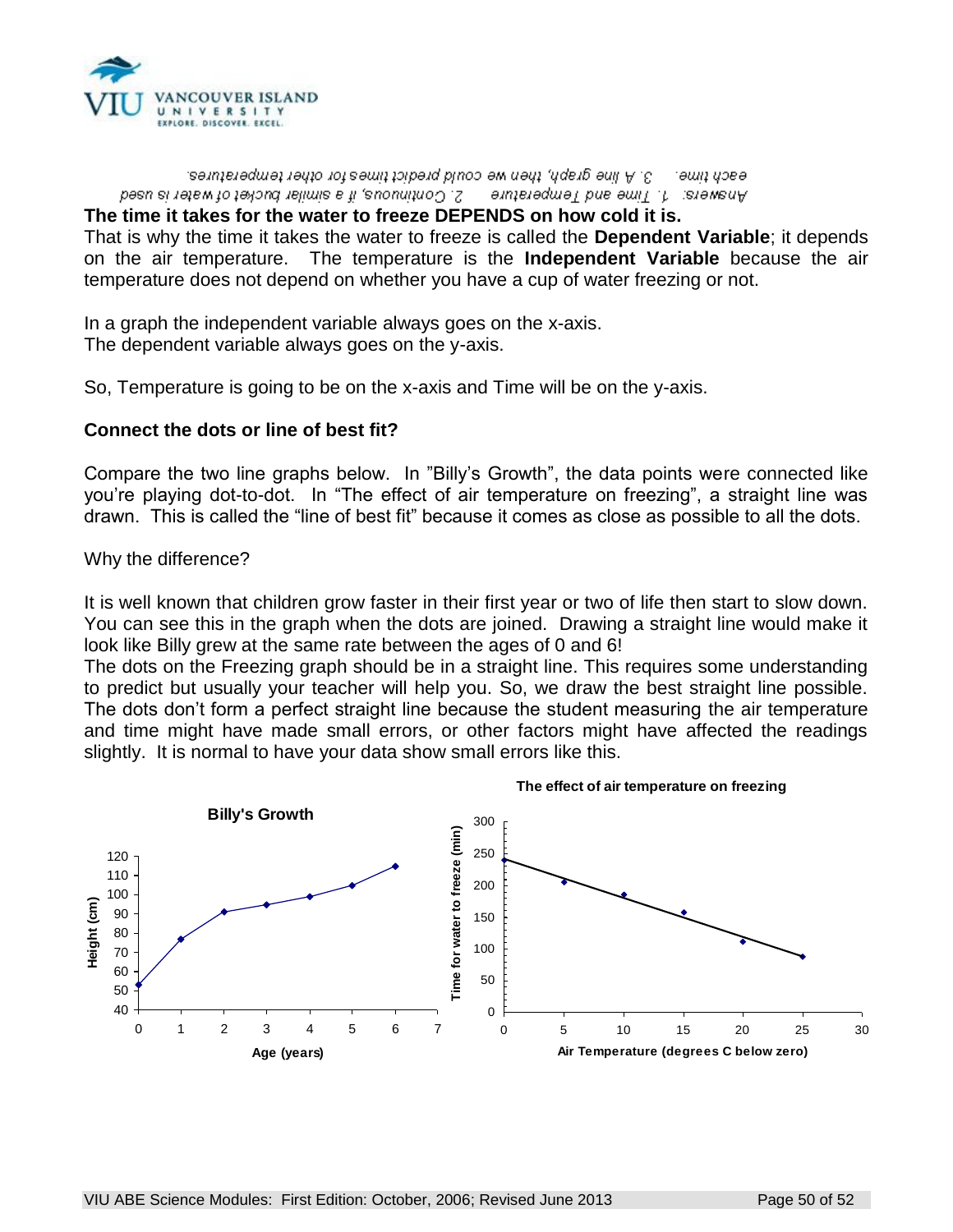

# **Disadvantages of Graphing**

Graphs are great for showing trends, but exact data may be difficult to read off the scale.

### **Scale of a Graph**

The numbers chosen for the y-axis (and sometimes the x-axis) is called the scale of the graph. The scale is very important because it will change the look of the graph. This is important, not only for making the graph easy for the reader to understand, but also for the accuracy of the information.

Example:

The two graphs below show the results of two drug tests.



**Effect of Drug B**



Which drug is the most effective?

Why do you think so?